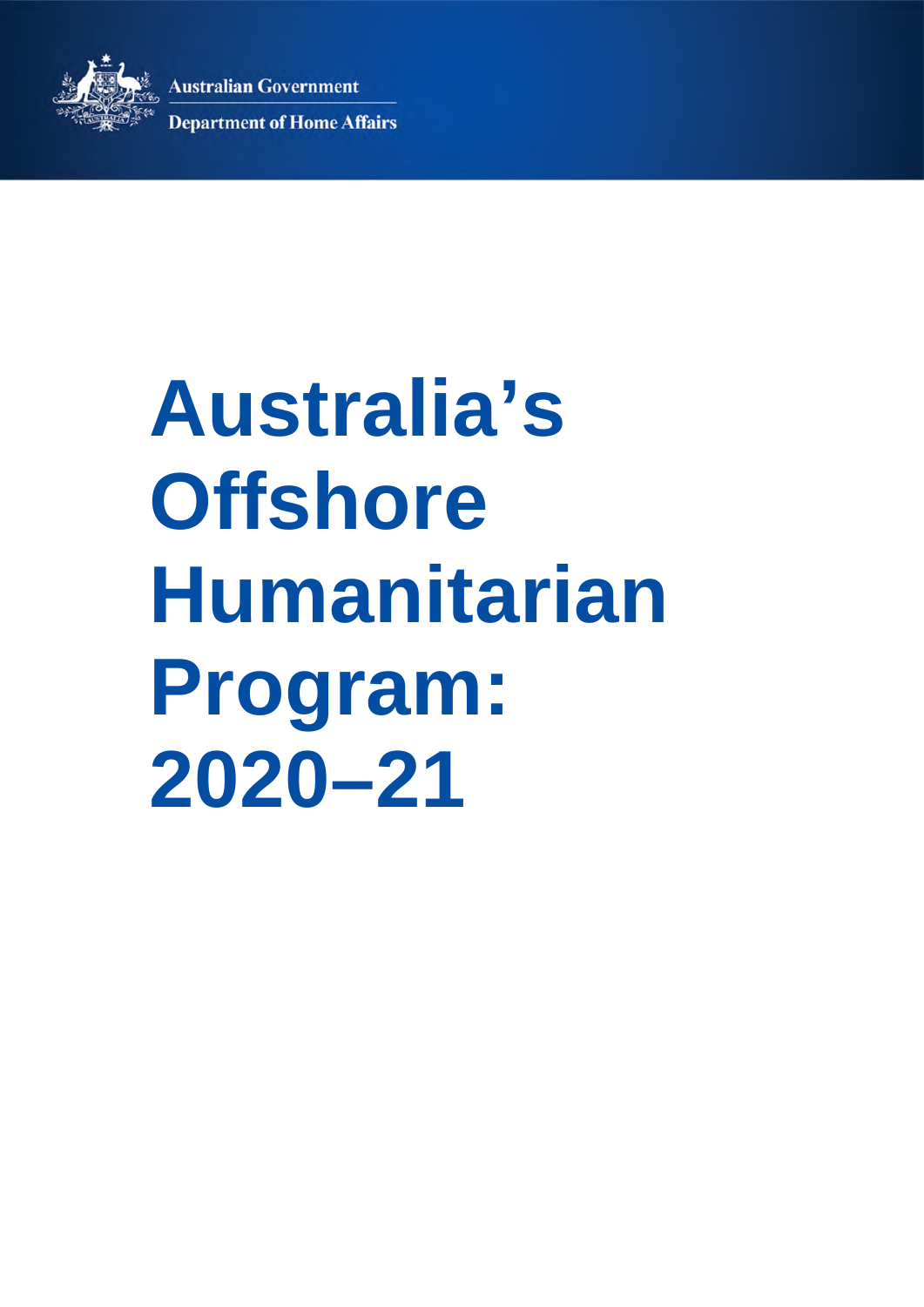Australia's Offshore Humanitarian Program: 2020–21 was prepared by the Public Information and Reporting Section of the Department of Home Affairs.

Any discrepancies between totals and sums of components in this publication are due to rounding.

For enquiries about the contents of this publication please write to:

Humanitarian and Child Wellbeing Policy and Capability Branch Department of Home Affairs PO Box 25 Belconnen ACT 2616 Australia Email: Humanitarian.Data@homeaffairs.gov.au

© Commonwealth of Australia 2021

This work is copyright. Apart from any use permitted under the Copyright ACT 1968, no part may be reproduced by any process without written permission from the Department of Home Affairs.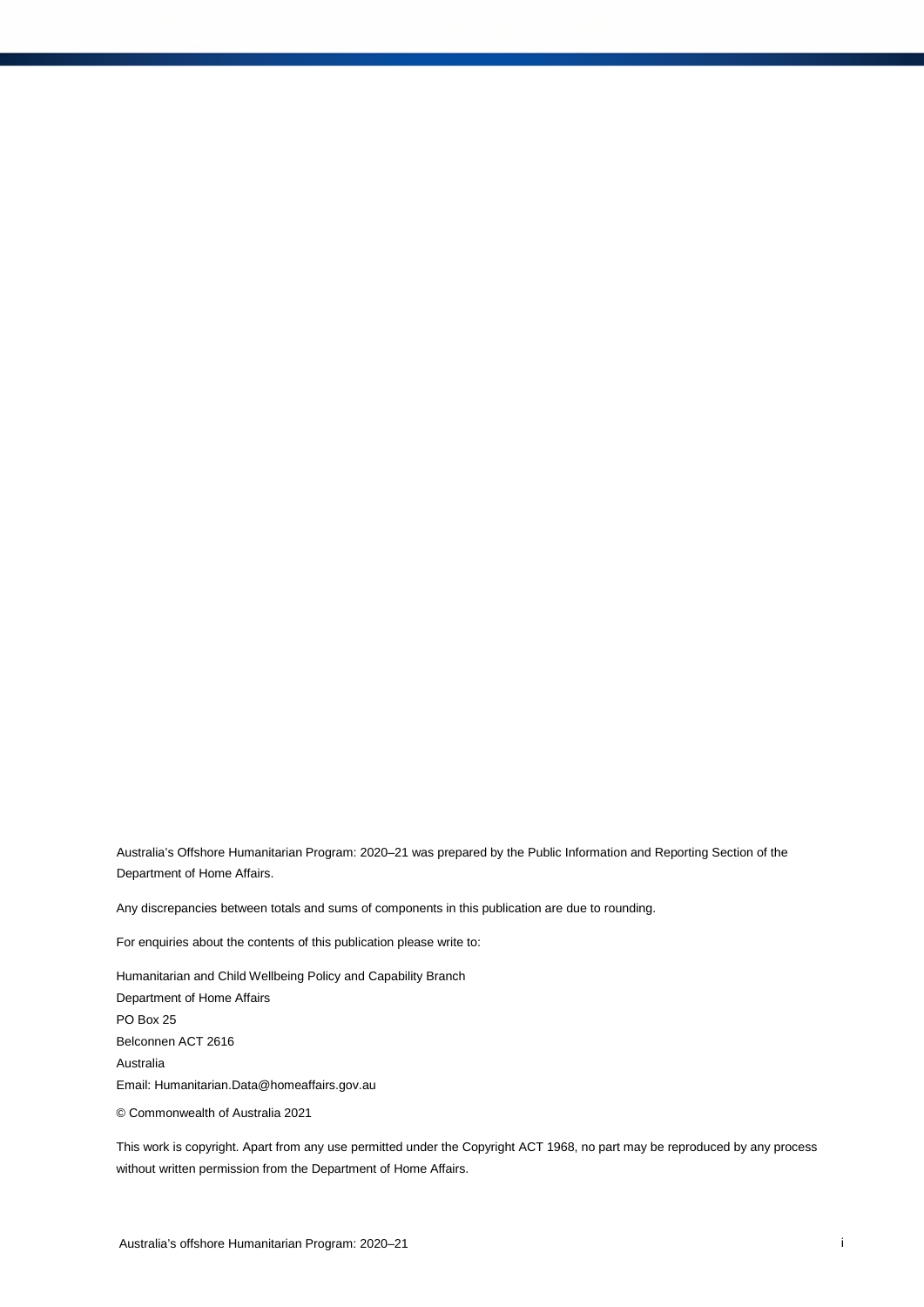## **Table of Contents**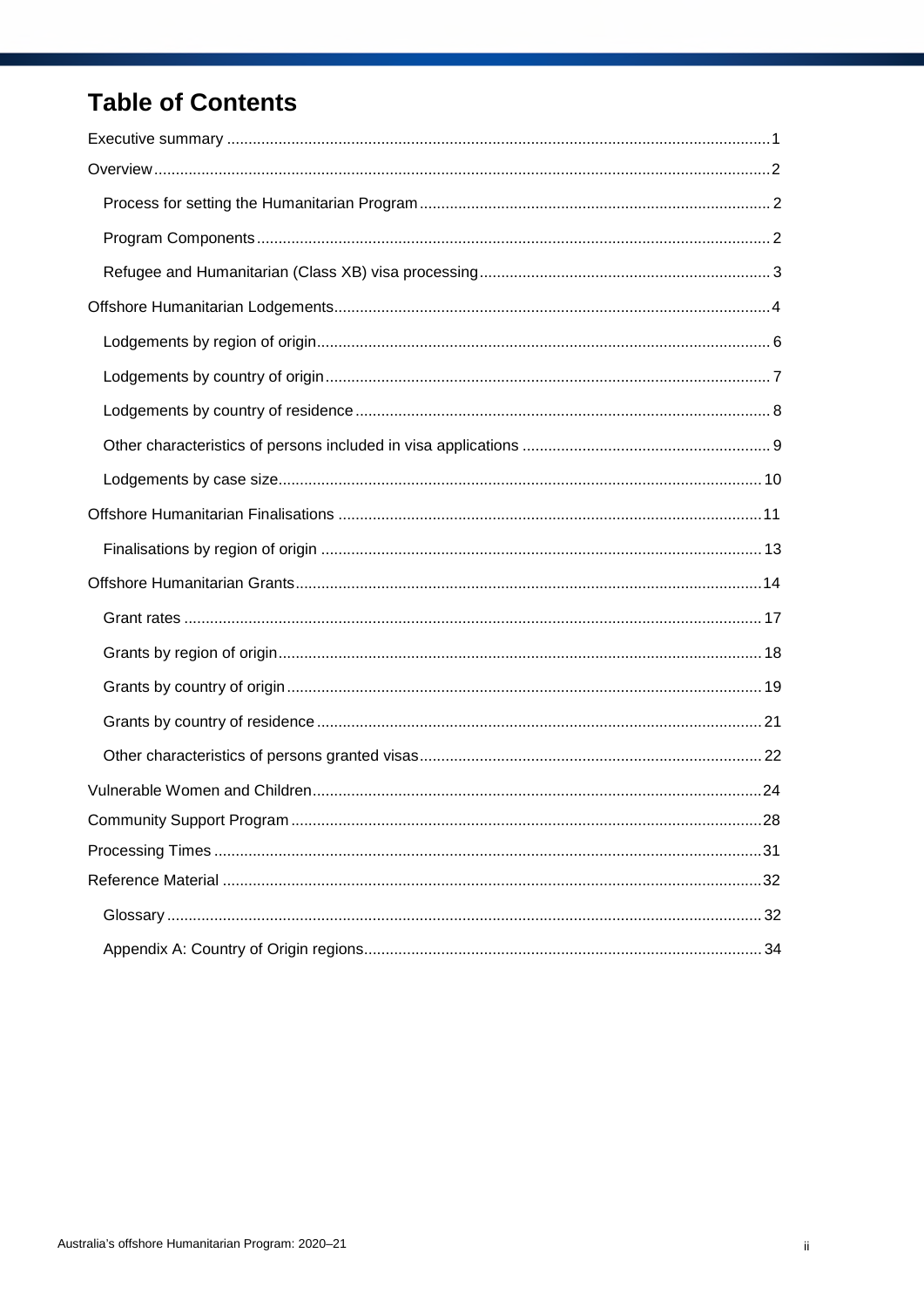# **Executive summary**

In 2020–21, 39,461 persons lodged an application for an offshore humanitarian visa. Around 60 per cent of all applications lodged in 2020–21 were from persons originating from the Middle East, 21 per cent from Africa, 17 per cent from Asia, and 1 per cent from the Americas.

Around 59 per cent of all persons who lodged applications in 2020–21 were under 30 years of age. The gender balance has remained relatively unchanged over the past five program years with 48.4 per cent of applicants in 2020–21 being female.

For 2020–21, Australia's annual Humanitarian Program was set at 13,750 places, with an indicative 11,750 places for the offshore component of the program.

Consistent with other decisions of the Government to limit the spread of COVID-19 within Australia, the granting of all Class XB (offshore) Humanitarian visas was deprioritised on 19 March 2020. After the Minister's interim approval on the specific composition of the program on 5 December 2020, the Department formally commenced processing of visa grants for the 2020–21 program.

As a result, 5947 resettlement visas were granted, comprising:

- 4558 offshore humanitarian visas
	- o 2053 Refugee category visas
	- o 2505 Special Humanitarian Program (SHP) visas
- 1389 permanent Protection visas

Of the 4558 visas granted offshore, 45.0 per cent were granted under the Refugee category and 55.0 per cent were granted under the Special Humanitarian Program (SHP).

In 2020–21, 49.5 per cent of all offshore visas were granted to persons originating from the Middle East, 34.6 per cent to persons from Asia, 11.2 per cent to persons from Africa, and almost 5 per cent to persons from the Americas.

The main groups resettled were:

- Iraqis predominantly located in Jordan, Lebanon and Turkey
- Myanmar located in camps along the Thai–Myanmar border and Malaysia
- Afghans located in Iran, Afghanistan, Pakistan and India and Malaysia
- Syrians located in Iraq, Lebanon and Jordan

In 2020–21, the Government continued its commitment to resettling highly vulnerable women and their families, with 13.1 per cent (595) of visas granted to vulnerable women and their families.

Up to 750 places were set aside for the CSP, however measures to contain the COVID-19 pandemic led to a shortfall in delivery, with 207 visas granted.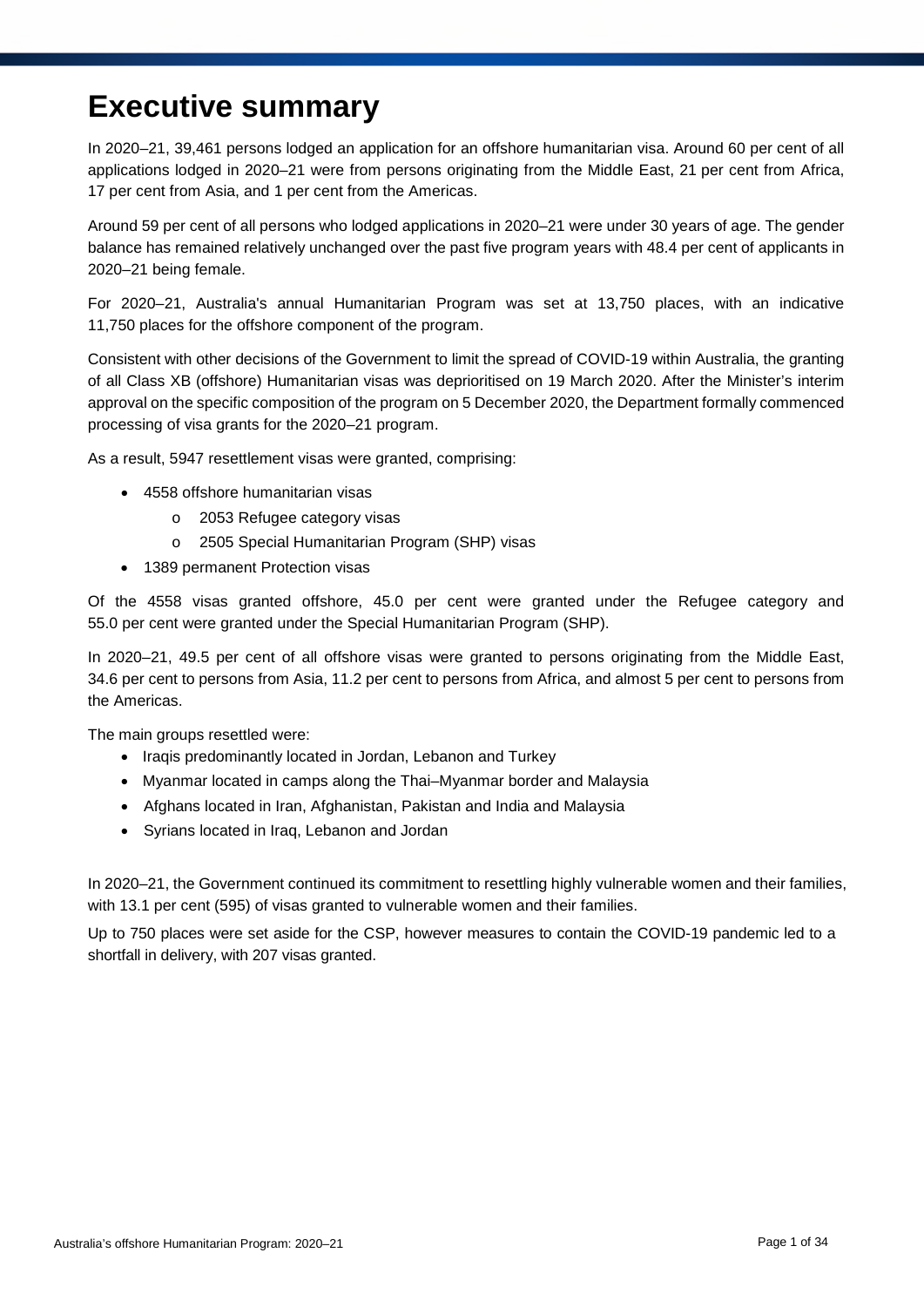# **Overview**

### **Process for setting the Humanitarian Program**

Each year, the Australian Government undertakes a comprehensive consultation process to formulate the composition of the Humanitarian Program. This includes:

- engaging with the Australian community, by publishing a discussion paper seeking the views of the Australian public;
- consultation with state and territory governments and Commonwealth agencies
- Minister's meeting with peak refugee and humanitarian interest groups and community organisations
- consideration of advice on global resettlement need and priorities from the United Nations High Commissioner for Refugees (UNHCR).

In planning the program, the Government also considers Australia's capacity to facilitate the entry and settlement of humanitarian entrants to ensure they are successfully integrated into Australian society.

### **Program Components**

The Humanitarian Program has two components:

- The offshore component of the program provides for the resettlement of people who were subject to persecution or discrimination that amounts to a gross violation of their human rights.
- The onshore component provides protection for people who have arrived in Australia lawfully and who are found to be a refugee and meet other visa criteria for permanent stay in Australia.

The focus of this report is the offshore component of the Humanitarian Program.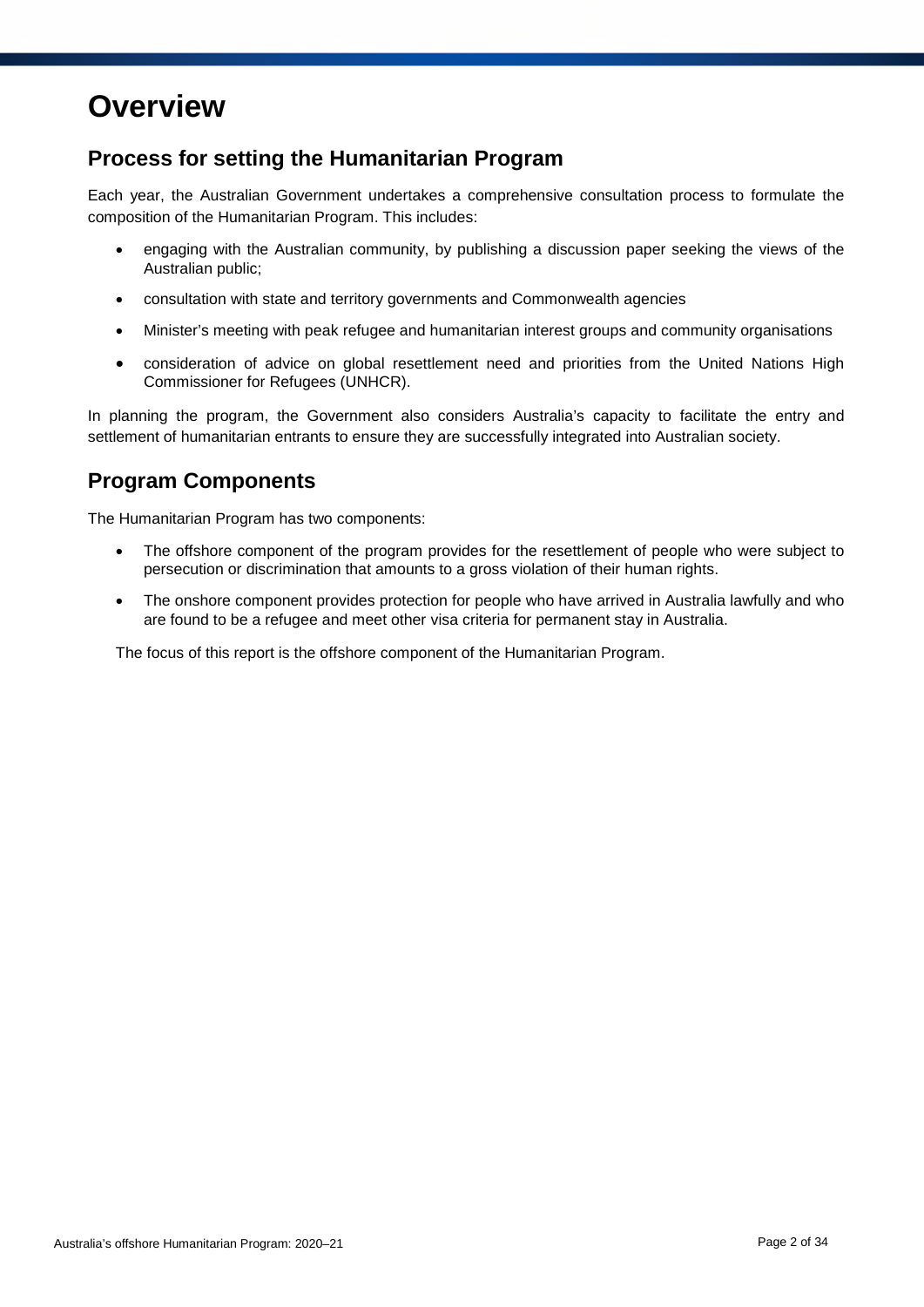### **Refugee and Humanitarian (Class XB) visa processing**

Australia's offshore Humanitarian Program includes the following categories:

### **Refugee category**

For people who are subject to persecution in their home country and are in need of resettlement. They are usually referred by the UNHCR, but may also be self-referred. Applications are lodged at an Australian mission overseas.

Refugee visas include:

- Refugee (Subclass 200)
- In-country Special Humanitarian (Subclass 201)
- Emergency Rescue Visa (Subclass 203)
- Woman at Risk (Subclass 204)

### **Special Humanitarian Program**

For people who are subject to substantial discrimination amounting to gross violation of human rights in their home country and have a link to Australia. The SHP stream also includes the Community Support Program (CSP).

Applications must be lodged at the Special Humanitarian Processing Centre (SHPC) in Sydney and be proposed by:

- an Australian citizen, permanent resident or eligible New Zealand citizen, or an Australian organisation – for SHP applications; or
- an Approved Proposing Organisation (APO) for CSP applications.

Applications assessed as eligible for further processing are referred to an Australian mission overseas. There is only one SHP visa:

Global Special Humanitarian (Subclass 202)

The stages of processing a visa application through to visa grant are:

### **Initial Assessment**

- An initial assessment is undertaken on the basis of information provided in the application form, Government settlement priorities and visa criteria.
- The application will be refused or proceed to next stage of processing.

#### **Interview**

- Applicants who proceed to next stage are interviewed by an Australian visa processing officer, who assesses the case against requirements in the Migration Regulations.
- Interviews explore identity, family composition, humanitarian claims, character / national security and settlement information.

### **Public Interest Criteria Assessments**

• Character and security checks are undertaken including checks relating to national security, criminality, war crimes and crimes against humanity. The Department works closely with other Australian agencies and international partners in conducting checks. Health checks are conducted to identify any health concerns including those that may need to be treated or monitored.

### **Visa grant**

- Travel to Australia
- Humanitarian Settlement Program on arrival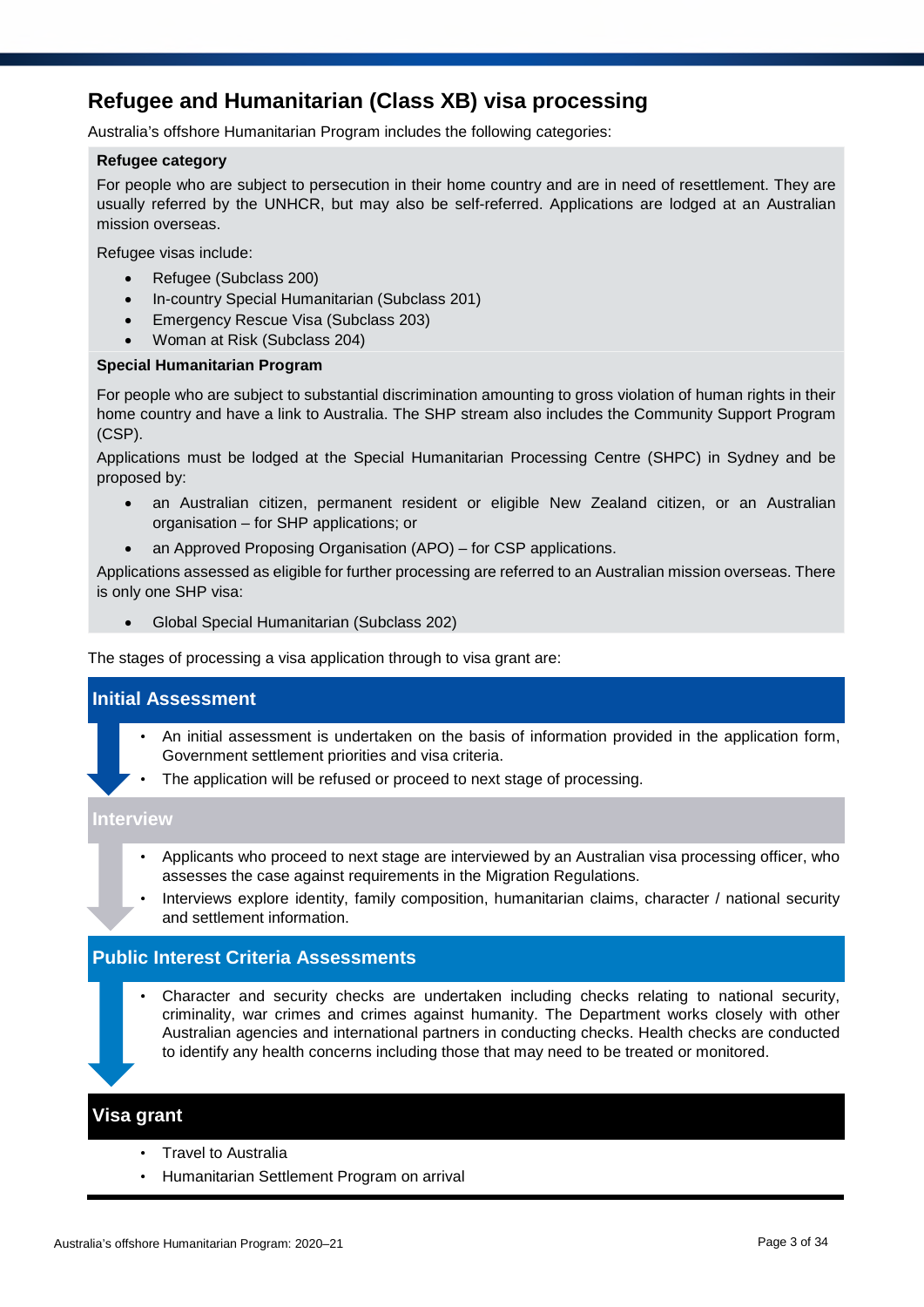# **Offshore Humanitarian Lodgements**

Of the 39,461 offshore humanitarian applications lodged in 2020–21, 26.1 per cent were for the Refugee category and 73.9 per cent for the SHP.

### **Table 1: Number of persons lodging visa applications, by subclass and year of lodgement, 2016–17 to 2020–21**

|                                                | <b>Program year of lodgement</b> |             |               |             |             |  |  |
|------------------------------------------------|----------------------------------|-------------|---------------|-------------|-------------|--|--|
| <b>Subclass</b>                                | 2016-17                          | $2017 - 18$ | $2018 - 19$   | $2019 - 20$ | $2020 - 21$ |  |  |
|                                                |                                  |             | <b>Number</b> |             |             |  |  |
|                                                | Refugee                          |             |               |             |             |  |  |
| Subclass 200 (Refugee)                         | 37,276                           | 21,456      | 16,550        | 21,238      | 7,016       |  |  |
| Subclass 201 (In-country Special Humanitarian) | 4,651                            | 5,764       | 9,411         | 7,627       | 2,912       |  |  |
| Subclass 203 (Emergency Rescue)                | 16                               | 15          | 11            | 21          | 74          |  |  |
| Subclass 204 (Woman at Risk)                   | 1,539                            | 609         | 924           | 1,503       | 311         |  |  |
| <b>Total Refugee</b>                           | 43,482                           | 27,844      | 26,896        | 30,389      | 10,313      |  |  |
|                                                | <b>SHP</b>                       |             |               |             |             |  |  |
| <b>Total Special Humanitarian Program</b>      | 47,695                           | 46,236      | 48,760        | 40,232      | 29,148      |  |  |
| <b>Total</b>                                   | 91,177                           | 74,080      | 75,520        | 70,621      | 39,461      |  |  |
|                                                |                                  |             | Per cent      |             |             |  |  |
|                                                | Refugee                          |             |               |             |             |  |  |
| Subclass 200 (Refugee)                         | 40.9%                            | 29.0%       | 21.9%         | 30.1%       | 17.8%       |  |  |
| Subclass 201 (In-country Special Humanitarian) | 5.1%                             | 7.8%        | 12.4%         | 10.8%       | 7.4%        |  |  |
| Subclass 203 (Emergency Rescue)                | 0.0%                             | 0.0%        | 0.0%          | 0.0%        | 0.2%        |  |  |
| Subclass 204 (Woman at Risk)                   | 1.7%                             | 0.8%        | 1.2%          | 2.1%        | 0.8%        |  |  |
| <b>Total Refugee</b>                           | 47.7%                            | 37.6%       | 35.6%         | 43.0%       | 26.1%       |  |  |
|                                                | <b>SHP</b>                       |             |               |             |             |  |  |
| <b>Total Special Humanitarian Program</b>      | 52.3%                            | 62.4%       | 64.4%         | 57.0%       | 73.9%       |  |  |
| <b>Total</b>                                   | 100%                             | 100%        | 100%          | 100%        | 100%        |  |  |

**Notes:**

1. Data was extracted from departmental systems on 05 July 2021.

2. Any discrepancies between per cent totals and sums of components are due to rounding.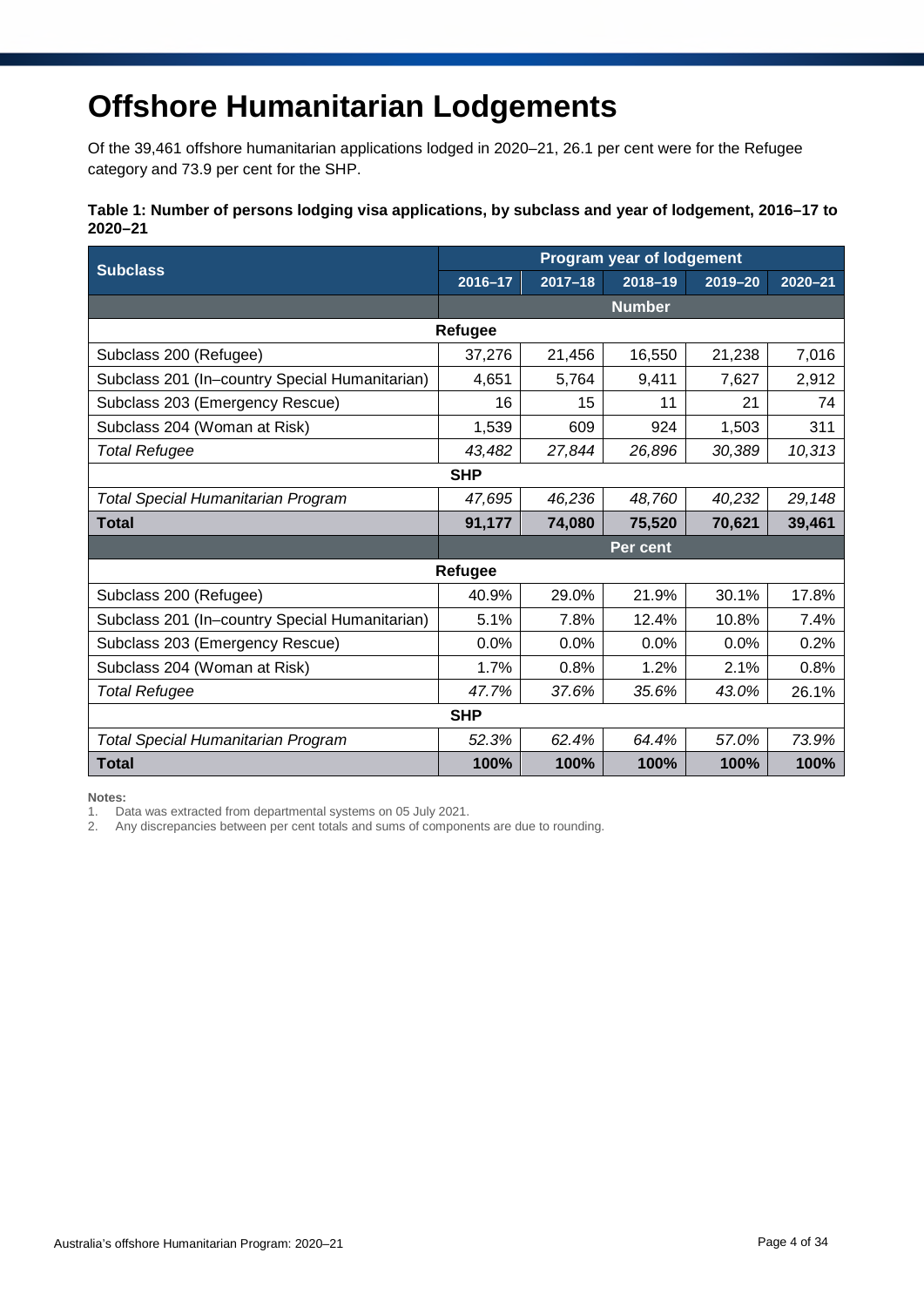Over the past ten years, the number of persons lodging applications has varied (see Figure 1) as explained below:

- The 44 per cent decrease in lodgements in 2020–21 was a result of the COVID-19 pandemic.
- Refugee lodgements increased in 2015–16 and 2016–17 following the Government's announcement in September 2015 of the additional 12,000 places for Syrians and Iraqis, which has since been delivered.
- In 2013–14, the number of SHP applications rose, as a result of the SHP being increased to 4500 places from 500 places in 2012–13.
- In 2013-14, the increase in applications for the Refugee category was as a result of the one-off increase to 12,000 places in 2012–13.

### **Figure 1: Number of persons lodging visa applications, by visa category and year of lodgement, 2011–12 to 2020–21**



- 1. Refugee visas include subclass 200 (Refugee), 201 (In–Country Special Humanitarian Program), 203 (Emergency Rescue) and 204 (Woman at Risk). SHP visas include subclass 202 (Global Special Humanitarian Program).
- 2. Data was extracted from departmental systems on 05 July 2021.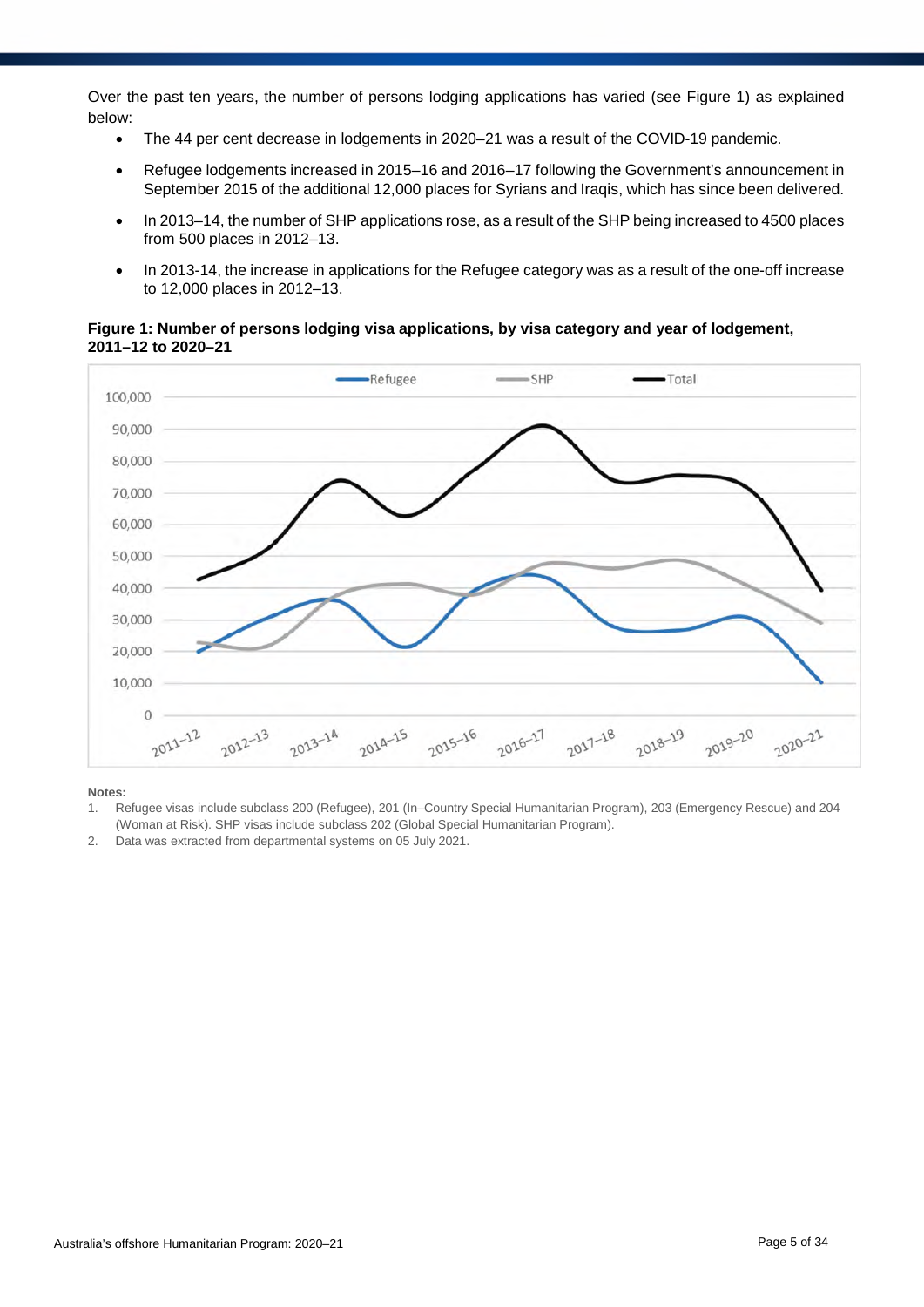### **Lodgements by region of origin**

In 2020–21, the Middle East accounted for 60.3 per cent of all lodgements by region of origin, followed by Africa (21.2 per cent), Asia (16.8 per cent), and the Americas (1.2 per cent).

| LUIU II LU LULU LI |               |               |               |          |               |                    |                             |          |  |
|--------------------|---------------|---------------|---------------|----------|---------------|--------------------|-----------------------------|----------|--|
|                    |               | <b>Africa</b> | <b>Asia</b>   |          |               | <b>Middle East</b> | <b>Americas &amp; Other</b> |          |  |
|                    | <b>Number</b> | Per cent      | <b>Number</b> | Per cent | <b>Number</b> | Per cent           | <b>Number</b>               | Per cent |  |
| 2016-17            | 14,322        | 15.7%         | 7.998         | 8.8%     | 68,538        | 75.2%              | 319                         | 0.3%     |  |
| $2017 - 18$        | 12,298        | 16.6%         | 12,988        | 17.5%    | 48,602        | 65.6%              | 192                         | 0.3%     |  |
| $2018 - 19$        | 11.251        | 14.9%         | 19,820        | 26.2%    | 44.247        | 58.5%              | 338                         | 0.4%     |  |
| 2019-20            | 13,960        | 19.8%         | 12,784        | 18.1%    | 42,598        | 60.3%              | 1.279                       | 1.8%     |  |
| $2020 - 21$        | 8,347         | 21.2%         | 6,622         | 16.8%    | 23,784        | 60.3%              | 708                         | 1.2%     |  |

#### **Table 2: Persons lodging visa applications, by region of origin and year of lodgement, 2016–17 to 2020–21**

**Notes:**

1. Visas counted include subclass 200 (Refugee), 201 (In–Country Special Humanitarian Program), 202 (Global Special Humanitarian Program), 203 (Emergency Rescue) and 204 (Woman at Risk).

2. Statistics up to 2018–19 are based on country of birth. From 2019–20 they are based on citizenship. The country of birth or citizenship of the principal visa applicants is applied to secondary visa applicants.

3. Data was extracted from Departmental systems on 05 July 2021.

### **Figure 2: Persons lodging visa applications, by region of origin and year of lodgement, 2016–17 to 2020–21**



- 1. Visas counted include subclass 200 (Refugee), 201 (In–Country Special Humanitarian Program), 202 (Global Special Humanitarian Program), 203 (Emergency Rescue) and 204 (Woman at Risk).
- 2. Statistics up to 2018–19 are based on country of birth. From 2019–20 they are based on citizenship. The country of birth or citizenship of the principal visa applicants is applied to secondary visa applicants.
- 3. Data was extracted from departmental systems on 05 July 2021.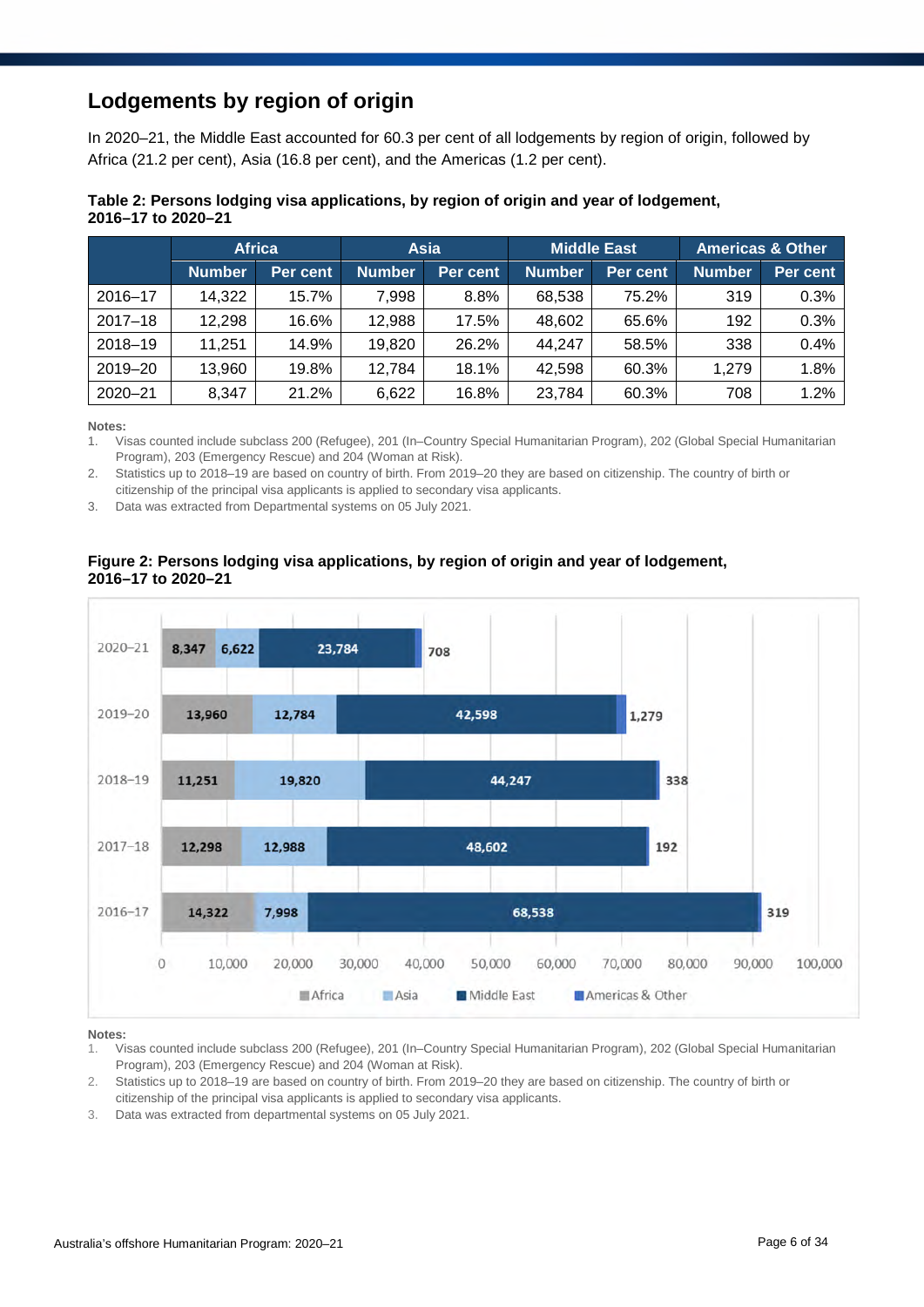### **Lodgements by country of origin**

**Table 3: Top ten countries of origin for persons lodging visa applications, 2016–17 to 2020–21**

| $2020 - 21$              | 2019-20       |          |                          |
|--------------------------|---------------|----------|--------------------------|
| <b>Country of Origin</b> | <b>Number</b> | Per cent | <b>Country of Origin</b> |
| Iraq                     | 12,021        | 30.5%    | Iraq                     |
| Syria                    | 6,903         | 17.5%    | Syria                    |
| Eritrea                  | 5,672         | 14.4%    | Iran                     |
| Iran                     | 3,772         | $9.6\%$  | Myanmar                  |
| Afghanistan              | 3,586         | 9.1%     | Ethiopia                 |
| Myanmar                  | 2,684         | 6.8%     | Afghanistan              |
| Ethiopia                 | 847           | 2.1%     | Eritrea                  |
| Lebanon                  | 816           | 2.1%     | Dem. Rep. of the Congo   |
| Dem. Rep of the Congo    | 557           | 1.4%     | <b>Stateless</b>         |
| Congo                    | 380           | 1.0%     | Pakistan                 |
| Other                    | 2,223         | 5.6%     | Other                    |
| Total                    | 39,461        | 100%     | Total                    |

| 2018-19                  |               |          |  |  |  |  |  |
|--------------------------|---------------|----------|--|--|--|--|--|
| <b>Country of Origin</b> | <b>Number</b> | Per cent |  |  |  |  |  |
| Iraq                     | 29,068        | 38.4%    |  |  |  |  |  |
| Myanmar                  | 15,023        | 19.9%    |  |  |  |  |  |
| Syria                    | 9,711         | 12.8%    |  |  |  |  |  |
| Iran                     | 4,619         | 6.1%     |  |  |  |  |  |
| Dem. Rep. of the Congo   | 2,911         | $3.8\%$  |  |  |  |  |  |
| Ethiopia                 | 2,855         | 3.8%     |  |  |  |  |  |
| Afghanistan              | 2,774         | 3.7%     |  |  |  |  |  |
| Eritrea                  | 2,441         | 3.2%     |  |  |  |  |  |
| Pakistan                 | 634           | 0.8%     |  |  |  |  |  |
| Central African Republic | 511           | 0.7%     |  |  |  |  |  |
| Other                    | 5,109         | 6.8%     |  |  |  |  |  |
| Total                    | 75,656        | 100%     |  |  |  |  |  |

| 2016-17                  |               |          |  |  |  |  |  |
|--------------------------|---------------|----------|--|--|--|--|--|
| <b>Country of Origin</b> | <b>Number</b> | Per cent |  |  |  |  |  |
| Syria                    | 41,188        | 45.2%    |  |  |  |  |  |
| Iraq                     | 24,974        | 27.4%    |  |  |  |  |  |
| Myanmar                  | 3,633         | 4.0%     |  |  |  |  |  |
| Afghanistan              | 3,384         | 3.7%     |  |  |  |  |  |
| South Sudan              | 3,219         | 3.5%     |  |  |  |  |  |
| Ethiopia                 | 2,672         | 2.9%     |  |  |  |  |  |
| Sudan                    | 2,422         | 2.7%     |  |  |  |  |  |
| Eritrea                  | 2,209         | $2.4\%$  |  |  |  |  |  |
| Dem. Rep. of the Congo   | 1,864         | 2.0%     |  |  |  |  |  |
| <b>Bhutan</b>            | 657           | $0.7\%$  |  |  |  |  |  |
| Other                    | 4,955         | 5.4%     |  |  |  |  |  |
| Total                    | 91,177        | 100%     |  |  |  |  |  |

| $2020 - 21$              |               |          | $2019 - 20$              |               |          |  |
|--------------------------|---------------|----------|--------------------------|---------------|----------|--|
| <b>Country of Origin</b> | <b>Number</b> | Per cent | <b>Country of Origin</b> | <b>Number</b> | Per cent |  |
| Iraq                     | 12,021        | 30.5%    | Iraq                     | 23,275        | 33.0%    |  |
| Syria                    | 6,903         | 17.5%    | Syria                    | 10,703        | 15.2%    |  |
| Eritrea                  | 5,672         | 14.4%    | Iran                     | 8,223         | 11.6%    |  |
| Iran                     | 3,772         | 9.6%     | Myanmar                  | 6,728         | 9.5%     |  |
| Afghanistan              | 3,586         | 9.1%     | Ethiopia                 | 5,207         | 7.4%     |  |
| Myanmar                  | 2,684         | 6.8%     | Afghanistan              | 5,028         | 7.1%     |  |
| Ethiopia                 | 847           | 2.1%     | Eritrea                  | 3,827         | 5.4%     |  |
| Lebanon                  | 816           | 2.1%     | Dem. Rep. of the Congo   | 2,797         | 4.0%     |  |
| Dem. Rep of the Congo    | 557           | 1.4%     | <b>Stateless</b>         | 872           | 1.2%     |  |
| Congo                    | 380           | 1.0%     | Pakistan                 | 531           | 0.8%     |  |
| Other                    | 2,223         | 5.6%     | Other                    | 3,430         | 4.9%     |  |
| Total                    | 39,461        | 100%     | <b>Total</b>             | 70,621        | 100%     |  |

| $2018 - 19$              |               |          | $2017 - 18$              |               |          |  |
|--------------------------|---------------|----------|--------------------------|---------------|----------|--|
| <b>Country of Origin</b> | <b>Number</b> | Per cent | <b>Country of Origin</b> | <b>Number</b> | Per cent |  |
| Iraq                     | 29,068        | 38.4%    | Iraq                     | 25,832        | 34.9%    |  |
| Myanmar                  | 15,023        | 19.9%    | Syria                    | 19,153        | 25.9%    |  |
| Syria                    | 9,711         | 12.8%    | Myanmar                  | 9,447         | 12.8%    |  |
| Iran                     | 4,619         | 6.1%     | Dem. Rep. of the Congo   | 3,585         | 4.8%     |  |
| Dem. Rep. of the Congo   | 2,911         | 3.8%     | Afghanistan              | 2,487         | 3.4%     |  |
| Ethiopia                 | 2,855         | 3.8%     | Ethiopia                 | 2,020         | 2.7%     |  |
| Afghanistan              | 2,774         | 3.7%     | Eritrea                  | 1,782         | 2.4%     |  |
| Eritrea                  | 2,441         | 3.2%     | South Sudan              | 1,593         | 2.2%     |  |
| Pakistan                 | 634           | 0.8%     | Sudan                    | 981           | 1.3%     |  |
| Central African Republic | 511           | 0.7%     | <b>Burundi</b>           | 924           | 1.2%     |  |
| Other                    | 5,109         | 6.8%     | Other                    | 6,276         | 8.5%     |  |
| Total                    | 75,656        | 100%     | <b>Total</b>             | 74,080        | 100%     |  |

- 1. Visas counted include subclass 200 (Refugee), 201 (In–Country Special Humanitarian Program), 202 (Global Special Humanitarian Program), 203 (Emergency Rescue) and 204 (Woman at Risk).
- 2. Statistics for the offshore component up to 2018–19 are based on country of birth. From 2019–20 they are based on citizenship.
- 3. The Country of Origin of principal visa applicants is applied to secondary visa applicants.
- 4. Data was extracted from Departmental systems on 05 July 2021.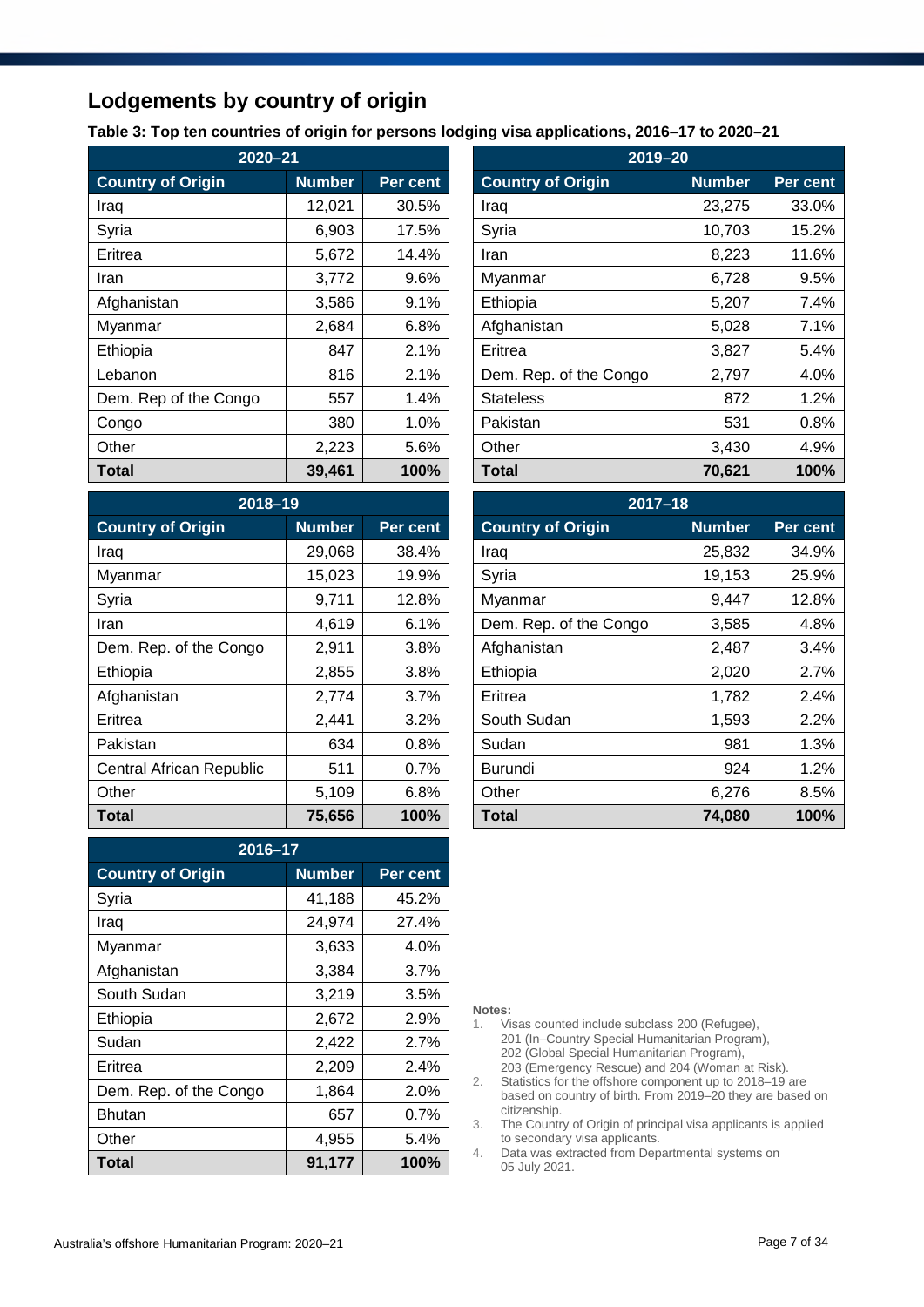### **Lodgements by country of residence**

**Table 4: Top ten countries of residence for persons lodging visa applications, 2016–17 to 2020–21**

| $2020 - 21$                 |               |          | $2019 - 20$                 |               |          |  |
|-----------------------------|---------------|----------|-----------------------------|---------------|----------|--|
| <b>Country of residence</b> | <b>Number</b> | Per cent | <b>Country of residence</b> | <b>Number</b> | Per cent |  |
| Turkey                      | 7,583         | 19.2%    | Turkey                      | 14,498        | 20.5%    |  |
| Jordan                      | 7,370         | 18.7%    | Lebanon                     | 11,359        | 16.1%    |  |
| Lebanon                     | 5,925         | 15.0%    | Iraq                        | 10,029        | 14.2%    |  |
| Sudan                       | 3,832         | 9.7%     | Jordan                      | 7,816         | 11.1%    |  |
| Iraq                        | 3,654         | 9.3%     | Egypt                       | 7,270         | 10.3%    |  |
| Malaysia                    | 2,143         | 5.4%     | Malaysia                    | 4,919         | 7.0%     |  |
| Egypt                       | 1,508         | 3.8%     | Kenya                       | 2,046         | 2.9%     |  |
| Pakistan                    | 1,255         | 3.2%     | Thailand                    | 1,691         | 2.4%     |  |
| Ethiopia                    | 965           | 2.4%     | India                       | 1,601         | 2.3%     |  |
| Afghanistan                 | 573           | 1.5%     | Pakistan                    | 1,399         | 2.0%     |  |
| Other                       | 4,653         | 11.8%    | Other                       | 7,993         | 11.3%    |  |
| <b>Total</b>                | 39,461        | 100%     | Total                       | 70,621        | 100%     |  |

| $2019 - 20$                 |               |          |  |  |  |  |  |
|-----------------------------|---------------|----------|--|--|--|--|--|
| <b>Country of residence</b> | <b>Number</b> | Per cent |  |  |  |  |  |
| Turkey                      | 14,498        | 20.5%    |  |  |  |  |  |
| Lebanon                     | 11,359        | 16.1%    |  |  |  |  |  |
| Iraq                        | 10,029        | 14.2%    |  |  |  |  |  |
| Jordan                      | 7,816         | 11.1%    |  |  |  |  |  |
| Egypt                       | 7,270         | 10.3%    |  |  |  |  |  |
| Malaysia                    | 4,919         | 7.0%     |  |  |  |  |  |
| Kenya                       | 2,046         | 2.9%     |  |  |  |  |  |
| Thailand                    | 1,691         | $2.4\%$  |  |  |  |  |  |
| India                       | 1,601         | 2.3%     |  |  |  |  |  |
| Pakistan                    | 1,399         | 2.0%     |  |  |  |  |  |
| Other                       | 7,993         | 11.3%    |  |  |  |  |  |
| Total                       | 70,621        | 100%     |  |  |  |  |  |

| $2018 - 19$                 |               |          | $2017 - 18$                 |               |          |  |
|-----------------------------|---------------|----------|-----------------------------|---------------|----------|--|
| <b>Country of residence</b> | <b>Number</b> | Per cent | <b>Country of residence</b> | <b>Number</b> | Per cent |  |
| Iraq                        | 13,865        | 18.3%    | Lebanon                     | 14,855        | 20.1%    |  |
| Lebanon                     | 12,452        | 16.5%    | Jordan                      | 9,870         | 13.3%    |  |
| Malaysia                    | 11,561        | 15.3%    | <b>United Arab Emirates</b> | 9,112         | 12.3%    |  |
| Turkey                      | 9,427         | 12.5%    | Iraq                        | 7,984         | 10.8%    |  |
| Jordan                      | 7,177         | 9.5%     | Malaysia                    | 6,845         | 9.2%     |  |
| Egypt                       | 3,601         | 4.8%     | Turkey                      | 5,441         | 7.3%     |  |
| Thailand                    | 2,877         | 3.8%     | Kenya                       | 3,835         | 5.2%     |  |
| Kenya                       | 2,575         | 3.4%     | India                       | 2,311         | 3.1%     |  |
| India                       | 2,499         | 3.3%     | Egypt                       | 2,289         | 3.1%     |  |
| Sudan                       | 1,156         | 1.5%     | Uganda                      | 2,164         | 2.9%     |  |
| Other                       | 8,466         | 11.2%    | Other                       | 9,374         | 12.7%    |  |
| <b>Total</b>                | 75,656        | 100%     | <b>Total</b>                | 74,080        | 100%     |  |

| 2016-17                     |               |          |  |  |  |  |  |
|-----------------------------|---------------|----------|--|--|--|--|--|
| <b>Country of residence</b> | <b>Number</b> | Per cent |  |  |  |  |  |
| Lebanon                     | 42,727        | 46.9%    |  |  |  |  |  |
| Jordan                      | 11,063        | 12.1%    |  |  |  |  |  |
| Turkey                      | 7,536         | 8.3%     |  |  |  |  |  |
| Egypt                       | 6,331         | $6.9\%$  |  |  |  |  |  |
| Iraq                        | 3,223         | 3.5%     |  |  |  |  |  |
| Kenya                       | 3,221         | $3.5\%$  |  |  |  |  |  |
| <b>United Arab Emirates</b> | 1,896         | 2.1%     |  |  |  |  |  |
| Uganda                      | 1,893         | 2.1%     |  |  |  |  |  |
| Thailand                    | 1,790         | 2.0%     |  |  |  |  |  |
| Malaysia                    | 1,787         | 2.0%     |  |  |  |  |  |
| Other                       | 9,710         | 10.6%    |  |  |  |  |  |
| Total                       | 91,177        | 100%     |  |  |  |  |  |

| $2017 - 18$                 |               |          |  |  |  |  |  |
|-----------------------------|---------------|----------|--|--|--|--|--|
| <b>Country of residence</b> | <b>Number</b> | Per cent |  |  |  |  |  |
| Lebanon                     | 14,855        | 20.1%    |  |  |  |  |  |
| Jordan                      | 9,870         | 13.3%    |  |  |  |  |  |
| United Arab Emirates        | 9,112         | 12.3%    |  |  |  |  |  |
| Iraq                        | 7,984         | 10.8%    |  |  |  |  |  |
| Malaysia                    | 6,845         | $9.2\%$  |  |  |  |  |  |
| <b>Turkey</b>               | 5,441         | 7.3%     |  |  |  |  |  |
| Kenya                       | 3,835         | 5.2%     |  |  |  |  |  |
| India                       | 2,311         | $3.1\%$  |  |  |  |  |  |
| Egypt                       | 2,289         | 3.1%     |  |  |  |  |  |
| Uganda                      | 2,164         | 2.9%     |  |  |  |  |  |
| Other                       | 9,374         | 12.7%    |  |  |  |  |  |
| Total                       | 74,080        | 100%     |  |  |  |  |  |

- 1. Visas counted include subclass 200 (Refugee), 201 (In–Country Special Humanitarian Program), 202 (Global Special Humanitarian Program), 203 (Emergency Rescue) and 204 (Woman at Risk).
- 2. The Country of residence of principal visa applicants is applied to secondary visa applicants.
- 3. Data was extracted from Departmental systems on 05 July 2021.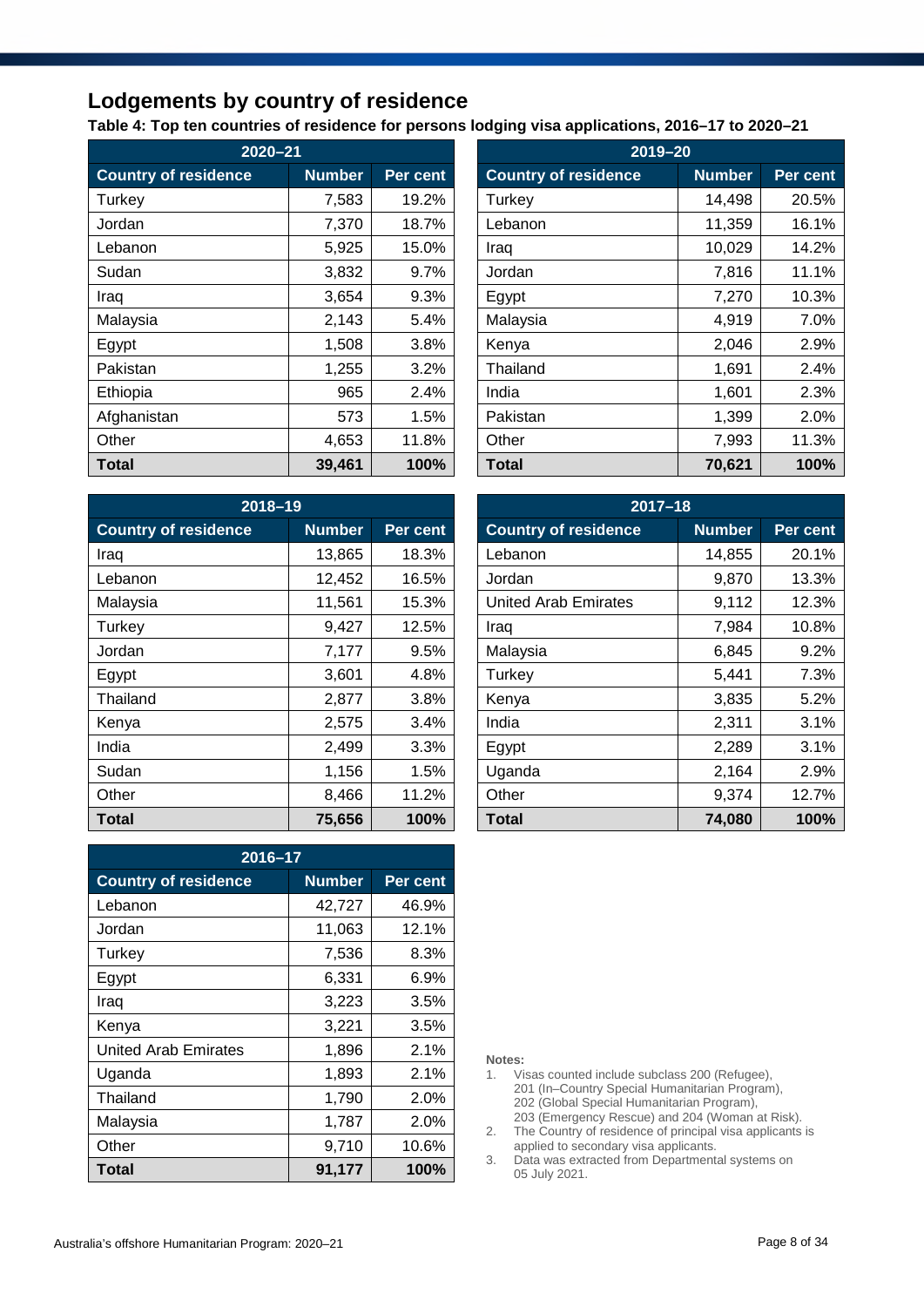### **Other characteristics of persons included in visa applications**

A single application can include members of the family unit such as children, a spouse or other dependant relatives of the primary applicant.

### **Table 5: Number of persons included in visa applications, by age group, gender and year of lodgement, 2016–17 to 2020–21**

|               | 2016-17       |          | $2017 - 18$   |          | 2018-19       |          | $2019 - 20$   |          | $2020 - 21$   |          |
|---------------|---------------|----------|---------------|----------|---------------|----------|---------------|----------|---------------|----------|
|               | <b>Number</b> | Per cent | <b>Number</b> | Per cent | <b>Number</b> | Per cent | <b>Number</b> | Per cent | <b>Number</b> | Per cent |
| Age group     |               |          |               |          |               |          |               |          |               |          |
| $0 - 17$      | 33,861        | 37.1%    | 29,130        | 39.3%    | 28,877        | 38.2%    | 25,254        | 35.8%    | 13,972        | 35.4%    |
| $18 - 29$     | 20,068        | 22.0%    | 16,868        | 22.8%    | 18,320        | 24.2%    | 18,173        | 25.7%    | 9,252         | 23.4%    |
| $30 - 49$     | 25,137        | 27.6%    | 19,422        | 26.2%    | 20,817        | 27.5%    | 19,859        | 28.1%    | 11,711        | 29.7%    |
| $50 - 69$     | 10,357        | 11.4%    | 7,369         | 9.9%     | 6,500         | 8.6%     | 6,176         | 8.7%     | 3,954         | 10.0%    |
| $70+$         | 1,754         | 1.9%     | 1,291         | 1.7%     | 1,142         | 1.5%     | 1,159         | 1.6%     | 572           | 1.4%     |
| <b>Total</b>  | 91,177        | 100%     | 74,080        | 100%     | 75,656        | 100%     | 70,621        | 100%     | 39,461        | 100%     |
| Gender        |               |          |               |          |               |          |               |          |               |          |
| Male          | 46,899        | 51.4%    | 37,984        | 51.3%    | 38,586        | 51.0%    | 36,445        | 51.6%    | 20,339        | 51.5%    |
| Female        | 44,278        | 48.6%    | 36,096        | 48.7%    | 37,070        | 49.0%    | 34,176        | 48.4%    | 19,114        | 48.4%    |
| Indeterminate | 2             | $< 1\%$  |               | $< 1\%$  | 12            | $< 1\%$  | 13            | $< 1\%$  | 8             | $>1\%$   |
| <b>Total</b>  | 91,177        | 100%     | 74,080        | 100%     | 75,656        | 100%     | 70,621        | 100%     | 39,461        | 100%     |

**Notes:**

1. Visas counted include subclass 200 (Refugee), 201 (In–Country Special Humanitarian Program), 202 (Global Special Humanitarian Program), 203 (Emergency Rescue) and 204 (Woman at Risk).

2. Data was extracted from departmental systems on 05 July 2021.

3. Numbers for previous program years may differ due to changes in reporting processes.

4. Any discrepancies between per cent totals and sums of components are due to rounding.



#### **Figure 3: Number of persons included in visa applications by age range and gender, 2020–21 Figure 4: Number of persons included in visa applications, by gender, 2016–17 to 2020–21**



- 1. Visas counted include subclass 200 (Refugee), 201 (In–Country Special Humanitarian Program), 202 (Global Special Humanitarian Program), 203 (Emergency Rescue) and 204 (Woman at Risk).
- 2. Data was extracted from departmental systems on 05 July 2021.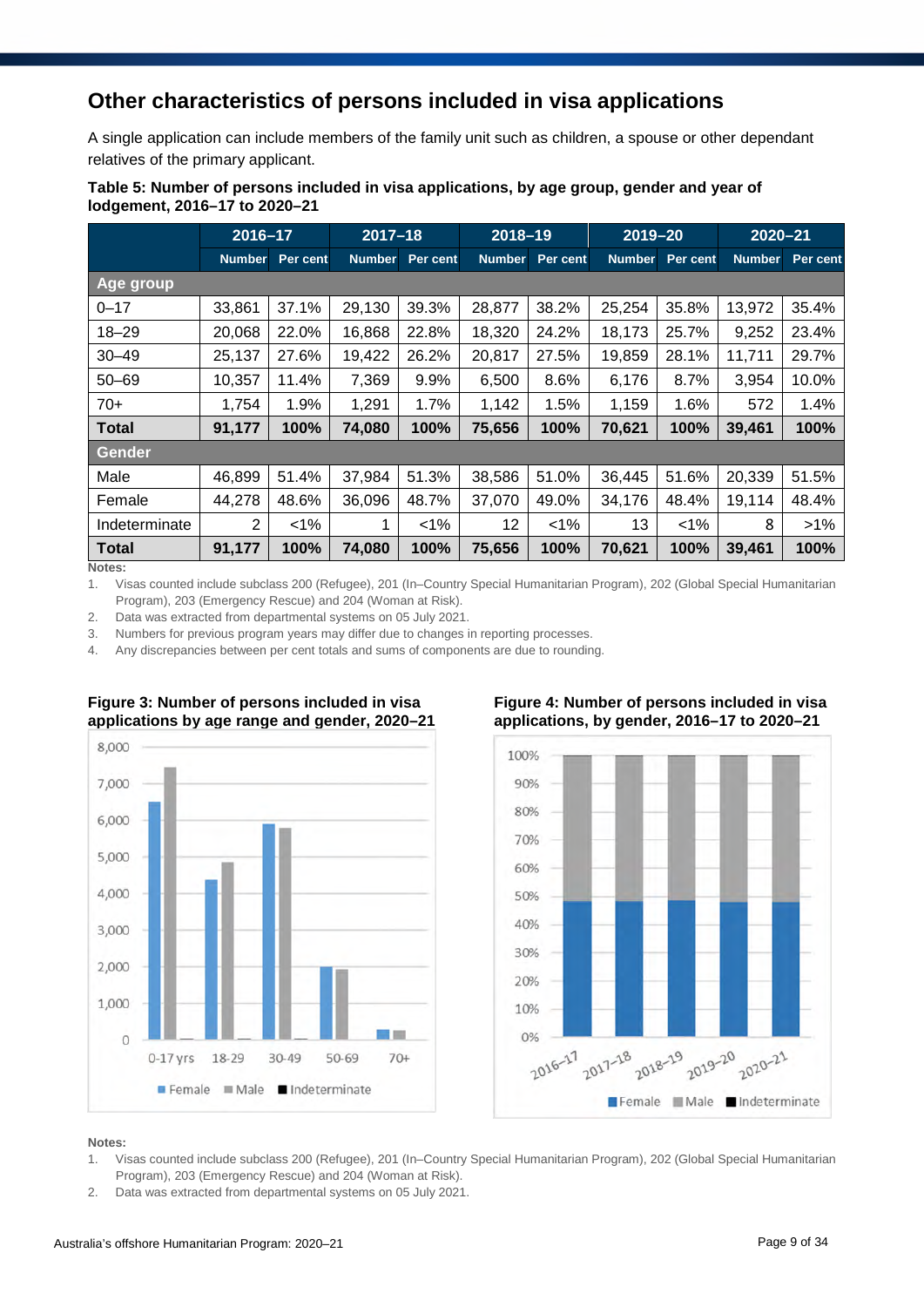

### **Figure 5: Number of persons included in visa applications, by marital status, 2020–21**

#### **Notes:**

1. Visas counted include subclass 200 (Refugee), 201 (In–Country Special Humanitarian Program), 202 (Global Special Humanitarian Program), 203 (Emergency Rescue) and 204 (Woman at Risk).

- 2. Data was extracted from departmental systems on 05 July 2021.
- 3. Multiple departmental systems are used for processing visa applications. Marital status is represented in the above graph as recorded in the system of processing, therefore there may be duplication or overlap.

### **Lodgements by case size**

### **Figure 6: Cases lodged, by case size and year of lodgement, 2016–17 to 2020–21**

Applications lodged for single applicants were the largest group in 2020–21, with people born in Eritrea comprising 30.0 per cent of this group.



- 1. Visas counted include subclass 200 (Refugee), 201 (In–Country Special Humanitarian Program), 202 (Global Special Humanitarian Program), 203 (Emergency Rescue) and 204 (Woman at Risk).
- 2. Data was extracted from departmental systems on 05 July 2021.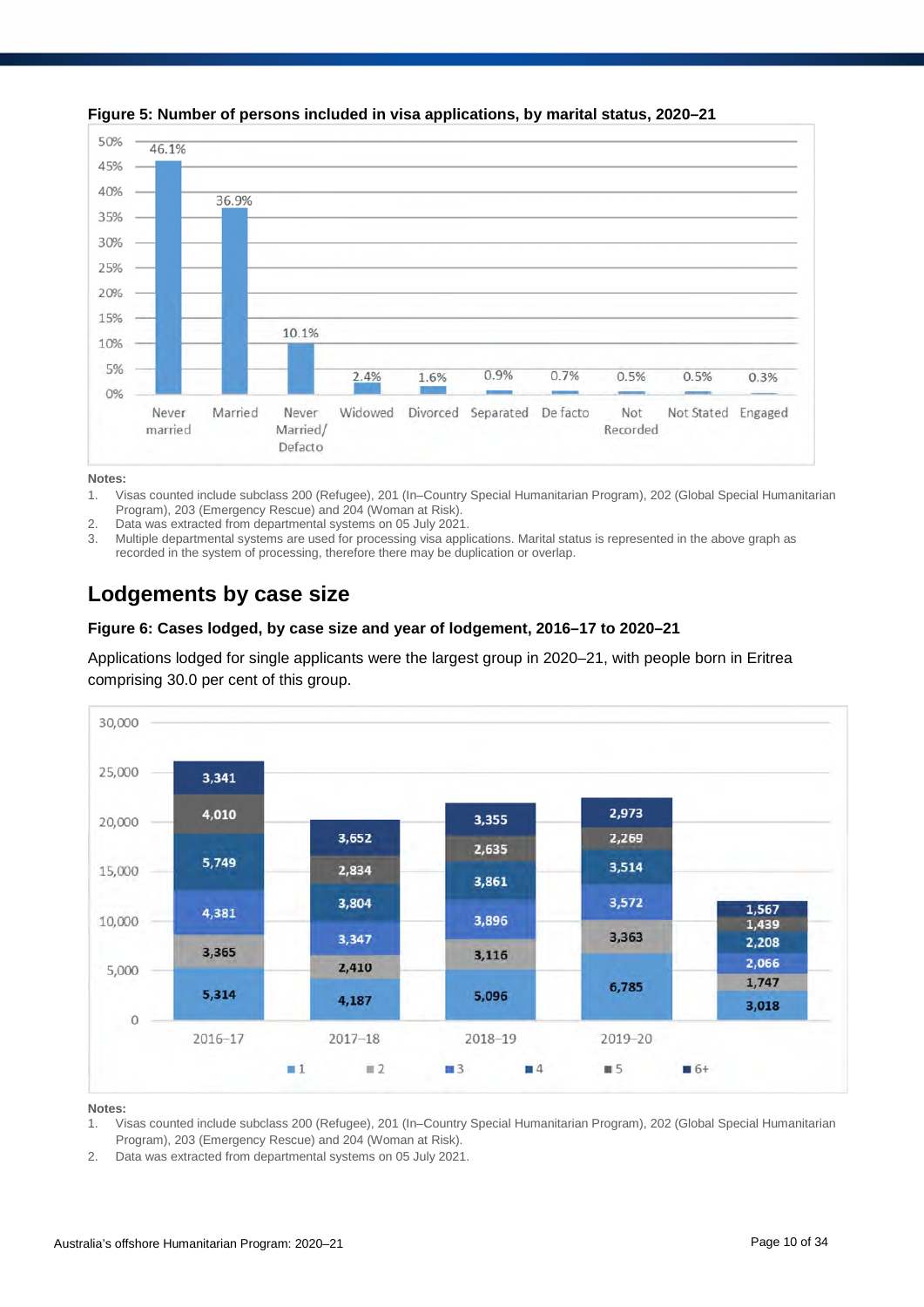# **Offshore Humanitarian Finalisations**

The finalisation of an application refers to a decision to grant or refuse the visa, or to the application being withdrawn or otherwise finalised.

### **Table 6: Number of persons receiving a finalisation, by visa category, decision type and year of finalisation, 2016–17 to 2020–21**

|                      | <b>Program year of finalisation</b> |             |             |         |             |  |  |  |
|----------------------|-------------------------------------|-------------|-------------|---------|-------------|--|--|--|
| <b>Visa category</b> | $2016 - 17$                         | $2017 - 18$ | $2018 - 19$ | 2019-20 | $2020 - 21$ |  |  |  |
|                      |                                     |             |             |         |             |  |  |  |
| Refugee              |                                     |             |             |         |             |  |  |  |
| Granted              | 9,653                               | 7,909       | 9,451       | 6,422   | 2,053       |  |  |  |
| Refused              | 42,375                              | 20,210      | 25,914      | 23,081  | 18,652      |  |  |  |
| Withdrawn/Other      | 1,097                               | 760         | 613         | 447     | 326         |  |  |  |
| <b>Total Refugee</b> | 53,125                              | 28,879      | 35,978      | 29,950  | 21,031      |  |  |  |
| <b>SHP</b>           |                                     |             |             |         |             |  |  |  |
| Granted              | 10,604                              | 6,916       | 7,661       | 5,099   | 2,505       |  |  |  |
| Refused              | 59,418                              | 46,447      | 40,800      | 46,700  | 25,025      |  |  |  |
| Withdrawn/Other      | 1,385                               | 453         | 750         | 1,102   | 546         |  |  |  |
| <b>Total SHP</b>     | 71,407                              | 53,816      | 49,211      | 52,901  | 28,076      |  |  |  |
| All categories       |                                     |             |             |         |             |  |  |  |
| Granted              | 20,257                              | 14,825      | 17,112      | 11,521  | 4,558       |  |  |  |
| Refused              | 101,793                             | 66,657      | 66,714      | 69,781  | 43,677      |  |  |  |
| Withdrawn/Other      | 2,482                               | 1,213       | 1,363       | 1,549   | 872         |  |  |  |
| <b>Total</b>         | 124,532                             | 82,695      | 85,189      | 82,851  | 49,107      |  |  |  |
|                      |                                     |             |             |         |             |  |  |  |
| <b>Refugee</b>       |                                     |             |             |         |             |  |  |  |
| Granted              | 7.8%                                | 9.6%        | 11.1%       | 7.8%    | 4.2%        |  |  |  |
| Refused              | 34.0%                               | 24.4%       | 30.4%       | 27.9%   | 38.0%       |  |  |  |
| Withdrawn/Other      | 0.9%                                | 0.9%        | 0.7%        | 0.5%    | 0.7%        |  |  |  |
| <b>Total Refugee</b> | 42.7%                               | 34.9%       | 42.2%       | 36.1%   | 42.8%       |  |  |  |
| <b>SHP</b>           |                                     |             |             |         |             |  |  |  |
| Granted              | 8.5%                                | 8.4%        | 9.0%        | 6.2%    | 5.1%        |  |  |  |
| Refused              | 47.7%                               | 56.2%       | 47.9%       | 56.4%   | 51.0%       |  |  |  |
| Withdrawn/Other      | 1.1%                                | 0.5%        | 0.9%        | 1.3%    | 1.1%        |  |  |  |
| <b>Total SHP</b>     | 57.3%                               | 65.1%       | 57.8%       | 63.9%   | 57.2%       |  |  |  |
| All categories       |                                     |             |             |         |             |  |  |  |
| Granted              | 16.3%                               | 17.9%       | 20.1%       | 13.9%   | 9.3%        |  |  |  |
| Refused              | 81.7%                               | 80.6%       | 78.3%       | 84.2%   | 88.9%       |  |  |  |
| Withdrawn/Other      | 2.0%                                | 1.5%        | 1.6%        | 1.9%    | 1.8%        |  |  |  |
| <b>Total</b>         | 100%                                | 100%        | 100%        | 100%    | 100%        |  |  |  |

**Notes:**

1. Refugee visas include subclass 200 (Refugee), 201 (In–Country Special Humanitarian Program), 203 (Emergency Rescue) and 204 (Woman at Risk). SHP visas include subclass 202 (Global Special Humanitarian Program).

2. Data was extracted from departmental systems on 05 July 2021.

3. The 2016–17 statistics in this table includes visas granted towards the annual offshore resettlement component of the Humanitarian Program, and the additional 12,000 places for people displaced by conflict in Syria and Iraq.

4. Any discrepancies between per cent totals and sums of components are due to rounding.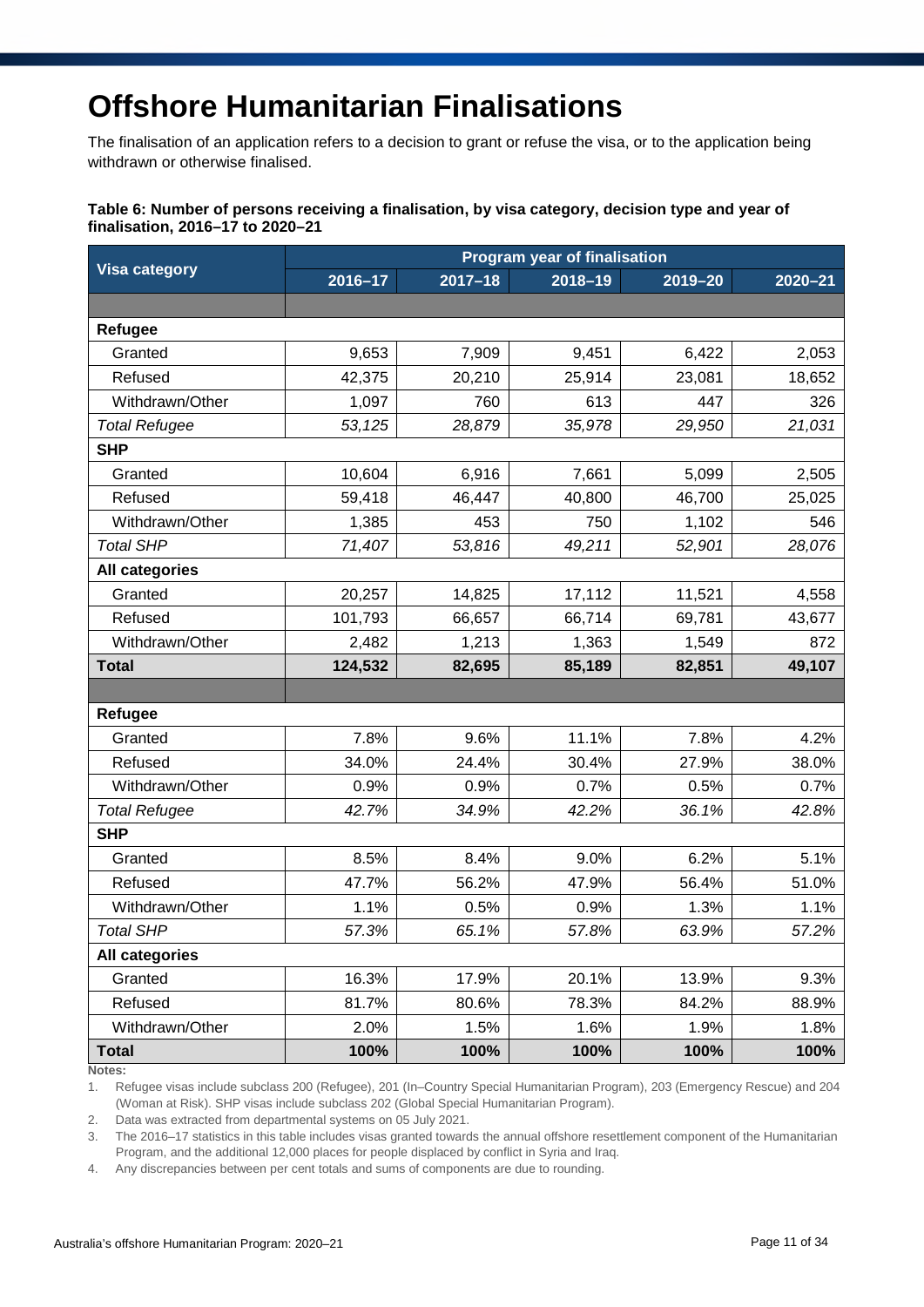Consistent with other decisions of the Government to limit the spread of COVID-19 within Australia, the granting of all Class XB (offshore) Humanitarian visas was deprioritised on 19 March 2020. A small number of emergency cases were granted in the final quarter of 2019–20 program year.

The Department formally commenced processing of visa grants for the 2020–21 program year on 05 December 2020. The Department faced significant program delivery challenges due to the pandemic-induced restrictions across many refugee-hosting countries, which resulted in a decrease in finalisations.

Processing activities in 2017–18 and 2018–19 reverted to business as usual following the delivery of the additional Syrian and Iraqi program (see below), resulting in finalisations similar to 2014–15.

The availability of an additional 12,000 places across 2015–16 and 2016–17 for Syrians and Iraqis displaced by conflict in their home countries resulted in a significant increase in the number of applications lodged. In order to ensure delivery of all places under the increased program, departmental posts and the SHPC efforts were focused on processing applications to visa grant and therefore fewer refusal decisions.



### **Figure 7: Persons receiving finalisations, by visa category and decision, 2020–21**

**Notes:**

1. Refugee visas include subclass 200 (Refugee), 201 (In–Country Special Humanitarian Program), 203 (Emergency Rescue) and 204 (Woman at Risk). SHP visas include subclass 202 (Global Special Humanitarian Program).

2. Data was extracted from departmental systems on 05 July 2021.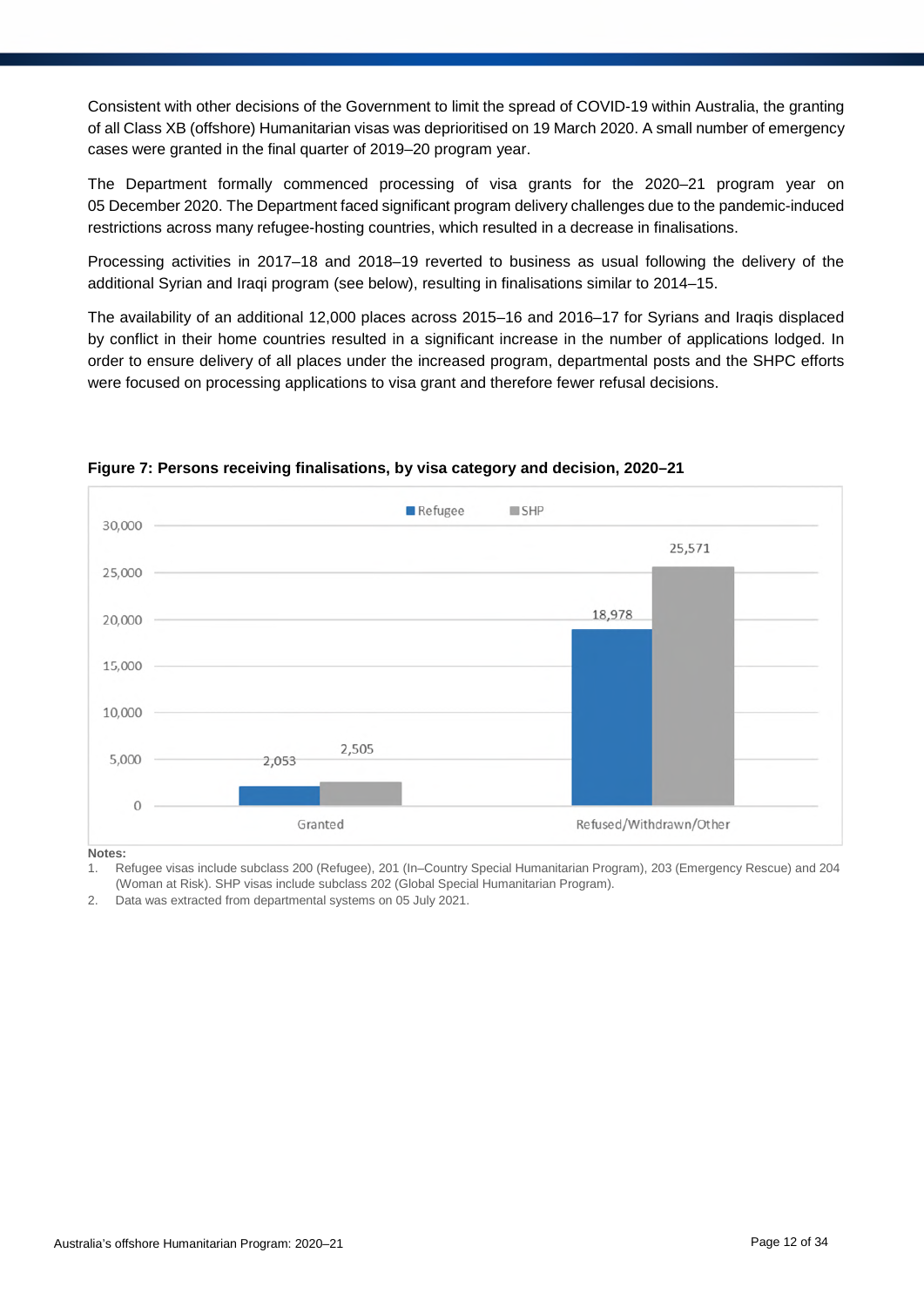### **Finalisations by region of origin**



### **Figure 8: Persons receiving finalisations by region of origin, 2020–21**

- 1. Refugee visas include subclass 200 (Refugee), 201 (In–Country Special Humanitarian Program), 203 (Emergency Rescue) and 204 (Woman at Risk). SHP visas include subclass 202 (Global Special Humanitarian Program).
- 2. Data was extracted from departmental systems on 05 July 2021.<br>3. The region of origin of the principal visa applicants is applied to s
- The region of origin of the principal visa applicants is applied to secondary visa applicants.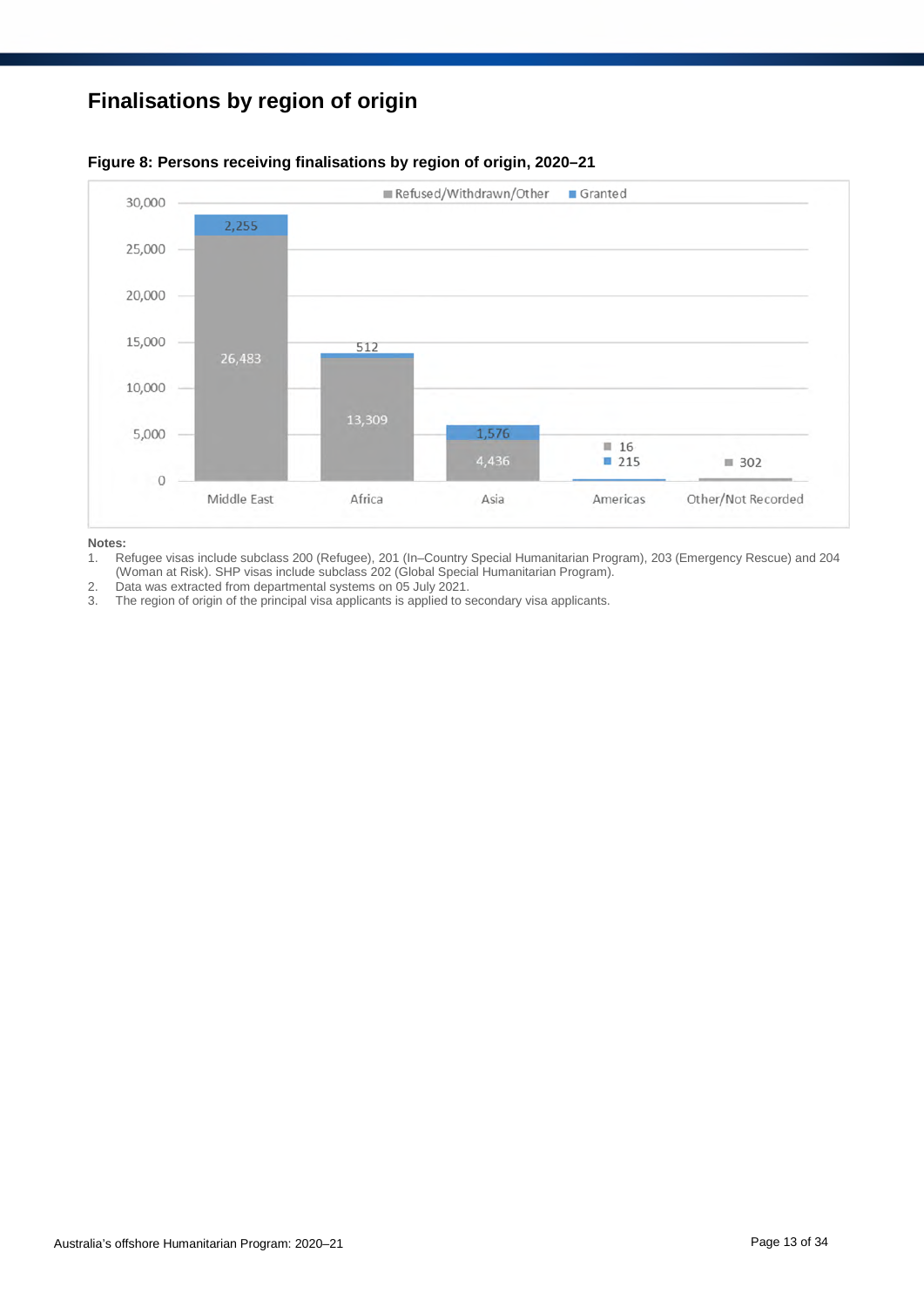# **Offshore Humanitarian Grants**

The 4558 visas granted under the offshore Humanitarian Program in 2020–21 comprised:

- 2053 Refugee category visas
- 2505 Special Humanitarian Program (SHP) visas.

### **Table 7: Number of persons granted visas, by subclass and year of grant, 2016–17 to 2020–21**

| <b>Subclass</b>                                | Program year of grant |             |               |             |             |  |
|------------------------------------------------|-----------------------|-------------|---------------|-------------|-------------|--|
|                                                | 2016-17               | $2017 - 18$ | 2018-19       | $2019 - 20$ | $2020 - 21$ |  |
|                                                |                       |             | <b>Number</b> |             |             |  |
| Refugee                                        |                       |             |               |             |             |  |
| Subclass 200 (Refugee)                         | 8,328                 | 5,890       | 6,666         | 4,326       | 1,157       |  |
| Subclass 201 (In-country Special Humanitarian) | 265                   | 1,078       | 1861          | 1,195       | 518         |  |
| Subclass 203 (Emergency Rescue)                | 16                    |             | 7             | 20          | 29          |  |
| Subclass 204 (Woman at Risk)                   | 1,044                 | 940         | 917           | 881         | 349         |  |
| <b>Total Refugee</b>                           | 9,653                 | 7,909       | 9.451         | 6,422       | 2.053       |  |
| <b>SHP</b>                                     |                       |             |               |             |             |  |
| <b>Total Special Humanitarian Program</b>      | 10,604                | 6,916       | 7,661         | 5,099       | 2,505       |  |
| <b>Total</b>                                   | 20,257                | 14,825      | 17,112        | 11,521      | 4,558       |  |
|                                                |                       |             | Per cent      |             |             |  |
| Refugee                                        |                       |             |               |             |             |  |
| Subclass 200 (Refugee)                         | 41.1%                 | 39.7%       | 39.0%         | 37.5%       | 25.4%       |  |
| Subclass 201 (In-country Special Humanitarian) | 1.3%                  | 7.3%        | 10.9%         | 10.4%       | 11.4%       |  |
| Subclass 203 (Emergency Rescue)                | 0.1%                  | 0.0%        | 0.0%          | 0.2%        | 0.6%        |  |
| Subclass 204 (Woman at Risk)                   | 5.2%                  | 6.3%        | 5.4%          | 7.6%        | 7.7%        |  |
| <b>Total Refugee</b>                           | 47.7%                 | 53.3%       | 55.2%         | 55.7%       | 45.0%       |  |
| <b>SHP</b>                                     |                       |             |               |             |             |  |
| <b>Total Special Humanitarian Program</b>      | 52.3%                 | 46.7%       | 44.8%         | 44.3%       | 55.0%       |  |
| <b>Total</b>                                   | 100%                  | 100%        | 100%          | 100%        | 100%        |  |

**Notes:**

1. Data was extracted from departmental systems on 05 July 2021.

2. The 2016–17 statistics in this table includes visas granted towards the annual offshore resettlement component of the Humanitarian Program, and the additional 12,000 places for people displaced by conflict in Syria and Iraq.

3. Any discrepancies between per cent totals and sums of components are due to rounding.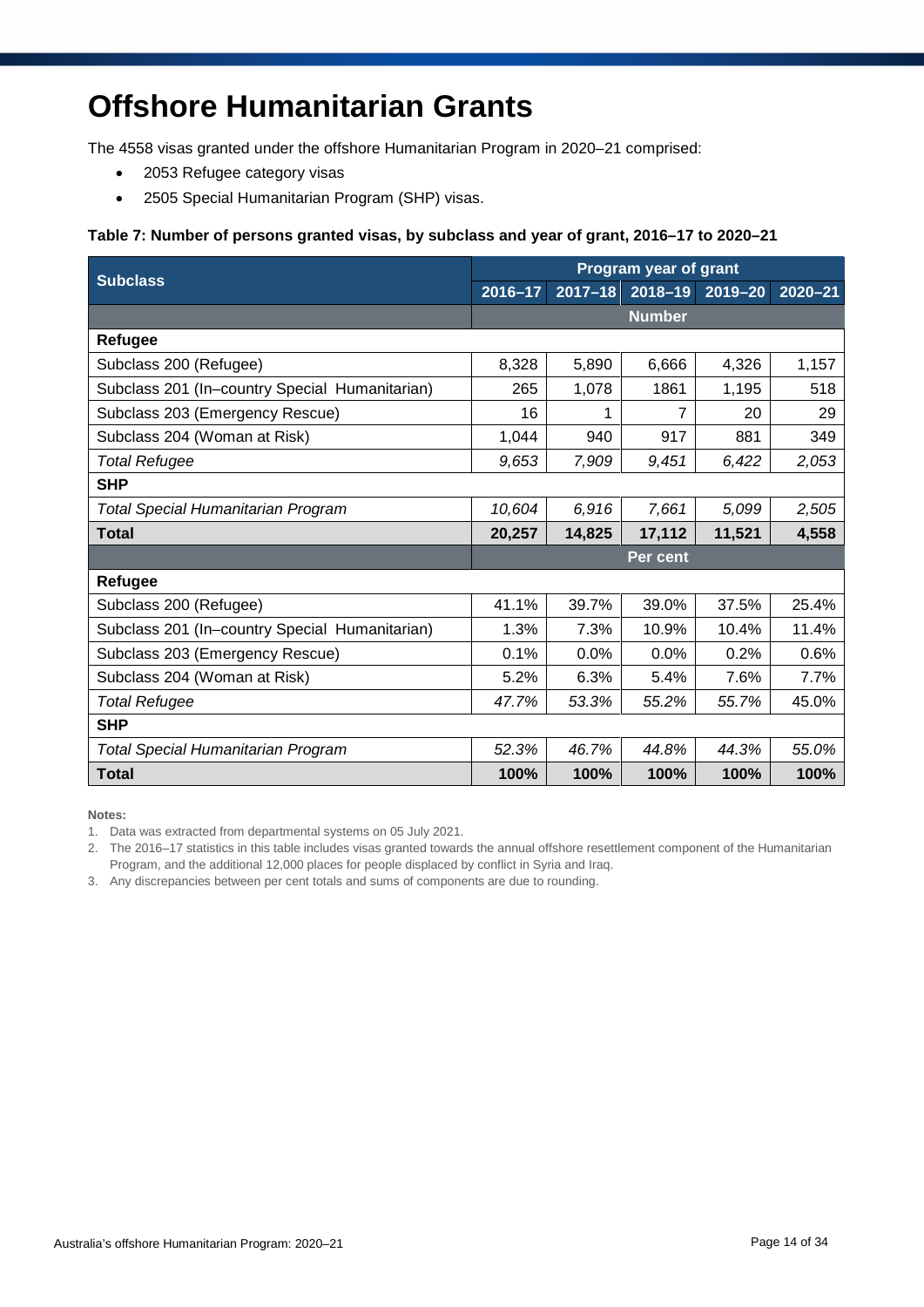

**Figure 9: Number of persons granted visas, by visa category and year of grant, 2011–12 to 2020–21**

**Notes:**

1. Refugee visas include subclass 200 (Refugee), 201 (In–Country Special Humanitarian Program), 203 (Emergency Rescue) and 204 (Woman at Risk). SHP visas include subclass 202 (Global Special Humanitarian Program).

2. Data was extracted from departmental systems on 05 July 2021.

3. The 2015–16 and 2016–17 statistics in this graph includes visas granted towards the annual offshore resettlement component of the Humanitarian Program, and the additional 12,000 places for people displaced by conflict in Syria and Iraq.

The 2020–21 Humanitarian Program was reduced to 13,750 places due to the COVID-19 pandemic. The Department formally commenced processing of visa grants for the 2020–21 program on 05 December 2020, with a total of 4558 visas granted as at 30 June 2021.

The offshore program continued the Government's focus on resettling people from four priority regions of the Middle East, Asia, Africa and Americas, with the key nationality groups being resettled including Syrians, Iraqis, Afghans, Myanmarese, Congolese from the Democratic Republic of the Congo, Ethiopians, Eritreans and Venezuelans.

The 2019–20 Humanitarian Program remained at 18,750 places, but could not be delivered in full due to the COVID-19 pandemic. Consistent with other decisions of the Government to limit the spread of COVID-19 within Australia, the granting of all Class XB (offshore) Humanitarian visas was deprioritised on 19 March 2020. This resulted in 11,521 of the 17,100 offshore places being delivered.

The increased Humanitarian Program in 2018–19 of 18,750 places comprised 17,100 places for the offshore component that were fully delivered.

In 2018-19, the offshore program continued the Government's focus on resettling people from the three priority regions of Middle East, Asia and Africa, and delivered on key Government commitments including resettlement from protracted refugee situations in line with the commitment made at the New York Leaders' Summit on Refugees in September 2016 as well as surpassing the target of 2565 places for vulnerable women and children.

The 2018–19 program continued to deliver on the Government's focus on resettling refugees in the Middle East region who are from persecuted minorities with least prospect of safe return, with an increase in the number of Yazidis granted visas. The significant increase in in-country (subclass 201) visas compared with previous years, reflects the increased grants to Yazidis in Iraq.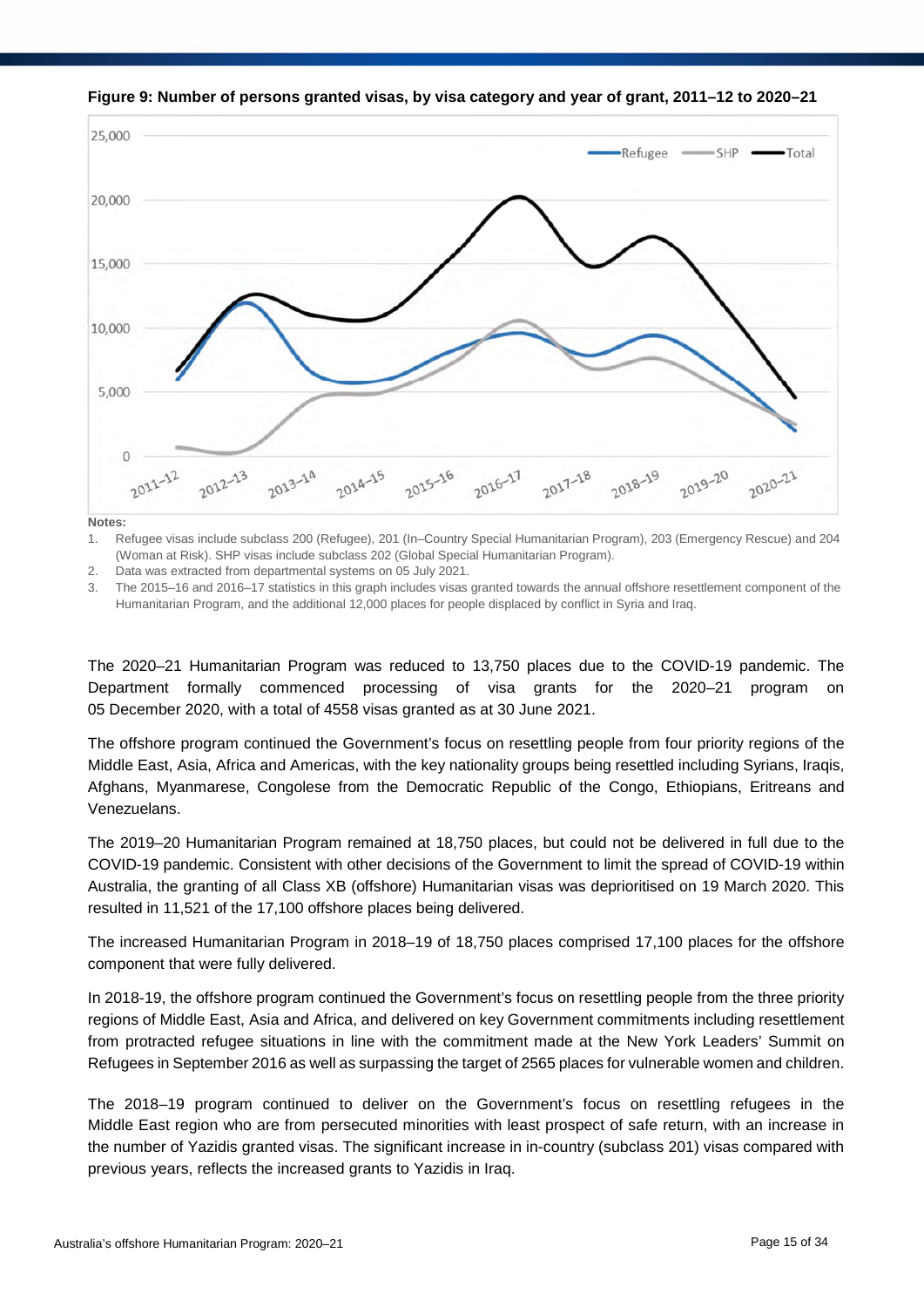The increased Humanitarian Program in 2017–18 of 16,250 places comprised 14,825 places for the offshore component that were fully delivered.

The increased Refugee and SHP grants in 2015–16 and 2016–17, reflects delivery of the annual Humanitarian Program as well as the additional 12,000 places for Syrians and Iraqis.

Prior to the 2013–14 program year, the SHP was linked numerically to the onshore protection component of the Humanitarian Program. The high numbers of protection visa grants in that period resulted in lower numbers of SHP visa grants.

In 2013–14, as a result of changes introduced by the newly-elected Government, visas granted to IMAs were no longer counted towards the Humanitarian Program. This allowed the SHP to be restored as a result of which 4,500 visas were granted under the SHP.

The Refugee allocation returned to 6000 places in 2013–14, following the one off increase in 2012–13 to the Humanitarian program to 20,000 places, in line with the recommendation of the Expert Panel on Asylum seekers. The increase in 2012–13 comprised 12,000 Refugee category places, and 8,000 places for the SHP and onshore protection component.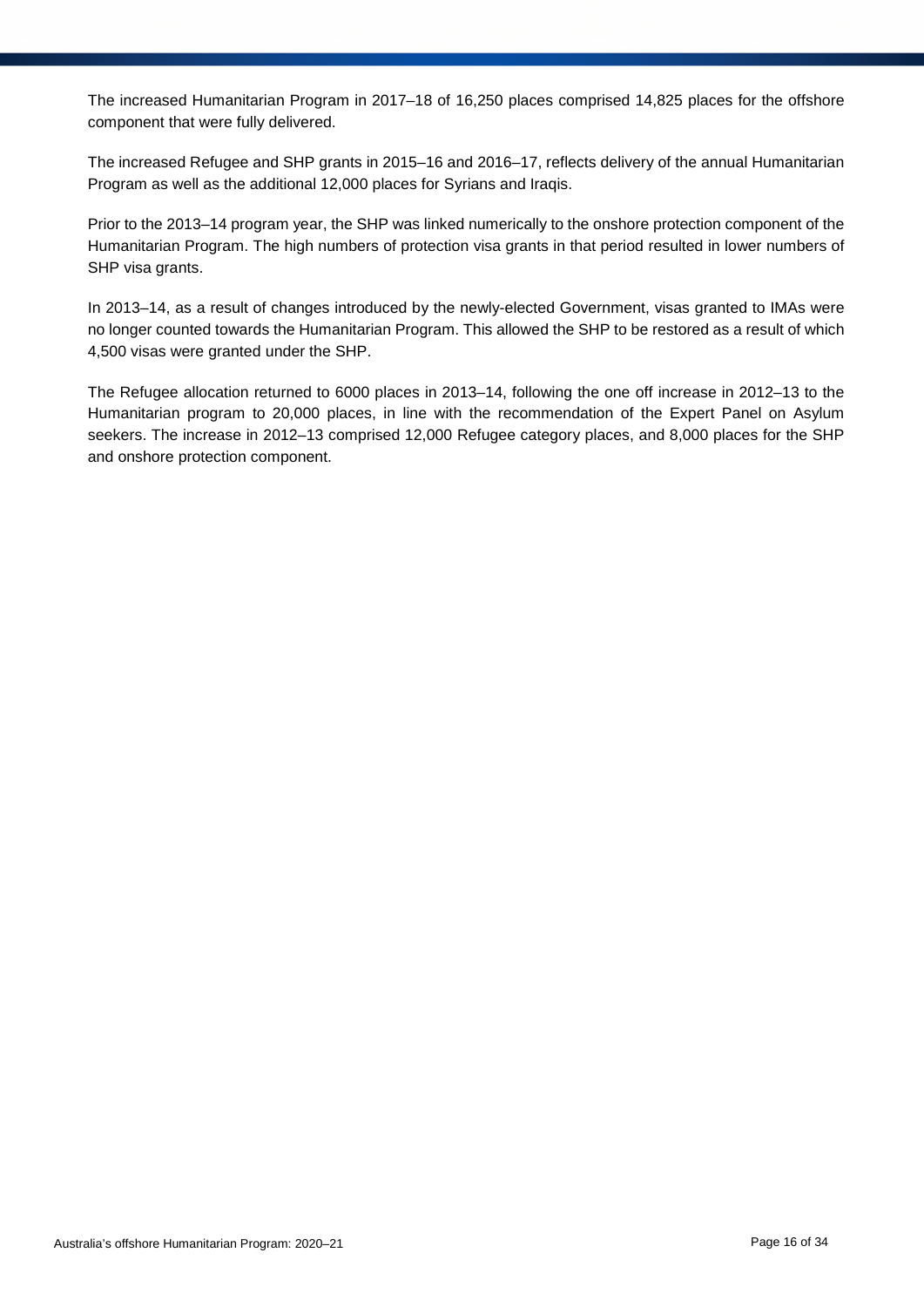### **Grant rates**

**Table 8: Grant rate by visa category and year of finalisation, 2016–17 to 2020–21**

| <b>Visa Category</b>            | <b>Program year of finalisation</b> |             |             |             |             |  |  |
|---------------------------------|-------------------------------------|-------------|-------------|-------------|-------------|--|--|
|                                 | 2016-17                             | $2017 - 18$ | $2018 - 19$ | $2019 - 20$ | $2020 - 21$ |  |  |
| Refugee                         | 18.6%                               | 28.1%       | 26.7%       | 21.8%       | 9.9%        |  |  |
| <b>SHP</b>                      | 15.1%                               | 13.0%       | 15.8%       | 9.8%        | 9.1%        |  |  |
| <b>Both categories combined</b> | 16.6%                               | 18.2%       | 20.4%       | 14.2%       | 9.4%        |  |  |

**Notes:**

1. Refugee visas include subclass 200 (Refugee), 201 (In–Country Special Humanitarian Program), 203 (Emergency Rescue) and 204 (Woman at Risk). SHP visas include subclass 202 (Global Special Humanitarian Program).

2. Data was extracted from departmental systems on 05 July 2021.

3. The 2016–17 statistics in this table includes visas granted towards the annual offshore resettlement component of the Humanitarian Program, and the additional 12,000 places for people displaced by conflict in Syria and Iraq.



### **Figure 10: Grant rate by visa category and year of finalisation, 2016–17 to 2020–21**

**Notes:**

1. Refugee visas include subclass 200 (Refugee), 201 (In–Country Special Humanitarian Program), 203 (Emergency Rescue) and 204 (Woman at Risk). SHP visas include subclass 202 (Global Special Humanitarian Program).

2. Data was extracted from departmental systems on 05 July 2021.

3. The 2016–17 statistics in this graph includes visas granted towards the annual offshore resettlement component of the Humanitarian Program, and the additional 12,000 places for people displaced by conflict in Syria and Iraq.

4.

Consistent with other decisions of the Government to limit the spread of COVID-19 within Australia, the granting of all Class XB (offshore) Humanitarian visas was deprioritised on 19 March 2020. After the Minister's interim approval on the specific composition of the program on 5 December 2020, the Department formally commenced processing of visa grants for the 2020–21 program.

The decrease in grants and increase in refusals resulted in lower grant rates in 2019–20 and 2020–21.

Grant rates in 2018–19 were slightly higher than 2017–18 resulting from the 2275 place increase to the offshore component of the program.

Grant rates in 2017–18 increased to 28.1 per cent for Refugee as a result of a reduction in refusal activity.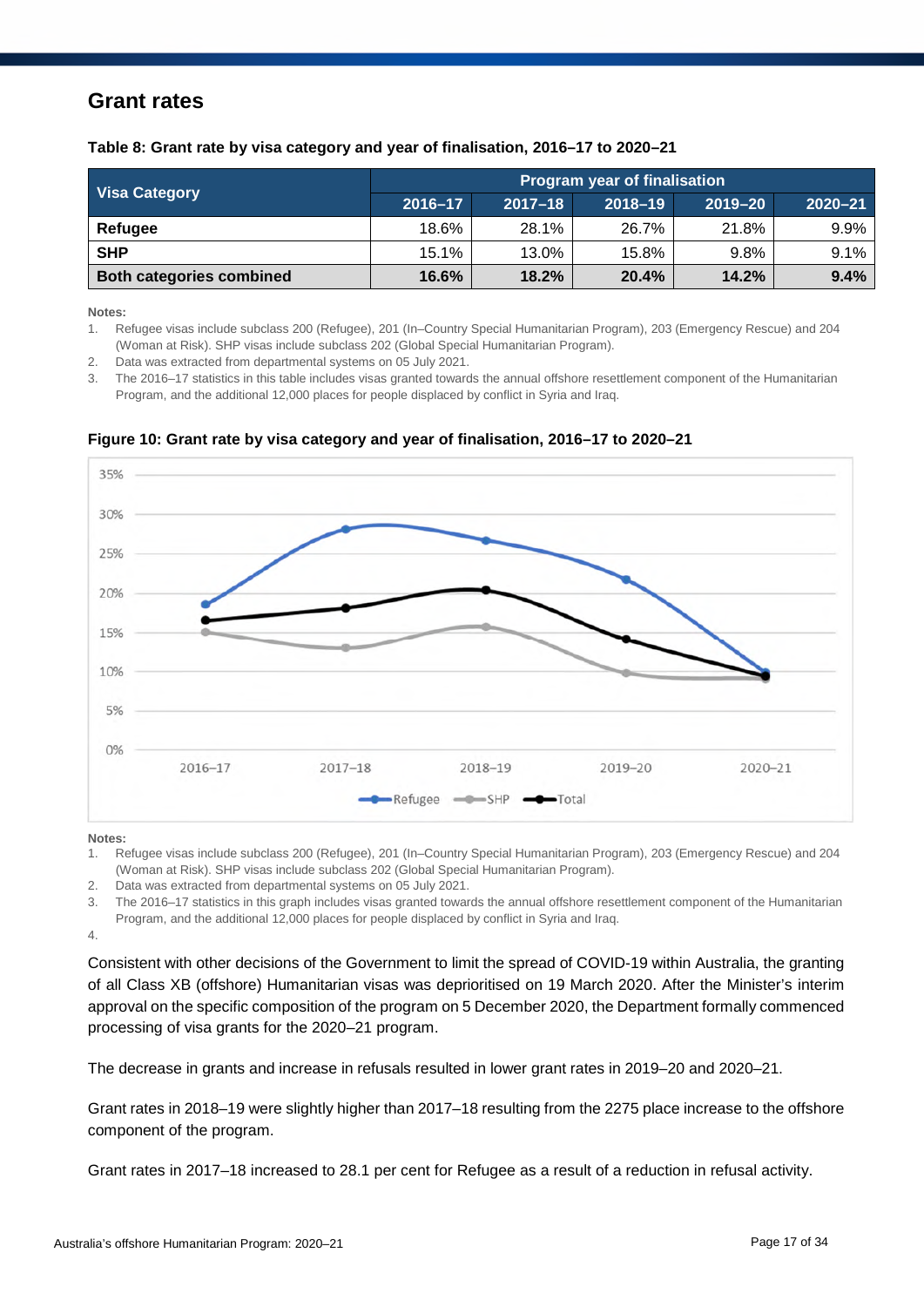### **Grants by region of origin**

| Table 9: Number of persons granted visas, by year of grant and region of origin, 2016–17 to 2020–21 |  |  |  |  |  |
|-----------------------------------------------------------------------------------------------------|--|--|--|--|--|
|-----------------------------------------------------------------------------------------------------|--|--|--|--|--|

| <b>Program Year</b> | <b>Africa</b> | <b>Asia</b> | <b>Middle East</b> | <b>Americas</b> |
|---------------------|---------------|-------------|--------------------|-----------------|
| 2016-17             | 1,785         | 4,477       | 13,974             | 21              |
| $2017 - 18$         | 2,667         | 3,840       | 8,285              | 33              |
| 2018-19             | 3,741         | 3,945       | 9,336              | 90              |
| 2019-20             | 2,054         | 1,801       | 7,132              | 84              |
| $2020 - 21$         | 512           | 1,576       | 2,255              | 215             |

#### **Notes:**

1. Visas counted include subclass 200 (Refugee), 201 (In–Country Special Humanitarian Program), 202 (Global Special Humanitarian Program), 203 (Emergency Rescue) and 204 (Woman at Risk).

2. Statistics up to 2018–19 are based on country of birth region. From 2020–21 they are based on citizenship region. The country of birth region or citizenship region of the principal visa applicants is applied to secondary visa applicants.

3. Data was extracted from departmental systems on 05 July 2021.

4. The 2016–17 statistics in this table includes visas granted towards the annual offshore resettlement component of the Humanitarian Program, and the additional 12,000 places for people displaced by conflict in Syria and Iraq.



**Figure 11: Proportion of visa grants by region of origin and year of grant, 2011–12 to 2020–21**

- 1. Visas counted include subclass 200 (Refugee), 201 (In–Country Special Humanitarian Program), 202 (Global Special Humanitarian Program), 203 (Emergency Rescue) and 204 (Woman at Risk).
- 2. Statistics up to 2018–19 are based on country of birth region. From 2020–21 they are based on citizenship region. The country of birth region or citizenship region of the principal visa applicants is applied to secondary visa applicants.
- 3. Data was extracted from departmental systems on 05 July 2021.
- 4. The 2016–17 statistics in this table includes visas granted towards the annual offshore resettlement component of the Humanitarian Program, and the additional 12,000 places for people displaced by conflict in Syria and Iraq.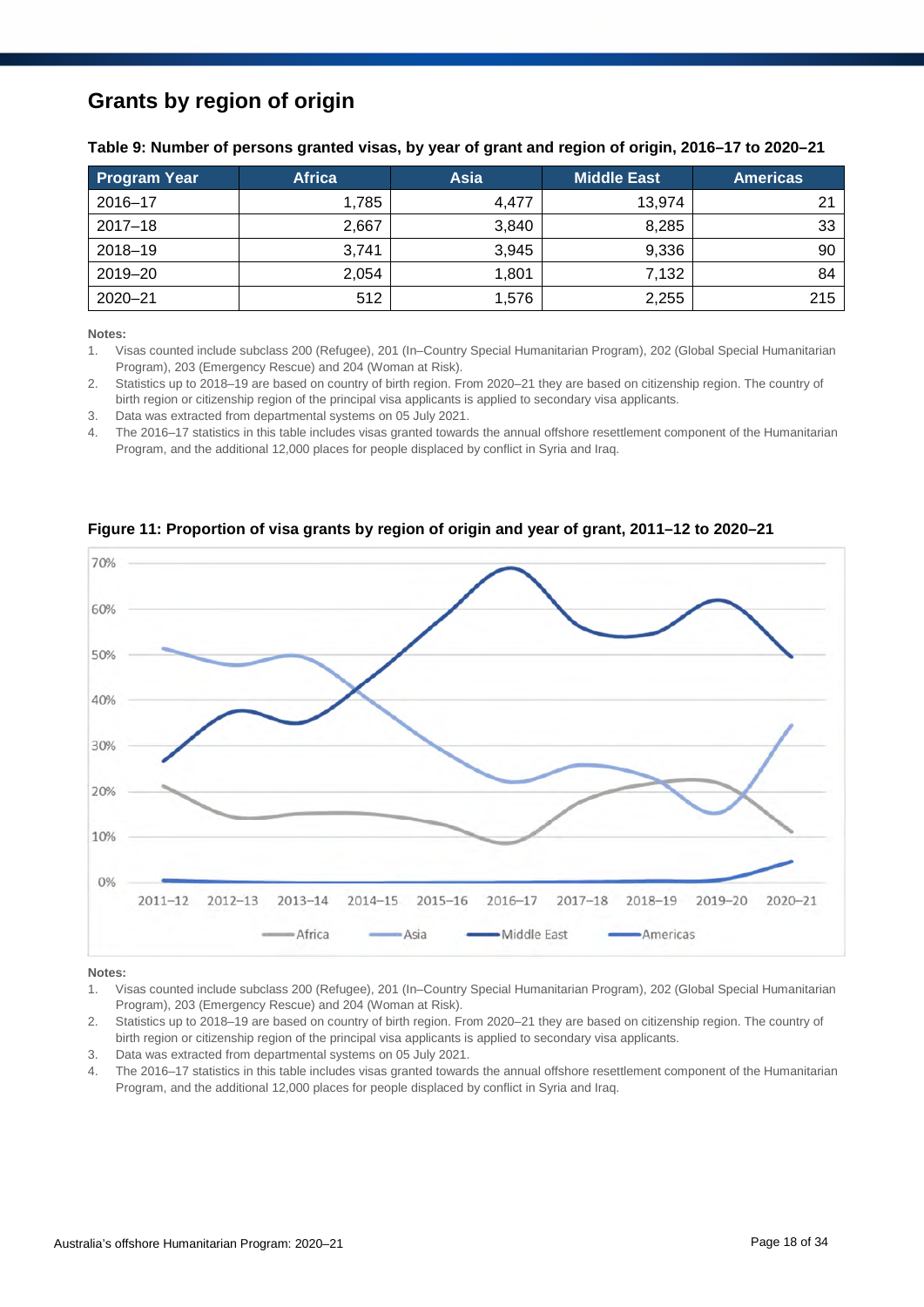### **Grants by country of origin**

In 2020–21 the top five countries of origin for persons granted visas were Iraq, Myanmar, Afghanistan, Syria and Eritrea. Around 45 per cent of the grants were to persons from Iraq and Syria. Of the 68,237 visas granted over the last 5 program years, 57.6 per cent were granted to persons from Iraq or Syria.

| $2020 - 21$              |               |          | $2019 - 20$              |               |          |  |  |
|--------------------------|---------------|----------|--------------------------|---------------|----------|--|--|
| <b>Country of Origin</b> | <b>Number</b> | Per cent | <b>Country of Origin</b> | <b>Number</b> | Per cent |  |  |
| Iraq                     | 1,585         | 34.8%    | Iraq                     | 5,785         | 50.2%    |  |  |
| Myanmar                  | 656           | 14.4%    | Dem. Rep. of the Congo   | 1,165         | 10.1%    |  |  |
| Afghanistan              | 562           | 12.3%    | Syria                    | 947           | 8.2%     |  |  |
| Syria                    | 450           | 9.9%     | Myanmar                  | 796           | 6.9%     |  |  |
| Eritrea                  | 241           | 5.3%     | Afghanistan              | 619           | 5.4%     |  |  |
| Pakistan                 | 213           | 4.7%     | Eritrea                  | 434           | 3.8%     |  |  |
| Iran                     | 188           | 4.1%     | Ethiopia                 | 360           | 3.1%     |  |  |
| Dem. Rep. of the Congo   | 154           | 3.4%     | Central African Republic | 333           | 2.9%     |  |  |
| <b>Stateless</b>         | 144           | $3.2\%$  | Iran                     | 317           | 2.8%     |  |  |
| Venezuela                | 104           | 2.3%     | <b>Stateless</b>         | 204           | 1.8%     |  |  |
| Other                    | 261           | 5.7%     | Other                    | 561           | 4.9%     |  |  |
| <b>Total</b>             | 4,558         | 100%     | Total                    | 11,521        | 100%     |  |  |

|  |  |  | Table 10: Top ten countries of origin for persons granted visas, 2016–17 to 2020–21 |  |
|--|--|--|-------------------------------------------------------------------------------------|--|
|--|--|--|-------------------------------------------------------------------------------------|--|

| $2019 - 20$              |               |          |  |  |  |  |  |  |
|--------------------------|---------------|----------|--|--|--|--|--|--|
| <b>Country of Origin</b> | <b>Number</b> | Per cent |  |  |  |  |  |  |
| Iraq                     | 5,785         | 50.2%    |  |  |  |  |  |  |
| Dem. Rep. of the Congo   | 1,165         | 10.1%    |  |  |  |  |  |  |
| Syria                    | 947           | $8.2\%$  |  |  |  |  |  |  |
| Myanmar                  | 796           | $6.9\%$  |  |  |  |  |  |  |
| Afghanistan              | 619           | 5.4%     |  |  |  |  |  |  |
| Eritrea                  | 434           | 3.8%     |  |  |  |  |  |  |
| Ethiopia                 | 360           | 3.1%     |  |  |  |  |  |  |
| Central African Republic | 333           | 2.9%     |  |  |  |  |  |  |
| Iran                     | 317           | 2.8%     |  |  |  |  |  |  |
| <b>Stateless</b>         | 204           | 1.8%     |  |  |  |  |  |  |
| Other                    | 561           | 4.9%     |  |  |  |  |  |  |
| Total                    | 11,521        | 100%     |  |  |  |  |  |  |

| $2018 - 19$              |               |          | $2017 - 18$              |               |                 |
|--------------------------|---------------|----------|--------------------------|---------------|-----------------|
| <b>Country of Origin</b> | <b>Number</b> | Per cent | <b>Country of Origin</b> | <b>Number</b> | <b>Per cent</b> |
| Iraq                     | 7,095         | 41.5%    | Iraq                     | 4,630         | 31.2%           |
| Dem. Rep. of the Congo   | 2,114         | 12.4%    | Syria                    | 3,227         | 21.8%           |
| Myanmar                  | 1,995         | 11.7%    | Myanmar                  | 2,043         | 13.8%           |
| Syria                    | 1,836         | 10.7%    | Dem. Rep. of the Congo   | 1,355         | 9.1%            |
| Afghanistan              | 1323          | 7.7%     | Afghanistan              | 1,130         | 7.6%            |
| Ethiopia                 | 635           | 3.7%     | Eritrea                  | 494           | 3.3%            |
| Eritrea                  | 555           | 3.2%     | Ethiopia                 | 481           | 3.2%            |
| Iran                     | 367           | 2.1%     | <b>Bhutan</b>            | 308           | 2.1%            |
| <b>Bhutan</b>            | 254           | 1.5%     | <b>Iran</b>              | 218           | 1.5%            |
| Tibet (so stated)        | 189           | 1.1%     | Tibet (so stated)        | 200           | 1.3%            |
| Other                    | 749           | 4.4%     | Other                    | 739           | 5.0%            |
| Total                    | 17,112        | 100%     | <b>Total</b>             | 14,825        | 100%            |

| $2017 - 18$              |               |          |  |  |  |  |  |
|--------------------------|---------------|----------|--|--|--|--|--|
| <b>Country of Origin</b> | <b>Number</b> | Per cent |  |  |  |  |  |
| Iraq                     | 4,630         | 31.2%    |  |  |  |  |  |
| Syria                    | 3,227         | 21.8%    |  |  |  |  |  |
| Myanmar                  | 2,043         | 13.8%    |  |  |  |  |  |
| Dem. Rep. of the Congo   | 1,355         | $9.1\%$  |  |  |  |  |  |
| Afghanistan              | 1,130         | 7.6%     |  |  |  |  |  |
| Eritrea                  | 494           | 3.3%     |  |  |  |  |  |
| Ethiopia                 | 481           | 3.2%     |  |  |  |  |  |
| <b>Bhutan</b>            | 308           | 2.1%     |  |  |  |  |  |
| Iran                     | 218           | 1.5%     |  |  |  |  |  |
| Tibet (so stated)        | 200           | 1.3%     |  |  |  |  |  |
| Other                    | 739           | 5.0%     |  |  |  |  |  |
| Total                    | 14,825        | 100%     |  |  |  |  |  |

*(Continued on the next page)*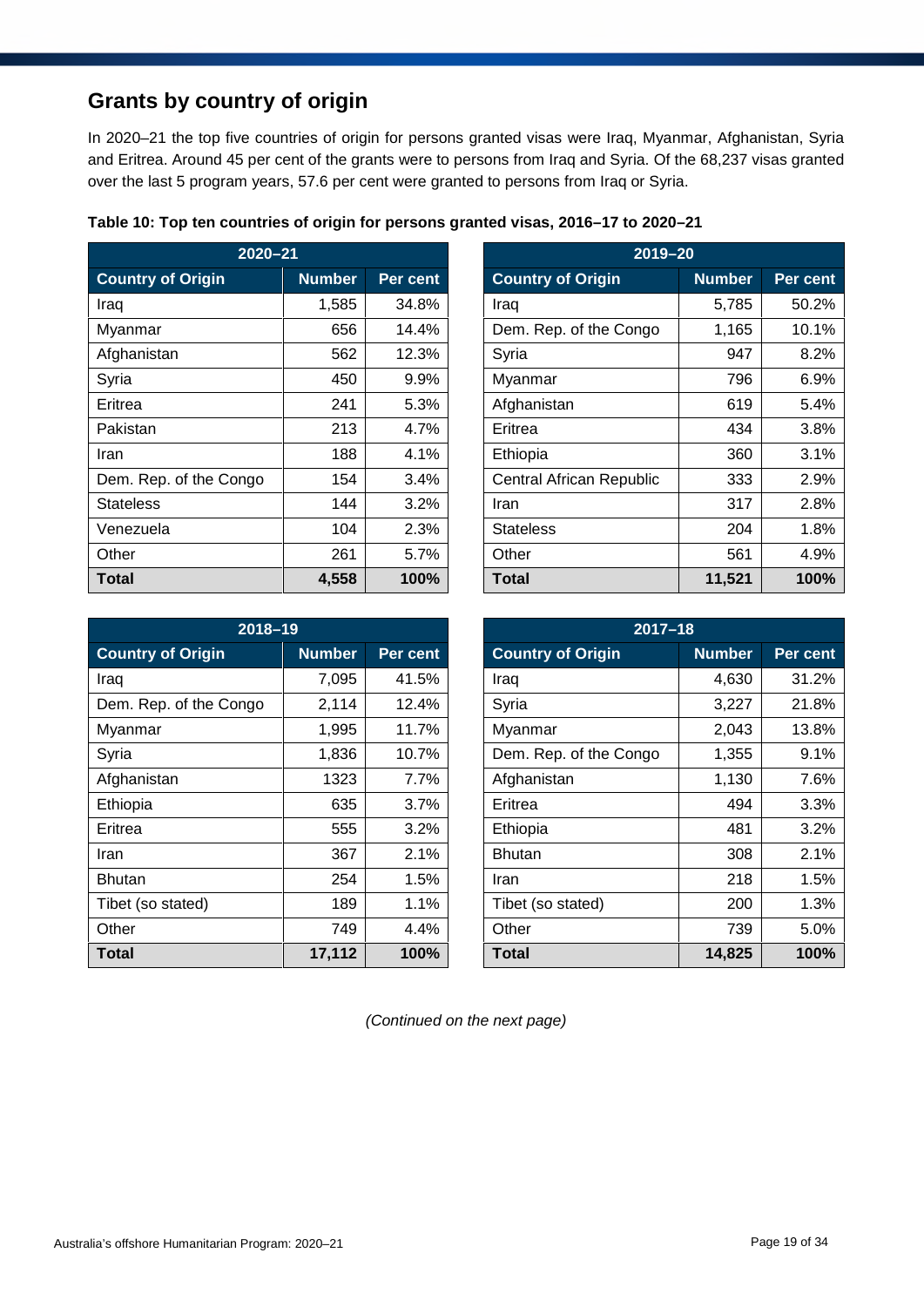| 2016-17                  |               |          |  |  |  |  |  |
|--------------------------|---------------|----------|--|--|--|--|--|
| <b>Country of Origin</b> | <b>Number</b> | Per cent |  |  |  |  |  |
| Iraq                     | 7,478         | 36.9%    |  |  |  |  |  |
| Syria                    | 6,261         | 30.9%    |  |  |  |  |  |
| Afghanistan              | 1,958         | 9.7%     |  |  |  |  |  |
| Myanmar                  | 1,747         | 8.6%     |  |  |  |  |  |
| Bhutan                   | 555           | 2.7%     |  |  |  |  |  |
| Dem. Rep. of the Congo   | 336           | 1.7%     |  |  |  |  |  |
| Eritrea                  | 323           | 1.6%     |  |  |  |  |  |
| Ethiopia                 | 323           | 1.6%     |  |  |  |  |  |
| South Sudan              | 316           | 1.6%     |  |  |  |  |  |
| Somalia                  | 162           | $0.8\%$  |  |  |  |  |  |
| Other                    | 798           | 3.9%     |  |  |  |  |  |
| <b>Total</b>             | 20,257        | 100%     |  |  |  |  |  |

#### **Notes:**

- 1. Visas counted include subclass 200 (Refugee), 201 (In–Country Special Humanitarian Program), 202 (Global Special Humanitarian Program), 203 (Emergency Rescue) and 204 (Woman at Risk).
- 2. Statistics for the offshore component up to 2018–19 are based on country of birth. From 2019–20 they are based on citizenship.
- 3. The Country of origin of principal visa applicants is applied to secondary visa applicants.
- 4. Data was extracted from Departmental systems on 05 July 2021.
- 5. The 2016–17 statistics in this table includes visas granted towards the annual offshore resettlement component of the Humanitarian Program, and the additional 12,000 places for people displaced by conflict in Syria and Iraq.



### **Figure 12: Number of persons granted visas by top five countries of origin, 2016–17 to 2020–21**

- 1. Visas counted include subclass 200 (Refugee), 201 (In–Country Special Humanitarian Program), 203 (Emergency Rescue) 204 (Woman at Risk) and 202 (Global Special Humanitarian Program).
- 2. This figure is based on the top 5 countries of origin for grants in 2020–21.<br>3. Statistics up to 2018–19 are based on country of birth. From 2019–20 the
- 3. Statistics up to 2018–19 are based on country of birth. From 2019–20 they are based on citizenship. The country of birth or citizenship of the principal visa applicants is applied to secondary visa applicants.
- 4. Data was extracted from departmental systems on 05 July 2021.
- 5. The 2016–17 statistics in this table includes visas granted towards the annual offshore resettlement component of the Humanitarian Program, and the additional 12,000 places for people displaced by conflict in Syria and Iraq.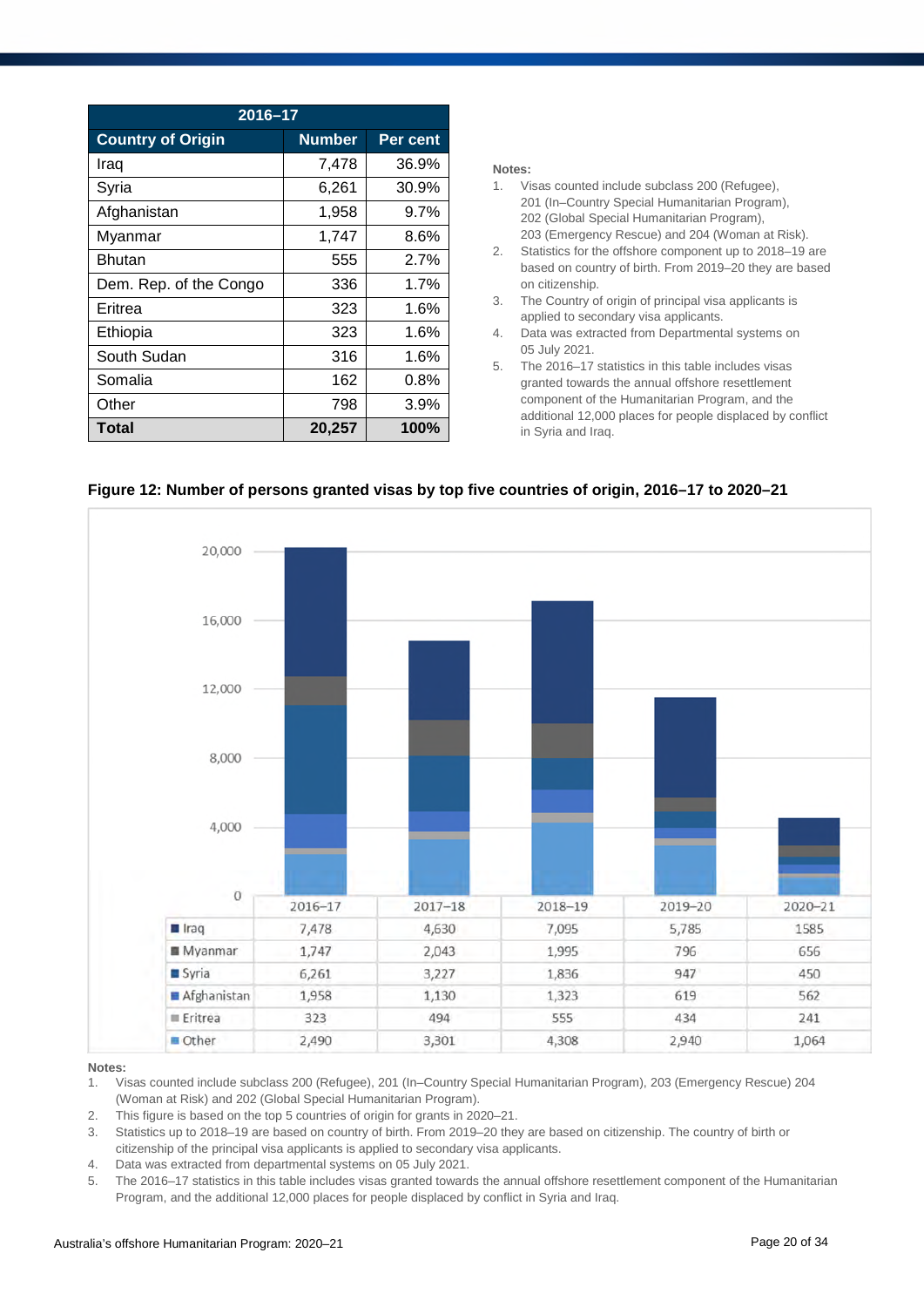### **Grants by country of residence**

**Table 11: Top ten countries of residence for persons granted visas, 2016–17 to 2020–21**

| $2020 - 21$                 |               |          | 2019-20                     |               |          |
|-----------------------------|---------------|----------|-----------------------------|---------------|----------|
| <b>Country of residence</b> | <b>Number</b> | Per cent | <b>Country of residence</b> | <b>Number</b> | Per cent |
| Jordan                      | 981           | 21.5%    | Lebanon                     | 2573          | 22.3%    |
| Lebanon                     | 534           | 11.7%    | Jordan                      | 2080          | 18.1%    |
| Thailand                    | 499           | 10.9%    | Iraq                        | 1357          | 11.8%    |
| Malaysia                    | 415           | 9.1%     | Turkey                      | 1013          | 8.8%     |
| Iraq                        | 411           | 9.0%     | Kenya                       | 842           | 7.3%     |
| Afghanistan                 | 284           | 6.2%     | Malaysia                    | 485           | 4.2%     |
| Turkey                      | 274           | 6.0%     | India                       | 465           | 4.0%     |
| India                       | 205           | 4.5%     | Thailand                    | 335           | 2.9%     |
| Sudan                       | 179           | 3.9%     | Sudan                       | 331           | 2.9%     |
| Pakistan                    | 151           | 3.3%     | <b>Burundi</b>              | 299           | 2.6%     |
| Other                       | 625           | 13.7%    | Other                       | 1,741         | 15.1%    |
| Total                       | 4,558         | 100%     | <b>Total</b>                | 11,521        | 100%     |

| $2018 - 19$                 |               |          |                             | $2017 - 18$   |          |
|-----------------------------|---------------|----------|-----------------------------|---------------|----------|
| <b>Country of residence</b> | <b>Number</b> | Per cent | <b>Country of residence</b> | <b>Number</b> | Per cent |
| Lebanon                     | 3,365         | 19.7%    | Lebanon                     | 2,782         | 18.8%    |
| Iraq                        | 2,528         | 14.8%    | Jordan                      | 2,079         | 14.0%    |
| Jordan                      | 1906          | 11.1%    | Iraq                        | 1,682         | 11.3%    |
| Kenya                       | 1312          | 7.7%     | Turkey                      | 1,247         | 8.4%     |
| Turkey                      | 1254          | 7.3%     | Kenya                       | 1,218         | 8.2%     |
| Malaysia                    | 998           | 5.8%     | Malaysia                    | 940           | 6.3%     |
| India                       | 922           | 5.4%     | India                       | 853           | 5.8%     |
| Thailand                    | 707           | 4.1%     | Thailand                    | 852           | 5.7%     |
| Pakistan                    | 638           | 3.7%     | <b>United Arab Emirates</b> | 474           | 3.2%     |
| Egypt                       | 447           | 2.6%     | Pakistan                    | 421           | 2.8%     |
| Other                       | 3,035         | 17.7%    | Other                       | 2,277         | 15.4%    |
| <b>Total</b>                | 17,112        | 100%     | <b>Total</b>                | 14,825        | 100%     |

| $2016 - 17$                 |        |                 |  |  |  |  |  |
|-----------------------------|--------|-----------------|--|--|--|--|--|
| <b>Country of residence</b> | Number | <b>Per cent</b> |  |  |  |  |  |
| Lebanon                     | 6,132  | 30.3%           |  |  |  |  |  |
| Jordan                      | 4,211  | 20.8%           |  |  |  |  |  |
| Turkey                      | 2,057  | 10.2%           |  |  |  |  |  |
| Thailand                    | 1,065  | 5.3%            |  |  |  |  |  |
| Pakistan                    | 966    | 4.8%            |  |  |  |  |  |
| Iraq                        | 944    | 4.7%            |  |  |  |  |  |
| Kenya                       | 792    | 3.9%            |  |  |  |  |  |
| Malaysia                    | 630    | 3.1%            |  |  |  |  |  |
| India                       | 585    | 2.9%            |  |  |  |  |  |
| Iran                        | 585    | 2.9%            |  |  |  |  |  |
| Other                       | 2,290  | 11.3%           |  |  |  |  |  |
| <b>Total</b>                | 20,257 | 100%            |  |  |  |  |  |

| $2019 - 20$                 |               |          |  |  |  |  |
|-----------------------------|---------------|----------|--|--|--|--|
| <b>Country of residence</b> | <b>Number</b> | Per cent |  |  |  |  |
| Lebanon                     | 2573          | 22.3%    |  |  |  |  |
| Jordan                      | 2080          | 18.1%    |  |  |  |  |
| Iraq                        | 1357          | 11.8%    |  |  |  |  |
| Turkey                      | 1013          | 8.8%     |  |  |  |  |
| Kenya                       | 842           | 7.3%     |  |  |  |  |
| Malaysia                    | 485           | 4.2%     |  |  |  |  |
| India                       | 465           | 4.0%     |  |  |  |  |
| Thailand                    | 335           | 2.9%     |  |  |  |  |
| Sudan                       | 331           | 2.9%     |  |  |  |  |
| Burundi                     | 299           | 2.6%     |  |  |  |  |
| Other                       | 1,741         | 15.1%    |  |  |  |  |
| Total                       | 11,521        | 100%     |  |  |  |  |

| $2017 - 18$                 |               |          |  |  |  |  |  |
|-----------------------------|---------------|----------|--|--|--|--|--|
| <b>Country of residence</b> | <b>Number</b> | Per cent |  |  |  |  |  |
| Lebanon                     | 2,782         | 18.8%    |  |  |  |  |  |
| Jordan                      | 2,079         | 14.0%    |  |  |  |  |  |
| Iraq                        | 1,682         | 11.3%    |  |  |  |  |  |
| Turkey                      | 1,247         | 8.4%     |  |  |  |  |  |
| Kenya                       | 1,218         | 8.2%     |  |  |  |  |  |
| Malaysia                    | 940           | 6.3%     |  |  |  |  |  |
| India                       | 853           | 5.8%     |  |  |  |  |  |
| Thailand                    | 852           | 5.7%     |  |  |  |  |  |
| <b>United Arab Emirates</b> | 474           | $3.2\%$  |  |  |  |  |  |
| Pakistan                    | 421           | 2.8%     |  |  |  |  |  |
| Other                       | 2,277         | 15.4%    |  |  |  |  |  |
| Total                       | 14,825        | 100%     |  |  |  |  |  |

- 1. Refugee visas include subclass 200 (Refugee), 201 (In–Country Special Humanitarian Program), 203 (Emergency Rescue) and 204 (Woman at Risk). SHP visas include subclass 202 (Global Special Humanitarian Program).
- 2. Country of residence refers to the country in which the applicant was residing during the processing of their application.
- 3. The country of residence of principal visa applicants is applied to secondary visa applicants.
- 4. Data was extracted from departmental systems on 05 July 2021.
- 5. The 2016–17 statistics in this table includes visas granted towards the annual offshore resettlement component of the Humanitarian Program, and the additional 12,000 places for people displaced by conflict in Syria and Iraq.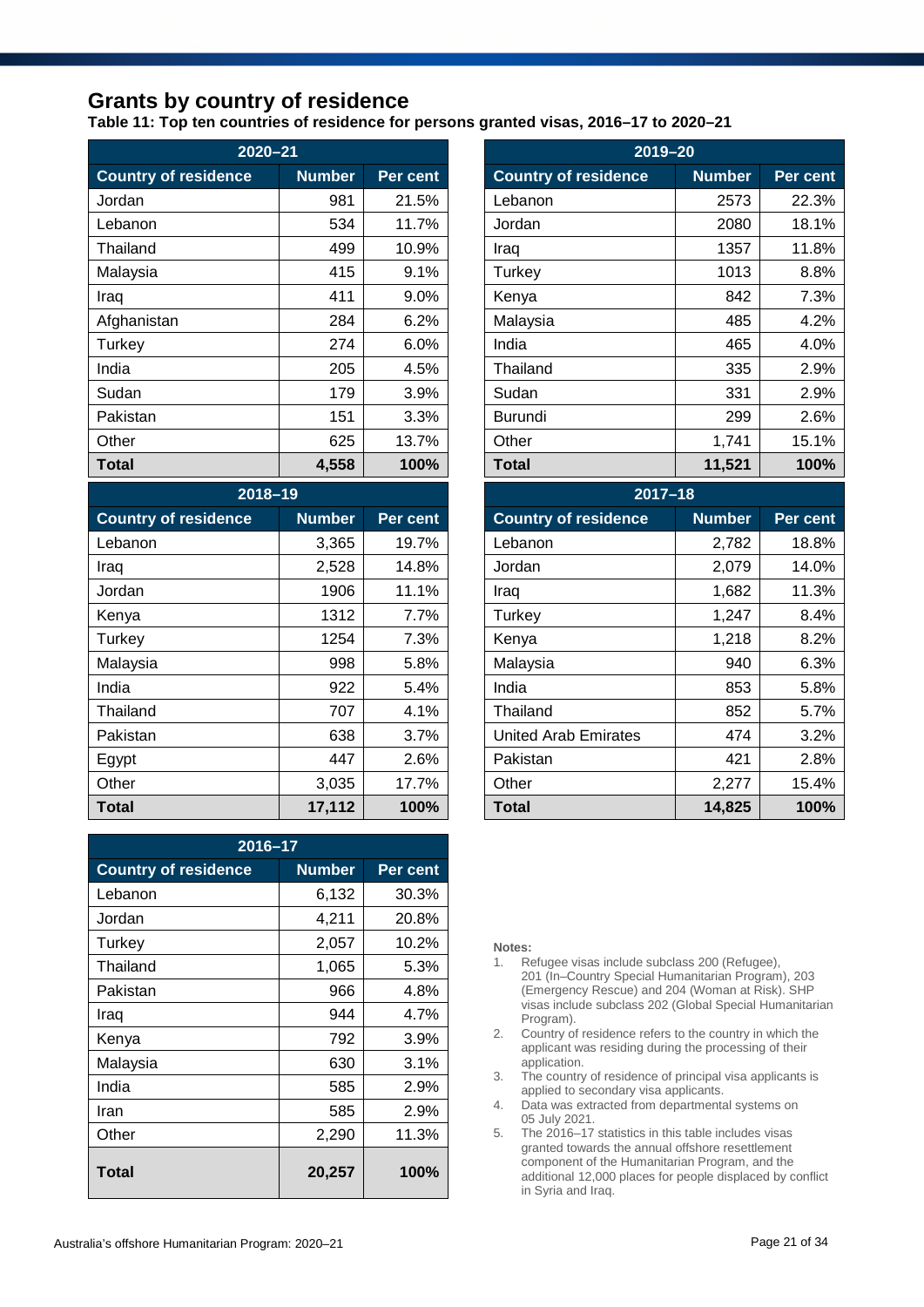### **Other characteristics of persons granted visas**

**Table 12: Number of persons granted visas, by age group, gender and program year of grant, 2016–17 to 2020–21**

|               | $2016 - 17$   |          | $2017 - 18$   |          | 2018-19       |          | $2019 - 20$   |          | $2020 - 21$   |          |
|---------------|---------------|----------|---------------|----------|---------------|----------|---------------|----------|---------------|----------|
|               | <b>Number</b> | Per cent | <b>Number</b> | Per cent | <b>Number</b> | Per cent | <b>Number</b> | Per cent | <b>Number</b> | Per cent |
| Age group     |               |          |               |          |               |          |               |          |               |          |
| $0 - 17$      | 7,701         | 38.0%    | 5,872         | 39.6%    | 6,870         | 40.1%    | 4,526         | 39.3%    | 1,591         | 34.9%    |
| $18 - 29$     | 3,971         | 19.6%    | 3,226         | 21.8%    | 3,900         | 22.8%    | 2,528         | 21.9%    | 1,034         | 22.7%    |
| $30 - 49$     | 5,374         | 26.5%    | 3,775         | 25.5%    | 4,268         | 24.9%    | 3,022         | 26.2%    | 1,377         | 30.2%    |
| $50 - 69$     | 2,595         | 12.8%    | 1,620         | 10.9%    | 1,748         | 10.2%    | 1,227         | 10.7%    | 483           | 10.6%    |
| $70+$         | 616           | 3.0%     | 332           | 2.2%     | 326           | 1.9%     | 218           | 1.9%     | 73            | 1.6%     |
| <b>Total</b>  | 20,257        | 100%     | 14,825        | 100%     | 17,112        | 100%     | 11,521        | 100%     | 4,558         | 100%     |
| Gender        |               |          |               |          |               |          |               |          |               |          |
| Male          | 9,976         | 49.2%    | 9.976         | 49.2%    | 8,447         | 49.4%    | 5,549         | 48.2%    | 2,249         | 49.3%    |
| Female        | 10,281        | 50.8%    | 10,281        | 50.8%    | 8,665         | 50.6%    | 5,972         | 51.8%    | 2,309         | 50.7%    |
| Indeterminate | 0             | 0%       | $\Omega$      | 0%       | 0             | 0%       | 0             | 0%       | 0             | 0%       |
| <b>Total</b>  | 20,257        | 100%     | 20,257        | 100%     | 17,112        | 100%     | 11,521        | 100%     | 4,558         | 100%     |

**Notes:** 

1. Visas counted include subclass 200 (Refugee), 201 (In–Country Special Humanitarian Program), 202 (Global Special Humanitarian Program), 203 (Emergency Rescue) and 204 (Woman at Risk).

2. Data was extracted from departmental systems on 05 July 2021.

3. The 2016–17 statistics in this table includes visas granted towards the annual offshore resettlement component of the Humanitarian Program, and the additional 12,000 places for people displaced by conflict in Syria and Iraq.

In 2020–21, 34.9 per cent of all persons granted visas were in the age group 0 to 17 years. Persons in this age group have been granted the majority of Humanitarian visas in each year from 2016–17 to 2020–21.

The proportion of males and females granted visas has remained steady at around 50 per cent.





**Figure 14: Number of persons granted visas, by gender, 2016–17 to 2020–21**



- 1. Visas counted include subclass 200 (Refugee), 201 (In–Country Special Humanitarian Program), 202 (Global Special Humanitarian Program), 203 (Emergency Rescue) and 204 (Woman at Risk).
- 2. Data was extracted from departmental systems on 05 July 2021.
- 3. The 2016–17 statistics in Figure 14 includes visas granted towards the annual offshore resettlement component of the Humanitarian Program, and the additional 12,000 places for people displaced by conflict in Syria and Iraq.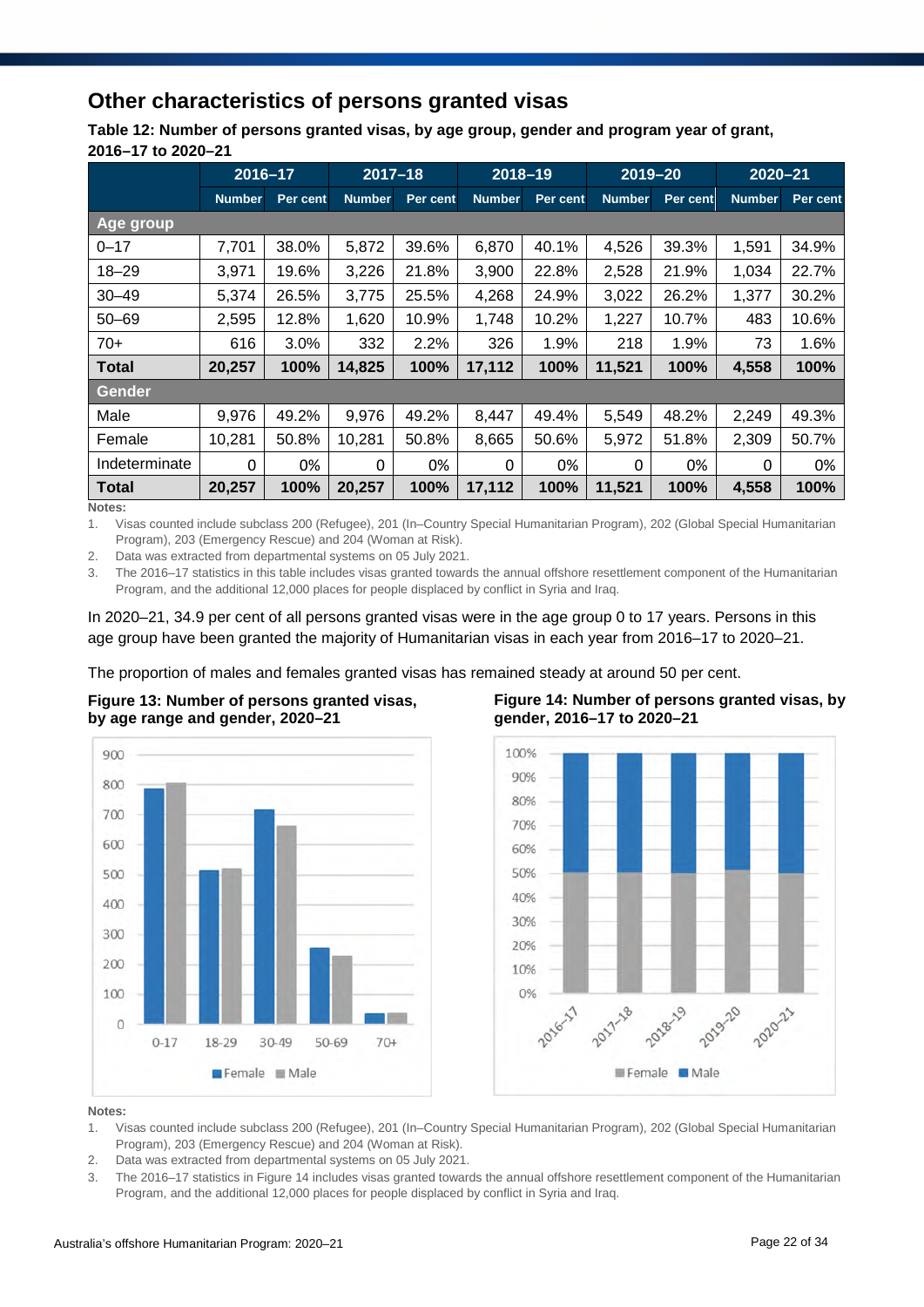### **Figure 15: Number of persons granted visas, by broader ethnic grouping, 2020–21**

In 2020–21, visas were granted to 63 different ethnic groups for Refugee visas and 37 different ethnic groups for SHP visas. In total, persons from 76 different ethnic groups were granted visas.



**Notes:** 

- 1. Visas counted include subclass 200 (Refugee), 201 (In–Country Special Humanitarian Program), 203 (Emergency Rescue) 204 (Woman at Risk) and 202 (Global Special Humanitarian Program).
- 2. The ethnicity of principal visa applicants is applied to secondary visa applicants. Broader ethnic grouping is as classified by 1249.0 - Australian Standard Classification of Cultural and Ethnic Groups (ASCCEG), 2011.
- 3. Data was extracted from departmental systems on 05 July 2021.

### **Figure 16: Number of persons granted visas, by religion group, 2020–21**

In 2020–21, 59.9 per cent of all grants were to persons identifying as Christian, 23.6 per cent to persons identifying as Islamic, 10.3 per cent to applicants self-identifying other religions and 5.9 per cent identifying as Buddhist. In total, persons from 45 religious groups were granted visas in 2020–21. It is noted that applicants are not required to indicate their religion.



**Notes:** 

1. Visas counted include subclass 200 (Refugee), 201 (In–Country Special Humanitarian Program), 203 (Emergency Rescue) 204 (Woman at Risk) and 202 (Global Special Humanitarian Program).

- 2. The religion of principal visa applicants is applied to secondary visa applicants.
- 3. Data was extracted from departmental systems on 05 July 2021.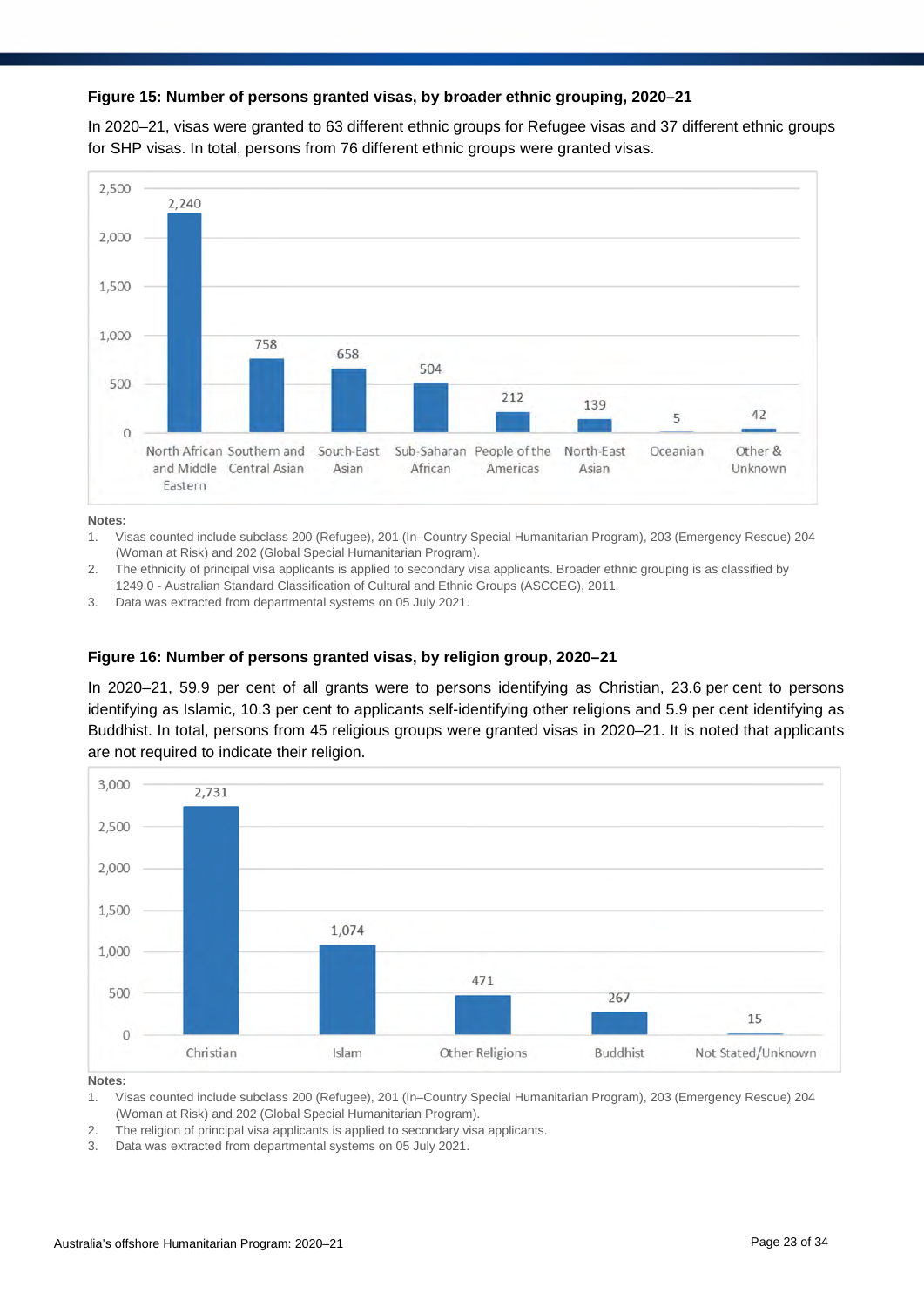# **Vulnerable Women and Children**

The 'Vulnerable Women and Children' (VWC) group is an extension of the Woman at Risk visa (subclass 204), which is specific to female applicants and their dependants who are subject to persecution or are otherwise of concern to UNHCR, are living outside their home country without the protection of a male relative and are in danger of victimisation, harassment or serious abuse because of their gender. The VWC group primarily comprises 'Women at Risk' but also includes vulnerable women and their families, without male protection, who might have been resettled under other visa subclasses such as 201 ('in-country') and 202 ('split family').

The Woman at Risk visa subclass was established in recognition of the priority given by UNHCR to the protection of refugee women in particularly vulnerable situations. Its introduction was intended to provide a pathway for the resettlement of vulnerable women refugees and their dependants living without the effective protection of male relatives.

Woman at Risk visa applicants may be unmarried, divorced or widowed and have no male relative who can provide effective protection, or separated from their partners or male relatives due to conflict or other circumstances.

Over 26,500 visas have been granted to vulnerable women and their dependants since the establishment of the Woman at Risk visa in 1989.

Up until to 2012–13, 12 per cent of refugee places were allocated to Woman at Risk applicants.

In 2013–14 and 2014–15, a commitment was made to grant at least 1000 Woman at Risk visas under the offshore program.

In 2015–16, 1200 refugee places were allocated to Woman at Risk applicants.

In 2016–17 (and continuing into 2017–18) the proportion of the program for people facing particular vulnerabilities was expanded to include Vulnerable Women and Children from persecuted minority groups such as the Yazidis, who are living in their home country and otherwise may not be eligible under the subclass 204 criteria, in recognition of the vulnerabilities they faced.

In 2017–18, the target for vulnerable women and children of 1550 places was exceeded with more than 2120 visas granted to this group.

In 2018–19, the Government continued its commitment to resettling highly vulnerable women by setting aside at least 2565 places for vulnerable women and their families. This was exceeded with more than 2940 visas granted.

In 2019–20, the Government set aside at least 20 per cent of the program (3500 places) for vulnerable women and their families. Consistent with other decisions of the Government to limit the spread of COVID-19 within Australia, the granting of all Class XB (offshore) Humanitarian visas was deprioritised on 19 March 2020. As a result, 2345 of the 3500 places were granted equating to 20.4 per cent of the delivered program.

The Department formally commenced processing of visa grants for the 2020–21 program on 5 December 2020. In 2020–21, the Government continued its commitment to resettling highly vulnerable women and their families, with 13.1 per cent (595) of visas granted to vulnerable women and their families.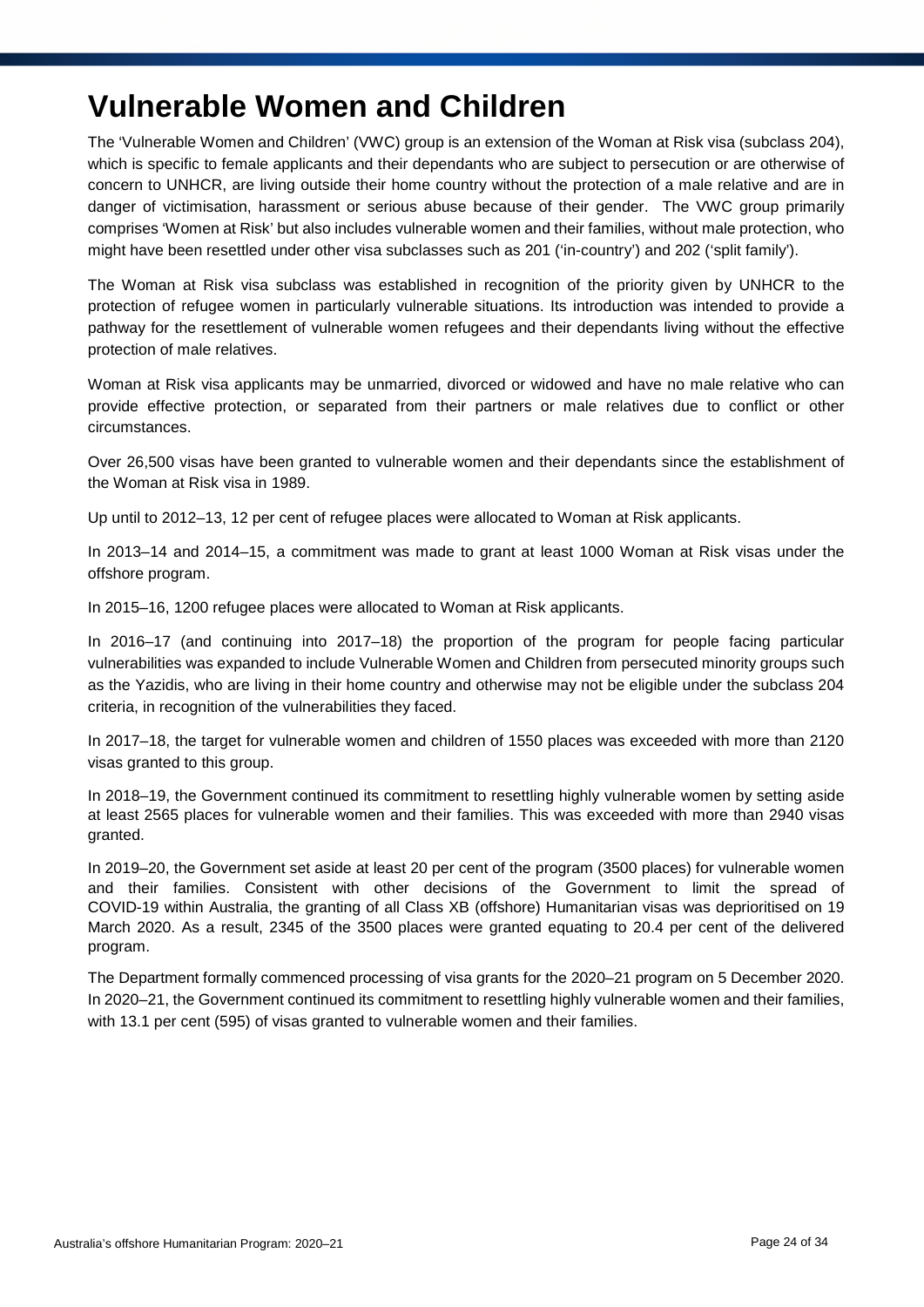

**Figure 17: Number of visas granted to Vulnerable Women and Children, by year of grant, 1989–90 to 2020–21**

**Notes:** 

1. Data was extracted from departmental systems on 05 July 2021.

2. The 2015–16 statistics in this graph includes visas granted towards the annual offshore resettlement component of the Humanitarian Program, and the additional 12,000 places for people displaced by conflict in Syria and Iraq.

| Table 13: Number of visas granted to Vulnerable Women and Children, by age group and year of grant, |  |  |
|-----------------------------------------------------------------------------------------------------|--|--|
| 2016-17 to 2020-21                                                                                  |  |  |

|                 | Program year of grant |               |             |             |             |  |  |
|-----------------|-----------------------|---------------|-------------|-------------|-------------|--|--|
| Age group       | 2016-17               | $2017 - 18$   | $2018 - 19$ | $2019 - 20$ | $2020 - 21$ |  |  |
|                 |                       | <b>Number</b> |             |             |             |  |  |
| $0-17$ years    | 788                   | 1,081         | 1,443       | 1,057       | 238         |  |  |
| 18-29 years     | 257                   | 463           | 667         | 560         | 132         |  |  |
| 30-49 years     | 330                   | 428           | 586         | 504         | 151         |  |  |
| 50-69 years     | 108                   | 126           | 198         | 179         | 64          |  |  |
| $70+$ years     | 24                    | 28            | 53          | 45          | 10          |  |  |
| <b>Total</b>    | 1,607                 | 2,126         | 2,947       | 2,345       | 595         |  |  |
|                 |                       | Per cent      |             |             |             |  |  |
| $0-17$ years    | 49.0%                 | 50.8%         | 49.0%       | 45.1%       | 5.2%        |  |  |
| $18 - 29$ years | 22.2%                 | 21.8%         | 22.6%       | 23.9%       | 2.9%        |  |  |
| 30-49 years     | 20.5%                 | 20.1%         | 19.9%       | 21.5%       | 3.3%        |  |  |
| 50-69 years     | 6.7%                  | 5.9%          | 6.7%        | 7.6%        | 1.4%        |  |  |
| $70+$ years     | 1.5%                  | 1.3%          | 1.8%        | 1.9%        | 0.2%        |  |  |
| <b>Total</b>    | 100%                  | 100%          | 100%        | 100%        | 100%        |  |  |

**Notes:** 

1. Data was extracted from departmental systems on 05 July 2021.

2. The 2015–16 statistics in this table includes visas granted towards the annual offshore resettlement component of the Humanitarian Program, and the additional 12,000 places for people displaced by conflict in Syria and Iraq.

3. Any discrepancies between per cent totals and sums of components are due to rounding.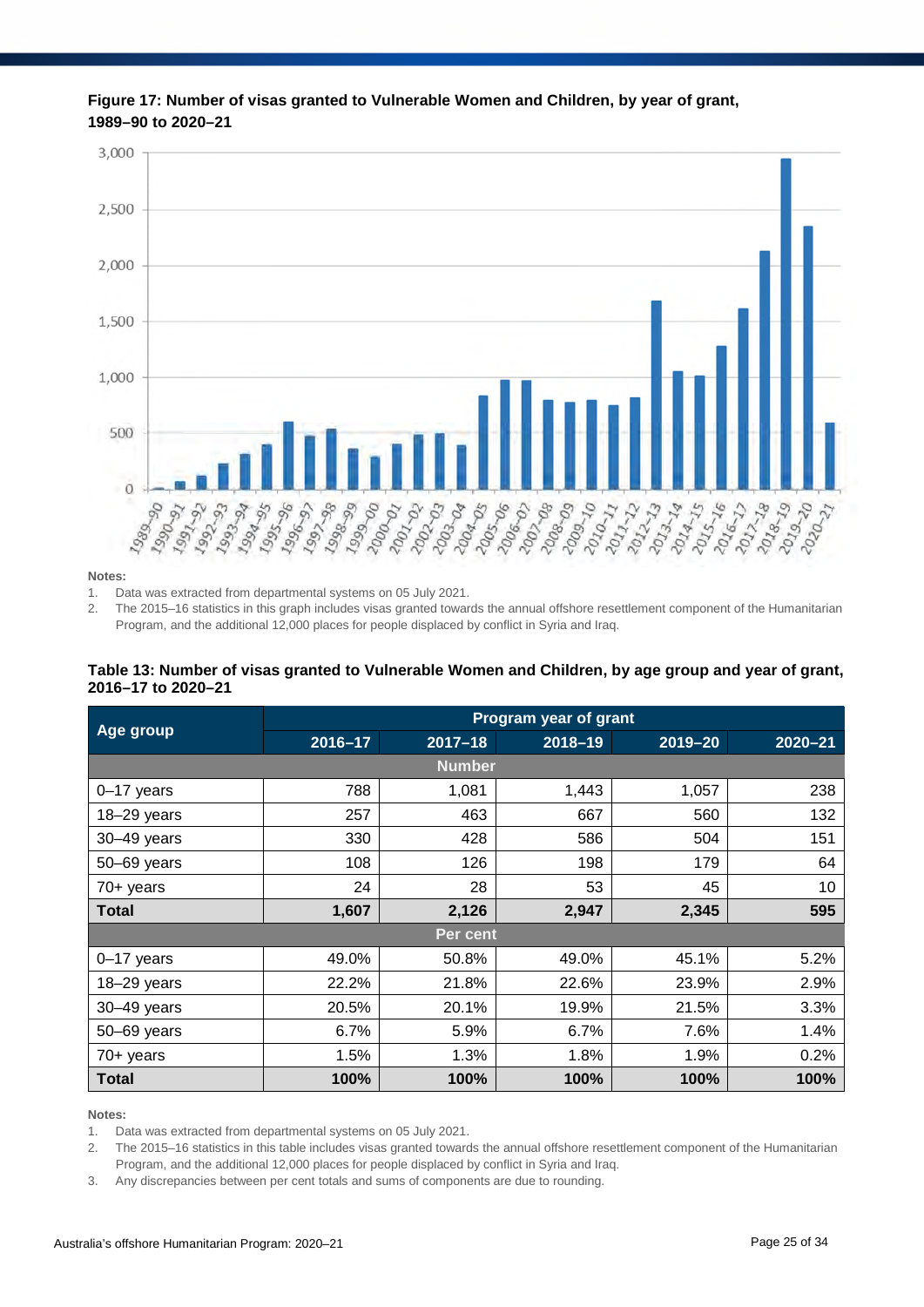



**Notes:** 

1. The region of origin of principal visa applicants is applied to secondary visa applicants.

2. Data was extracted from departmental systems on 05 July 2021.

3. The 2015–16 statistics in this graph includes visas granted towards the annual offshore resettlement component of the Humanitarian Program, and the additional 12,000 places for people displaced by conflict in Syria and Iraq.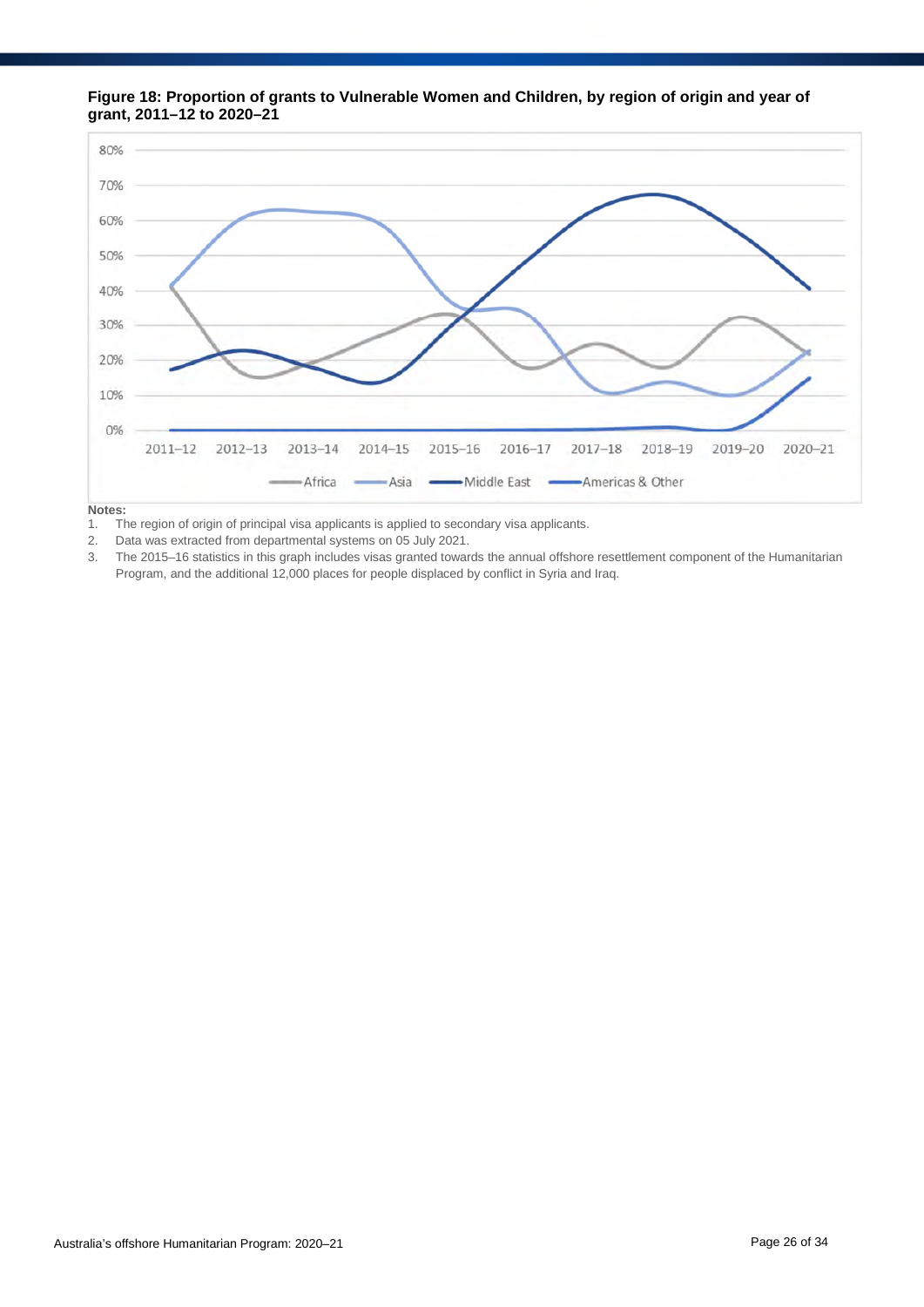### **Table 14: Top ten countries of origin for Vulnerable Women and Children, 2016–17 to 2020–21**

| $2020 - 21$              |               |          | $2019 - 20$              |               |          |
|--------------------------|---------------|----------|--------------------------|---------------|----------|
| <b>Country of Origin</b> | <b>Number</b> | Per cent | <b>Country of Origin</b> | <b>Number</b> | Per cent |
| Iraq                     | 187           | 31.4%    | Iraq                     | 1,196         | 51.0%    |
| Eritrea                  | 66            | 11.1%    | Dem. Rep. of the Congo   | 444           | 18.9%    |
| Afghanistan              | 66            | 11.1%    | Afghanistan              | 156           | 6.7%     |
| Venezuela                | 65            | 10.9%    | Central African Republic | 107           | 4.6%     |
| Myanmar                  | 52            | $8.7\%$  | Ethiopia                 | 100           | 4.3%     |
| Syria                    | 33            | 5.5%     | Eritrea                  | 79            | 3.4%     |
| Dem. Rep. of the Congo   | 27            | 4.5%     | Syria                    | 76            | 3.2%     |
| Ethiopia                 | 22            | 3.7%     | Myanmar                  | 58            | 2.5%     |
| Iran                     | 21            | 3.5%     | Iran                     | 46            | 2.0%     |
| Pakistan                 | 19            | 3.2%     | Pakistan                 | 22            | 0.9%     |
| Other                    | 37            | 6.2%     | Other                    | 61            | 2.6%     |
| <b>Total</b>             | 595           | 100%     | <b>Total</b>             | 2,345         | 100%     |

| 2018-19                  |               |          | $2017 - 18$              |               |                 |  |
|--------------------------|---------------|----------|--------------------------|---------------|-----------------|--|
| <b>Country of Origin</b> | <b>Number</b> | Per cent | <b>Country of Origin</b> | <b>Number</b> | <b>Per cent</b> |  |
| Iraq                     | 1827          | 62.0%    | Iraq                     | 985           | 46.3%           |  |
| Afghanistan              | 354           | 12.0%    | Dem. Rep. of the Congo   | 276           | 13.0%           |  |
| Dem. Rep. of the Congo   | 311           | 10.6%    | Afghanistan              | 206           | 9.7%            |  |
| Syria                    | 115           | 3.9%     | Syria                    | 202           | 9.5%            |  |
| Ethiopia                 | 87            | 3.0%     | Eritrea                  | 103           | 4.8%            |  |
| Eritrea                  | 78            | 2.6%     | Ethiopia                 | 98            | 4.6%            |  |
| Myanmar                  | 42            | 1.4%     | Myanmar                  | 58            | 2.7%            |  |
| Burundi                  | 27            | 0.9%     | Somalia                  | 51            | 2.4%            |  |
| <b>Iran</b>              | 27            | 0.9%     | South Sudan              | 44            | 2.1%            |  |
| Honduras                 | 11            | 0.4%     | <b>Burundi</b>           | 27            | 1.3%            |  |
| Other                    | 68            | 2.3%     | Other                    | 76            | 3.6%            |  |
| <b>Total</b>             | 2,947         | 100%     | <b>Total</b>             | 2,126         | 100%            |  |

| 2016-17                  |               |          |  |  |  |  |  |  |
|--------------------------|---------------|----------|--|--|--|--|--|--|
| <b>Country of Origin</b> | <b>Number</b> | Per cent |  |  |  |  |  |  |
| Afghanistan              | 460           | 28.6%    |  |  |  |  |  |  |
| Syria                    | 309           | 19.2%    |  |  |  |  |  |  |
| Iraq                     | 196           | 12.2%    |  |  |  |  |  |  |
| South Sudan              | 123           | 7.7%     |  |  |  |  |  |  |
| Bhutan                   | 79            | 4.9%     |  |  |  |  |  |  |
| Myanmar                  | 77            | 4.8%     |  |  |  |  |  |  |
| Dem. Rep. of the Congo   | 75            | 4.7%     |  |  |  |  |  |  |
| Ethiopia                 | 66            | 4.1%     |  |  |  |  |  |  |
| Somalia                  | 56            | 3.5%     |  |  |  |  |  |  |
| Eritrea                  | 56            | 3.5%     |  |  |  |  |  |  |
| Other                    | 110           | 6.8%     |  |  |  |  |  |  |
| Total                    | 1,607         | 100%     |  |  |  |  |  |  |

| 2019-20                         |               |          |  |  |  |
|---------------------------------|---------------|----------|--|--|--|
| <b>Country of Origin</b>        | <b>Number</b> | Per cent |  |  |  |
| Iraq                            | 1,196         | 51.0%    |  |  |  |
| Dem. Rep. of the Congo          | 444           | 18.9%    |  |  |  |
| Afghanistan                     | 156           | 6.7%     |  |  |  |
| <b>Central African Republic</b> | 107           | 4.6%     |  |  |  |
| Ethiopia                        | 100           | 4.3%     |  |  |  |
| Eritrea                         | 79            | $3.4\%$  |  |  |  |
| Syria                           | 76            | 3.2%     |  |  |  |
| Myanmar                         | 58            | 2.5%     |  |  |  |
| Iran                            | 46            | 2.0%     |  |  |  |
| Pakistan                        | 22            | $0.9\%$  |  |  |  |
| Other                           | 61            | 2.6%     |  |  |  |
| <b>Total</b>                    | 2,345         | 100%     |  |  |  |

| 2018-19                  |               |          |         | $2017 - 18$              |               |          |
|--------------------------|---------------|----------|---------|--------------------------|---------------|----------|
| <b>Country of Origin</b> | <b>Number</b> | Per cent |         | <b>Country of Origin</b> | <b>Number</b> | Per cent |
| Iraq                     | 1827          | 62.0%    | Iraq    |                          | 985           | 46.3%    |
| Afghanistan              | 354           | 12.0%    |         | Dem. Rep. of the Congo   | 276           | 13.0%    |
| Dem. Rep. of the Congo   | 311           | 10.6%    |         | Afghanistan              | 206           | 9.7%     |
| Syria                    | 115           | 3.9%     | Syria   |                          | 202           | 9.5%     |
| Ethiopia                 | 87            | 3.0%     | Eritrea |                          | 103           | 4.8%     |
| Eritrea                  | 78            | 2.6%     |         | Ethiopia                 | 98            | 4.6%     |
| Myanmar                  | 42            | 1.4%     |         | Myanmar                  | 58            | 2.7%     |
| Burundi                  | 27            | 0.9%     |         | Somalia                  | 51            | 2.4%     |
| Iran                     | 27            | 0.9%     |         | South Sudan              | 44            | 2.1%     |
| Honduras                 | 11            | 0.4%     |         | <b>Burundi</b>           | 27            | 1.3%     |
| Other                    | 68            | 2.3%     | Other   |                          | 76            | 3.6%     |
| Total                    | 2,947         | 100%     | Total   |                          | 2,126         | 100%     |

- 1. Visas counted include subclass 200 (Refugee), 201 (In–Country Special Humanitarian Program), 202 (Global Special Humanitarian Program), 203 (Emergency Rescue) and 204 (Woman at Risk).
- 2. Statistics for the offshore component up to 2018–19 are based on country of birth. From 2019–20 they are based on citizenship.
- 3. The Country of Origin of principal visa applicants is applied to secondary visa applicants.
- 4. Data was extracted from Departmental systems on 05 July 2021.
- 5. The 2015–16 statistics in this table includes visas granted towards the annual offshore resettlement component of the Humanitarian Program, and the additional 12,000 places for people displaced by conflict in Syria and Iraq.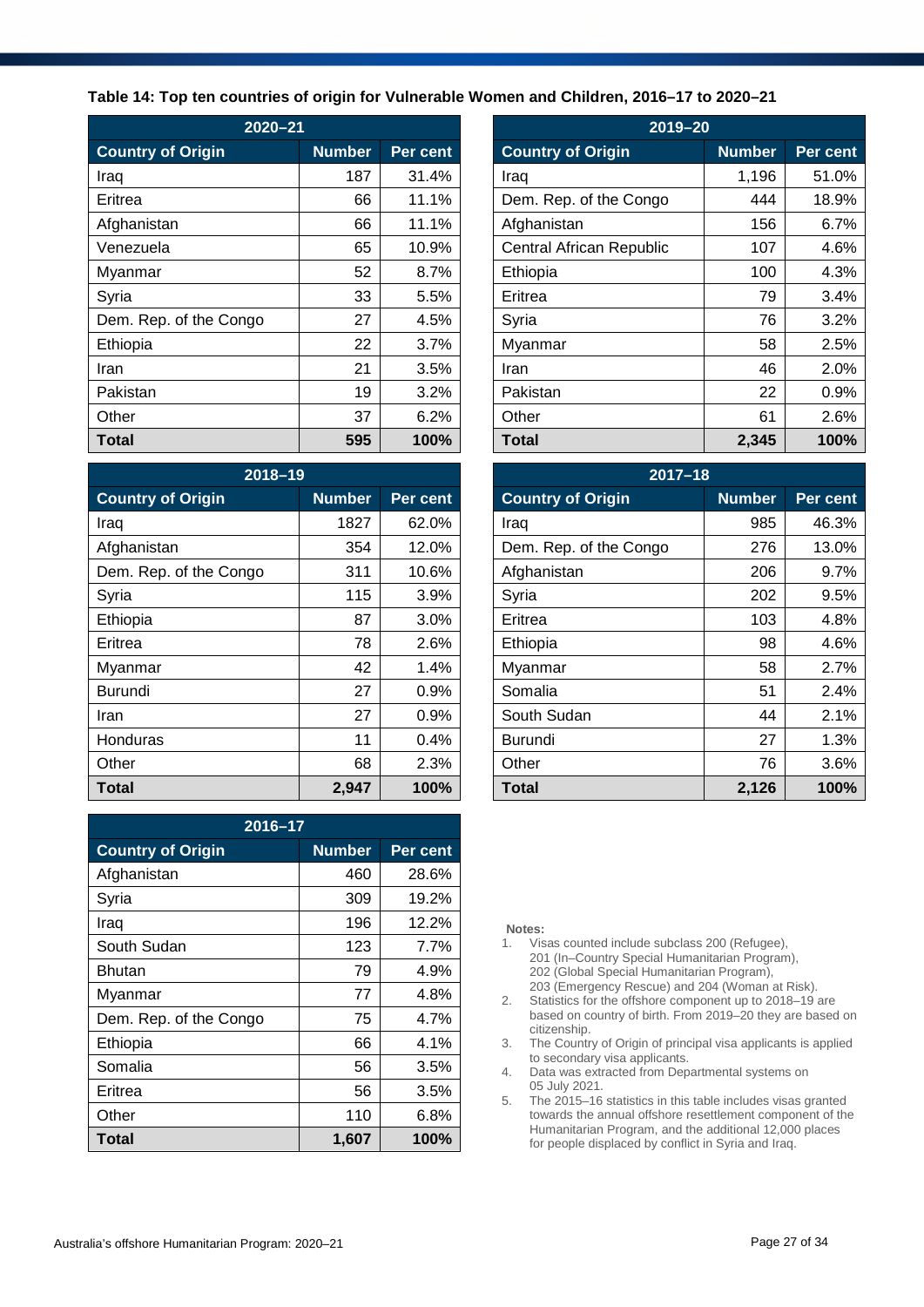# **Community Support Program**

The Community Support Program (CSP) is intended to provide a sustainable model of private support for those in humanitarian need that complements existing resettlement pathways. The CSP provides a pathway for those in humanitarian need who are of working age, have adequate English language skills and can become financially self-sufficient within 12 months of arrival in Australia.

To ensure CSP entrants are well positioned to enter the workforce shortly after arrival in Australia, they must:

- $\bullet$  be aged 18–50
- have adequate English language, and
- have an offer of employment or a pathway to achieve self-sufficiency within 12 months of arrival.

In addition, eligible applicants who are willing to live and work in a regional location receive priority.

Under the CSP, Approved Proposing Organisations (APOs) are responsible for managing the visa application lodgement process, securing employment, and overseeing the settlement of CSP entrants.

The 12 appointed APOs are:

- AMES Australia
- Assyrian Australian Association
- Australian Migrant Resource Centre
- Australian Refugee Association
- The Brotherhood of St Laurence
- **Diversitat**
- Eastern Christian Welfare Australia
- Illawarra Multicultural Services
- International Organization for Migration
- Multicultural Australia (formerly known as Multicultural Development Australia)
- Settlement Services International
- Spectrum Migrant Resource Centre

The 2018–19 program year was the CSP's first full year of operation. Legislation for the CSP commenced on 1 July 2017, with APOs entering into Deeds of Agreement with the Department in March 2018.

Up to 750 places were set aside for the CSP in 2020–21, however measures to contain the COVID-19 pandemic led to a shortfall in delivery, with 207 visas granted.

The top five citizenships of people who applied through the CSP in 2020–21 were Afghanistan, Eritrea, Iraq, Syria and Myanmar.

The top five citizenships of people granted community supported visas (CSP and CPP) in 2020–21 were Afghanistan, Iraq, Syria, Eritrea and Myanmar.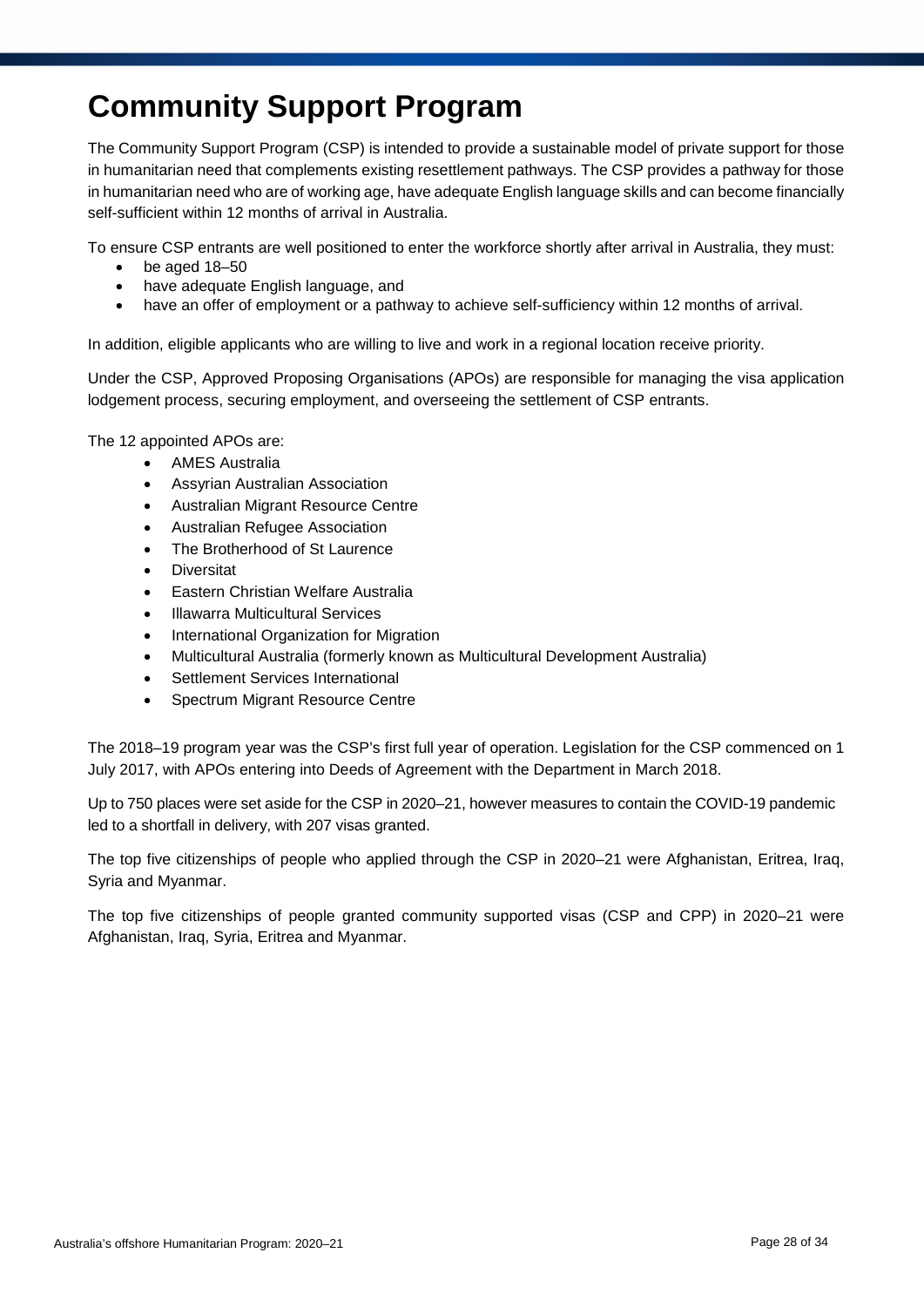

### **Figure 19: CPP/CSP Lodgements and Grants 2016–17 to 2020–21**

**Notes:** 

1. Data was extracted from departmental systems on 05 July 2021.

2. Applications lodged in one program year may not be finalised in the same program year. Therefore, data relating to lodgements and finalisations (grants and refusals) in a program year cannot be directly compared.

### **Table 15: Number of visas granted to CPP/CSP applicants, by age group and year of grant, 2016–17 to 2020–21**

|               | $2016 - 17$   |          | $2017 - 18$   |          | $2018 - 19$   |          | $2019 - 20$   |          | $2020 - 21$   |          |
|---------------|---------------|----------|---------------|----------|---------------|----------|---------------|----------|---------------|----------|
|               | <b>Number</b> | Per cent | <b>Number</b> | Per cent | <b>Number</b> | Per cent | <b>Number</b> | Per cent | <b>Number</b> | Per cent |
| Age group     |               |          |               |          |               |          |               |          |               |          |
| $0 - 17$      | 223           | 36.7%    | 100           | 30.7%    | 206           | 36.5%    | 145           | 34.8%    | 71            | 34.3%    |
| $18 - 29$     | 146           | 24.0%    | 90            | 27.6%    | 132           | 23.5%    | 112           | 26.9%    | 56            | 27.1%    |
| $30 - 49$     | 139           | 22.9%    | 86            | 26.4%    | 176           | 31.3%    | 129           | 30.9%    | 66            | 31.9%    |
| $50 - 69$     | 80            | 13.2%    | 39            | 12.0%    | 43            | 7.7%     | 27            | 6.5%     | 13            | 6.3%     |
| $70+$         | 20            | 3.3%     | 11            | 3.4%     | 6             | 1.1%     | 4             | 1.0%     | 1             | 0.5%     |
| <b>Total</b>  | 608           | 100%     | 326           | 100%     | 563           | 100%     | 417           | 100%     | 207           | 100%     |
| Gender        |               |          |               |          |               |          |               |          |               |          |
| Male          | 311           | 51.2%    | 149           | 45.7%    | 276           | 49.0%    | 210           | 50.4%    | 108           | 52.2%    |
| Female        | 297           | 48.8%    | 177           | 54.3%    | 287           | 51.0%    | 207           | 49.6%    | 99            | 47.8%    |
| Indeterminate | 0             | 0%       | $\Omega$      | 0%       | 0             | $0\%$    | $\Omega$      | $0\%$    | $\Omega$      | 0%       |
| Total         | 608           | 100%     | 326           | 100%     | 563           | 100%     | 417           | 100%     | 207           | 100%     |

**Notes:** 

1. Data was extracted from departmental systems on 05 July 2021.

2. Any discrepancies between per cent totals and sums of components are due to rounding.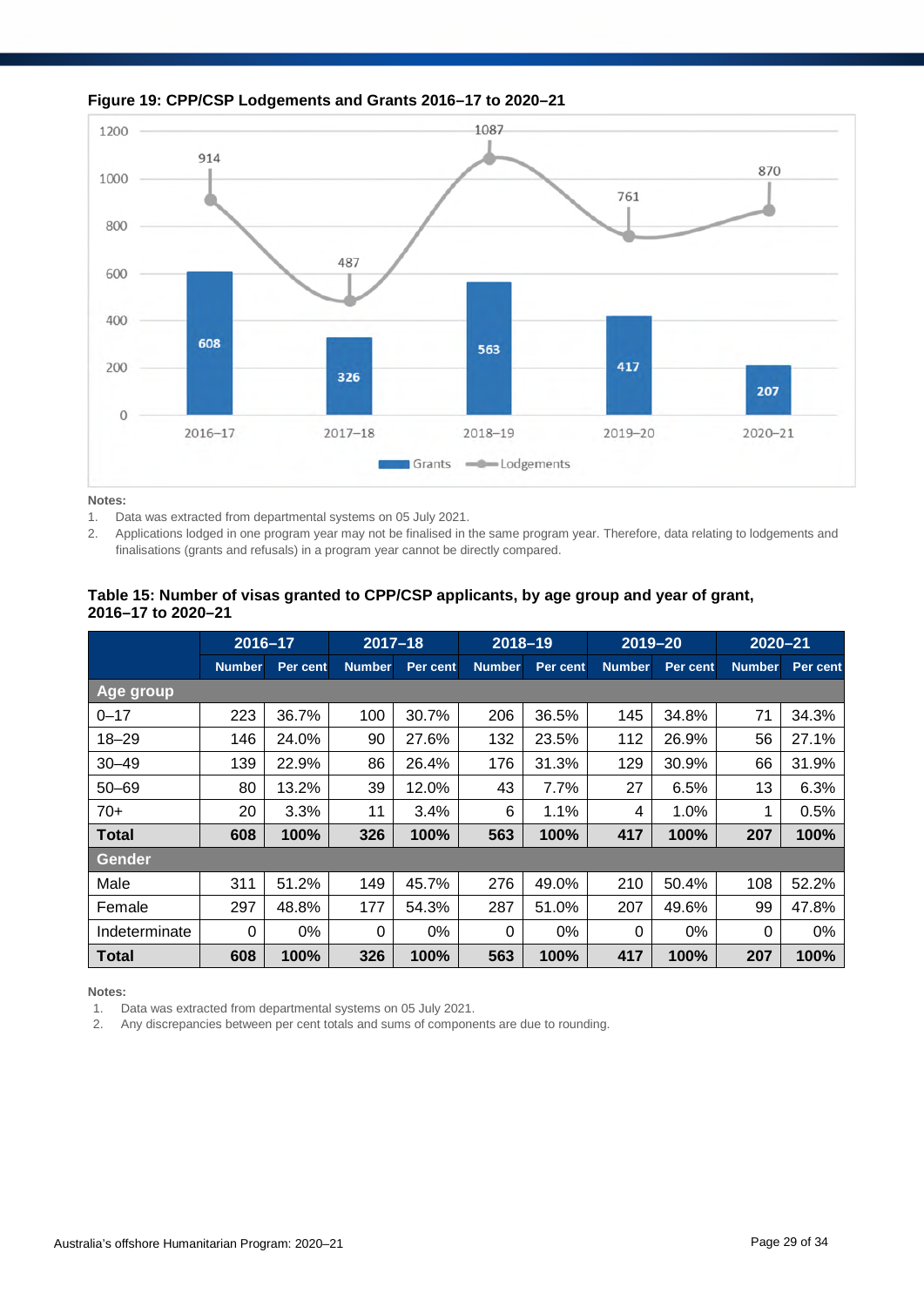



**Notes:** 

1. The region of birth of principal visa applicants is applied to secondary visa applicants.

2. Data was extracted from departmental systems on 05 July 2021.

### **Table 16: Top five countries of origin for CPP/CSP applicants, 2016–17 to 2020–21**

| $2020 - 21$       |               |          |                          | $2019 - 20$   |          |
|-------------------|---------------|----------|--------------------------|---------------|----------|
| Country of origin | <b>Number</b> | Per cent | <b>Country of origin</b> | <b>Number</b> | Per cent |
| Afghanistan       | 118           | 57.0%    | Irag                     | 199           | 47.7%    |
| Iraq              | 42            | 20.3%    | Afghanistan              | 105           | 25.2%    |
| Syria             | 21            | 10.1%    | Eritrea                  | 81            | 19.4%    |
| Eritrea           | 9             | 4.3%     | Syria                    | 13            | 3.1%     |
| Myanmar           | ⇁             | 3.4%     | Myanmar                  | 11            | 2.6%     |
| Other             | 10            | 4.8%     | Other                    | 8             | 1.9%     |
| <b>Total</b>      | 207           | 100%     | <b>Total</b>             | 417           | 100%     |

| $2018 - 19$              |               |          | $2017 - 18$              |               |          |
|--------------------------|---------------|----------|--------------------------|---------------|----------|
| <b>Country of origin</b> | <b>Number</b> | Per cent | <b>Country of origin</b> | <b>Number</b> | Per cent |
| Iraq                     | 235           | 41.7%    | Iraq                     | 76            | 23.3%    |
| Afghanistan              | 157           | 27.9%    | Afghanistan              | 59            | 18.1%    |
| Eritrea                  | 93            | 16.5%    | Eritrea                  | 54            | 16.6%    |
| Syria                    | 23            | 4.1%     | Somalia                  | 34            | 10.4%    |
| Ethiopia                 | 15            | 2.7%     | Myanmar                  | 30            | 9.2%     |
| Other                    | 40            | 7.1%     | Other                    | 73            | 22.4%    |
| <b>Total</b>             | 563           | 100%     | <b>Total</b>             | 326           | 100%     |

| 2016-17                                               |     |       |  |  |  |
|-------------------------------------------------------|-----|-------|--|--|--|
| <b>Country of origin</b><br><b>Number</b><br>Per cent |     |       |  |  |  |
| Iraq                                                  | 221 | 36.3% |  |  |  |
| Eritrea                                               | 133 | 21.9% |  |  |  |
| Afghanistan                                           | 98  | 16.1% |  |  |  |
| Syria                                                 | 44  | 7.2%  |  |  |  |
| Myanmar                                               | 31  | 5.1%  |  |  |  |
| Other                                                 | 81  | 13.3% |  |  |  |
| <b>Total</b>                                          | 608 | 100%  |  |  |  |

| 2019-20                  |               |          |  |  |  |
|--------------------------|---------------|----------|--|--|--|
| <b>Country of origin</b> | <b>Number</b> | Per cent |  |  |  |
| Iraq                     | 199           | 47.7%    |  |  |  |
| Afghanistan              | 105           | 25.2%    |  |  |  |
| Eritrea                  | 81            | 19.4%    |  |  |  |
| Syria                    | 13            | 3.1%     |  |  |  |
| Myanmar                  | 11            | 2.6%     |  |  |  |
| Other                    | 8             | 1.9%     |  |  |  |
| <b>Total</b>             | 417           | 100%     |  |  |  |

| $2017 - 18$              |               |                 |  |  |  |
|--------------------------|---------------|-----------------|--|--|--|
| <b>Country of origin</b> | <b>Number</b> | <b>Per cent</b> |  |  |  |
| Iraq                     | 76            | 23.3%           |  |  |  |
| Afghanistan              | 59            | 18.1%           |  |  |  |
| Eritrea                  | 54            | 16.6%           |  |  |  |
| Somalia                  | 34            | 10.4%           |  |  |  |
| Myanmar                  | 30            | 9.2%            |  |  |  |
| Other                    | 73            | 22.4%           |  |  |  |
| Total                    | 326           | 100%            |  |  |  |

- 1. The Country of origin of principal visa applicants is applied to secondary visa applicants.
- 2. Data was extracted from Departmental systems on 05 July 2021.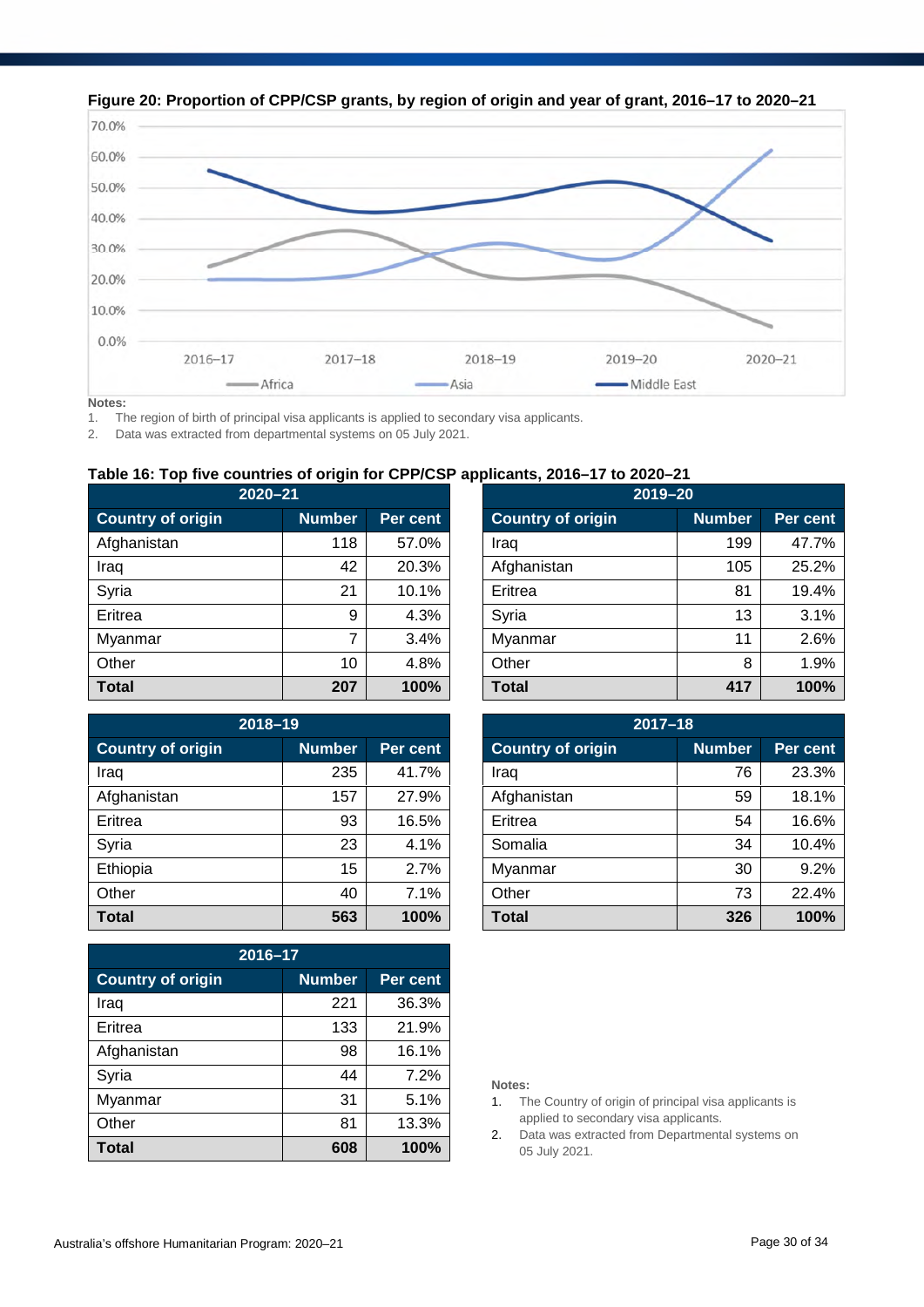# **Processing Times**

**Table 17: Average processing time (in weeks) of finalised cases, by visa category, decision type and year of finalisation, 2016–17 to 2020–21**

|                                 | <b>Program year of finalisation</b> |             |             |             |             |  |  |
|---------------------------------|-------------------------------------|-------------|-------------|-------------|-------------|--|--|
| Visa category and decision type | $2016 - 17$                         | $2017 - 18$ | $2018 - 19$ | $2019 - 20$ | $2020 - 21$ |  |  |
| Refugee                         |                                     |             |             |             |             |  |  |
| Granted                         | 47.6                                | 60.3        | 57.1        | 51.4        | 70.3        |  |  |
| Refused/Withdrawn/Other         | 24.3                                | 49.8        | 38.8        | 26.6        | 49.1        |  |  |
| Total                           | 28.4                                | 52.6        | 43.5        | 30.7        | 51.4        |  |  |
|                                 |                                     | <b>SHP</b>  |             |             |             |  |  |
| Granted                         | 71.1                                | 95.8        | 79.7        | 69.6        | 103.4       |  |  |
| Refused/Withdrawn/Other         | 51.1                                | 34.3        | 24.0        | 25.8        | 24.2        |  |  |
| Total                           | 53.9                                | 40.8        | 32.4        | 29.7        | 31.3        |  |  |
| All visa categories             |                                     |             |             |             |             |  |  |
| Granted                         | 59.4                                | 64.3        | 68.0        | 59.7        | 87.8        |  |  |
| Refused/Withdrawn/Other         | 39.7                                | 42.2        | 29.2        | 26.1        | 34.8        |  |  |
| <b>Total</b>                    | 42.7                                | 46.3        | 36.7        | 30.1        | 39.9        |  |  |

**Notes:** 

1. Refugee visas include subclass 200 (Refugee), 201 (In–Country Special Humanitarian Program), 203 (Emergency Rescue) and 204 (Woman at Risk). SHP visas include subclass 202 (Global Special Humanitarian Program).

2. Data was extracted from departmental systems on 05 July 2021.

3. The 2016–17 statistics in this table includes visas granted towards the annual offshore resettlement component of the Humanitarian Program, and the additional 12,000 places for people displaced by conflict in Syria and Iraq.

An application cannot be granted until health, character and security clearances requirements are satisfied. Other issues such as restricted access to clients due to instability in the countries in which they reside, the need for additional or specialist health and character checks and other variables, can delay visa grants.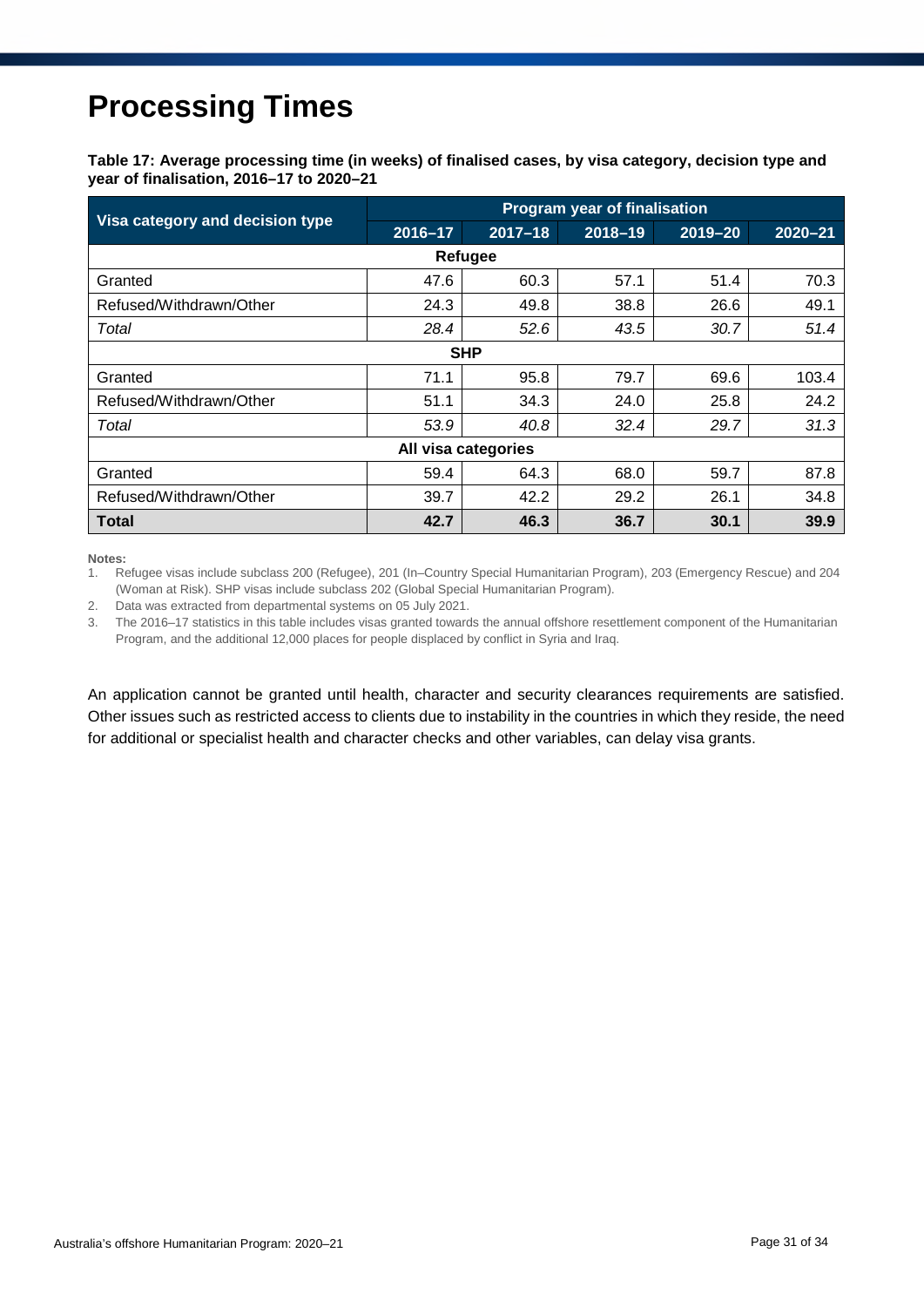# **Reference Material**

### **Glossary**

| <b>Term</b>           | <b>Definition</b>                                                                                                                                                                                                                                                                                                                                                                                                                                                                                                                                                                                                                                                                                                                                                                                                                                                                                                                                                                                                                                                                                                                                                                                                                                                                                                                                                                                                                                                                                           |
|-----------------------|-------------------------------------------------------------------------------------------------------------------------------------------------------------------------------------------------------------------------------------------------------------------------------------------------------------------------------------------------------------------------------------------------------------------------------------------------------------------------------------------------------------------------------------------------------------------------------------------------------------------------------------------------------------------------------------------------------------------------------------------------------------------------------------------------------------------------------------------------------------------------------------------------------------------------------------------------------------------------------------------------------------------------------------------------------------------------------------------------------------------------------------------------------------------------------------------------------------------------------------------------------------------------------------------------------------------------------------------------------------------------------------------------------------------------------------------------------------------------------------------------------------|
| ABS                   | The Australian Bureau of Statistics.                                                                                                                                                                                                                                                                                                                                                                                                                                                                                                                                                                                                                                                                                                                                                                                                                                                                                                                                                                                                                                                                                                                                                                                                                                                                                                                                                                                                                                                                        |
| Program year          | The period beginning from 1 July to 30 June of the following year.                                                                                                                                                                                                                                                                                                                                                                                                                                                                                                                                                                                                                                                                                                                                                                                                                                                                                                                                                                                                                                                                                                                                                                                                                                                                                                                                                                                                                                          |
| Refugee               | Individuals recognized under the 1951 Convention relating to the Status of Refugees; its 1967<br>Protocol; the 1969 OAU Convention Governing the Specific Aspects of Refugee Problems in<br>Africa; those recognized in accordance with the UNHCR Statute; individuals granted<br>complementary forms of protection; or, those enjoying temporary protection. The refugee<br>population also includes people in a refugee-like situation.<br>A person who has been found to be a refugee as defined in the Refugee Convention. Article 1 of<br>the 1951 Refugee Convention defines a 'refugee' as:<br>'a person who is outside their country of nationality and unable or unwilling to return because of<br>a well-founded fear of persecution for reasons of race, religion, nationality, membership of a<br>particular social group or political opinion. It obliges signatories not to expel or return refugees to<br>a country where their life or freedom would be threatened on account of their race, religion,<br>nationality, membership of a particular social group or political opinion'                                                                                                                                                                                                                                                                                                                                                                                                        |
| Refugee<br>Convention | The United Nations 1951 Convention relating to the Status of Refugees and the 1967 Protocol<br>relating to the Status of Refugees.                                                                                                                                                                                                                                                                                                                                                                                                                                                                                                                                                                                                                                                                                                                                                                                                                                                                                                                                                                                                                                                                                                                                                                                                                                                                                                                                                                          |
| Refusal               | A decision that an applicant does not meet the legal criteria for the grant of a visa.                                                                                                                                                                                                                                                                                                                                                                                                                                                                                                                                                                                                                                                                                                                                                                                                                                                                                                                                                                                                                                                                                                                                                                                                                                                                                                                                                                                                                      |
| <b>SHPC</b>           | Special Humanitarian Processing Centre.<br>The SHPC in Sydney contributes to the delivery of the offshore Humanitarian Program,<br>supporting the operations of Australia's missions overseas. The SHPC registers and<br>acknowledge all new applications with an Australian proposer. Refugee applications referred by<br>UNHCR are lodged directly with Australian missions overseas. SHPC makes a preliminary<br>assessment against legislative requirements.                                                                                                                                                                                                                                                                                                                                                                                                                                                                                                                                                                                                                                                                                                                                                                                                                                                                                                                                                                                                                                            |
| <b>Split Family</b>   | Applications made by immediate family members of a person who holds or held a permanent<br>Humanitarian Program visa are commonly referred to as 'split family' applications.<br>For an applicant to be eligible for a visa under 'split family' provisions:<br>the main applicant must be a member of the proposer's immediate family, and<br>the proposer must have declared this relationship to the department before the grant of their<br>visa, and<br>the application must be made within five years of the grant of the proposer's visa.<br>To propose an immediate family member under the 'split family' provisions of the SHP, the<br>proposer must have been granted one of the following visas within the last five years:<br>SHP visa (subclass 202)<br>$\bullet$<br>Protection visa (subclass 866)*, or<br>٠<br>Resolution of Status visa (subclass 851)*.<br>* IMAs who arrived on or after 13 August 2012 are not eligible to propose.<br>A member of the proposer's 'immediate family' may include:<br>their spouse or de facto partner<br>٠<br>dependent children<br>٠<br>parents (if the proposer is under 18 years of age).<br>٠<br>A dependent child is the proposer's biological, adopted or step child who is:<br>not married, in a de facto relationship or engaged to be married; and<br>٠<br>under 18 years of age, or<br>$\bullet$<br>aged 18 years or over and wholly or substantially reliant on the main applicant for financial,<br>٠<br>psychological or physical support. |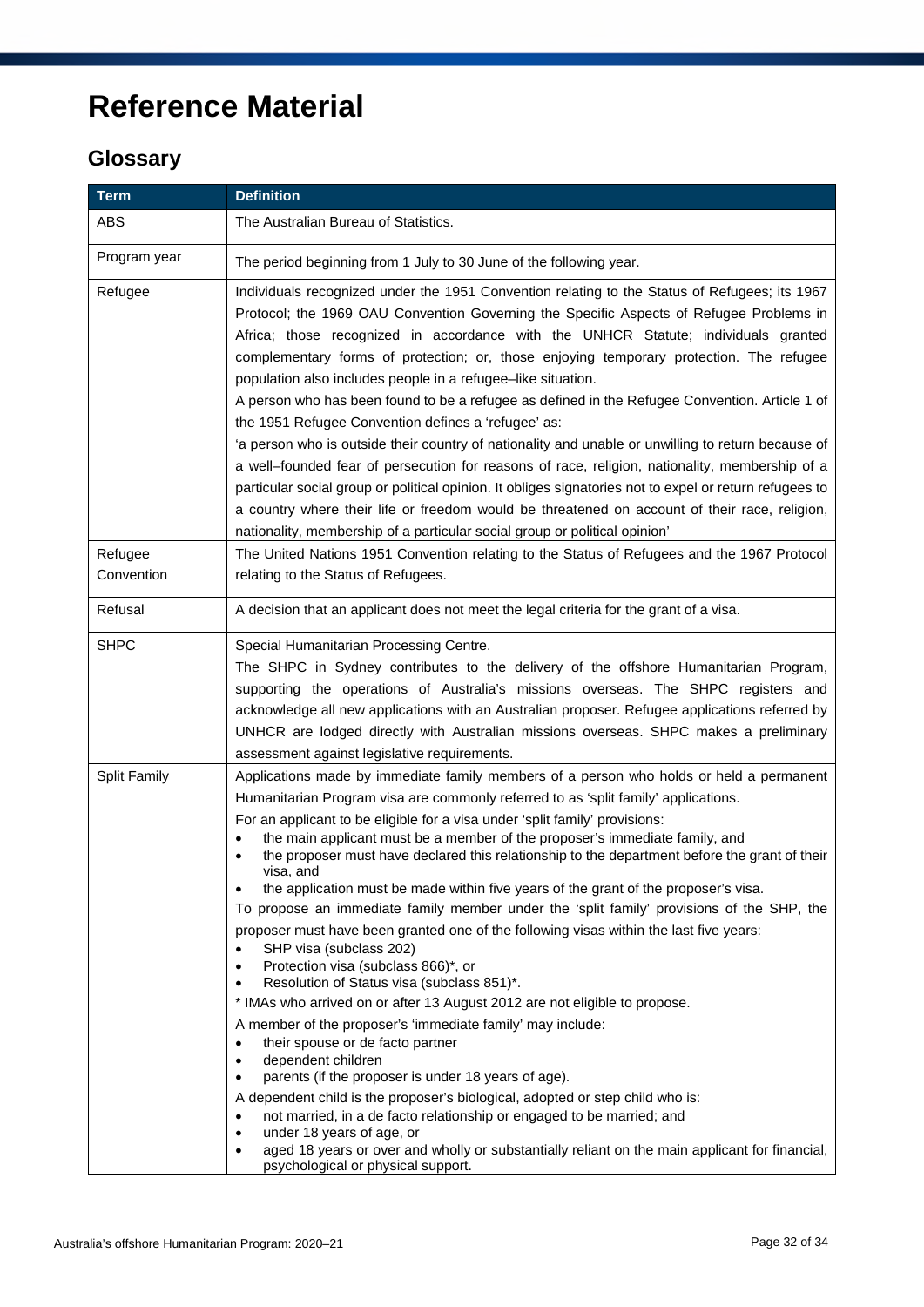| <b>Term</b>     | <b>Definition</b>                                                                                                                                                                                                                                                                                                                                                                                                                                                                                                                                                                                                                                                |
|-----------------|------------------------------------------------------------------------------------------------------------------------------------------------------------------------------------------------------------------------------------------------------------------------------------------------------------------------------------------------------------------------------------------------------------------------------------------------------------------------------------------------------------------------------------------------------------------------------------------------------------------------------------------------------------------|
| <b>Subclass</b> | The four visa subclasses under the Refugee category are:                                                                                                                                                                                                                                                                                                                                                                                                                                                                                                                                                                                                         |
|                 | Subclass 200 (Refugee)—for applicants who have fled persecution in their home country<br>$\bullet$<br>and are living outside their home country.                                                                                                                                                                                                                                                                                                                                                                                                                                                                                                                 |
|                 | Subclass 201 (In-country Special Humanitarian)—for applicants living in their home country<br>٠<br>who are subject to persecution.                                                                                                                                                                                                                                                                                                                                                                                                                                                                                                                               |
|                 | Subclass 203 (Emergency Rescue)-for applicants who are living in or outside their home<br>٠<br>country and who are in urgent need of protection because there is an immediate threat to<br>their life and security.                                                                                                                                                                                                                                                                                                                                                                                                                                              |
|                 | Subclass 204 (Woman at Risk)—for female applicants and their dependants who are subject<br>$\bullet$<br>to persecution or are people of concern to UNHCR, are living outside their home country<br>without the protection of a male relative and are in danger of victimisation, harassment or<br>serious abuse because of their gender. This subclass recognises the priority given by<br>UNHCR to the protection of refugee women who are in particularly vulnerable situations.                                                                                                                                                                               |
|                 | The only subclass under the SHP is:                                                                                                                                                                                                                                                                                                                                                                                                                                                                                                                                                                                                                              |
|                 | Subclass 202 (Special Humanitarian Program) —the applicant must be subject to substantial<br>٠<br>discrimination amounting to gross violation of their human rights in their home country, living<br>outside their home country at the time of application and have links with Australia. If the<br>application is successful, SHP proposers help the applicant organise and pay for their travel<br>to Australia and assist with their accommodation and initial orientation in Australia. SHP<br>proposers must be an Australian citizen, permanent resident or eligible New Zealand citizen<br>over the age of 18, or an organisation operating in Australia. |
| The Department  | The Department of Home Affairs.                                                                                                                                                                                                                                                                                                                                                                                                                                                                                                                                                                                                                                  |
| The Offshore    | Australia's Offshore Humanitarian program, comprising:                                                                                                                                                                                                                                                                                                                                                                                                                                                                                                                                                                                                           |
| Program         | Refugee Program: the component which provides resettlement to Australia for people<br>$\bullet$<br>outside their home country subject to persecution in their home country                                                                                                                                                                                                                                                                                                                                                                                                                                                                                       |
|                 | Special Humanitarian Program: the component is for people who have been subject to<br>$\bullet$<br>substantial discrimination amounting to gross violation of their human rights in their home<br>country, are living outside their home country at the time of application and have links with<br>Australia. Substantial discrimination involves the deprivation of their basic human rights such<br>as access to education and employment, freedom of speech and freedom to practice one's<br>religion.                                                                                                                                                        |
| <b>UNHCR</b>    | United Nations High Commissioner for Refugees.                                                                                                                                                                                                                                                                                                                                                                                                                                                                                                                                                                                                                   |
|                 | The UNHCR leads and coordinates international action to protect refugees and resolve refugee<br>problems worldwide. It was established by United Nations General Assembly on 14 December<br>1950.                                                                                                                                                                                                                                                                                                                                                                                                                                                                |
| Visa process    | All offshore visa applications are registered and then assessed against visa criteria. Following<br>assessment, applications are finalised, either being granted or refused. At any stage a visa<br>application may be withdrawn by the applicant. Delays in processing may be caused by<br>circumstances in the country of residence, the need for additional or specialist health and<br>character checks and other variables.                                                                                                                                                                                                                                 |